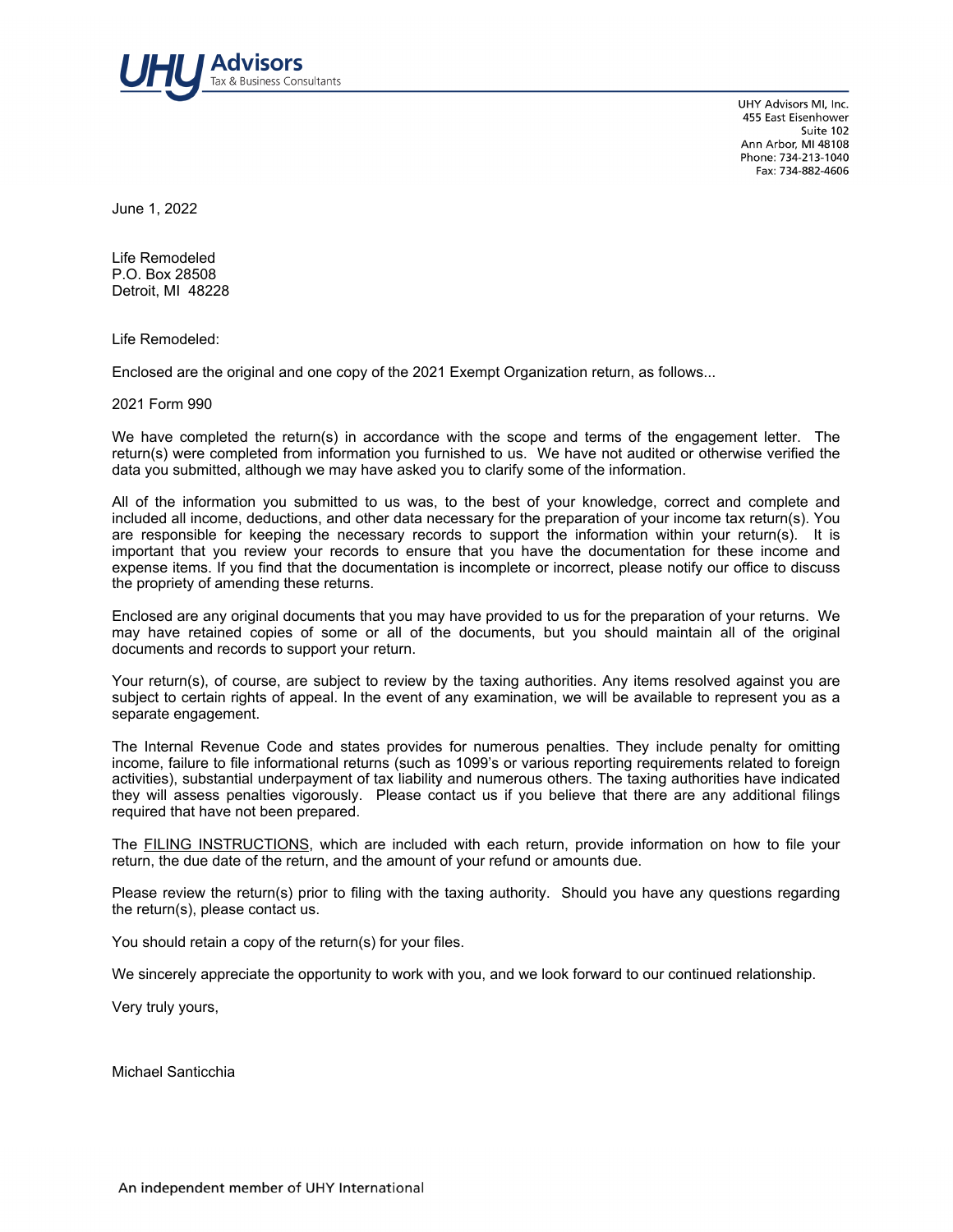# **TAX RETURN FILING INSTRUCTIONS**

FORM 990

## **FOR THE YEAR ENDING**

December 31, 2021

# **Prepared For:**

Life Remodeled P.O. Box 28508 Detroit, MI 48228

## **Prepared By:**

UHY Advisors MI, Inc. 455 E. Eisenhower, Suite 102 Ann Arbor, MI 48108

## **Amount Due or Refund:**

Not applicable

### **Make Check Payable To:**

Not applicable

# **Mail Tax Return and Check (if applicable) To:**

Not applicable

# **Return Must be Mailed On or Before:**

Not applicable

### **Special Instructions:**

This return has been prepared for electronic filing. If you wish to have it transmitted electronically to the IRS, please sign, date, and return Form 8879-TE to our office. We will then submit the electronic return to the IRS. Do not mail a paper copy of the return to the IRS. Return Form 8879-TE to us by November 15, 2022.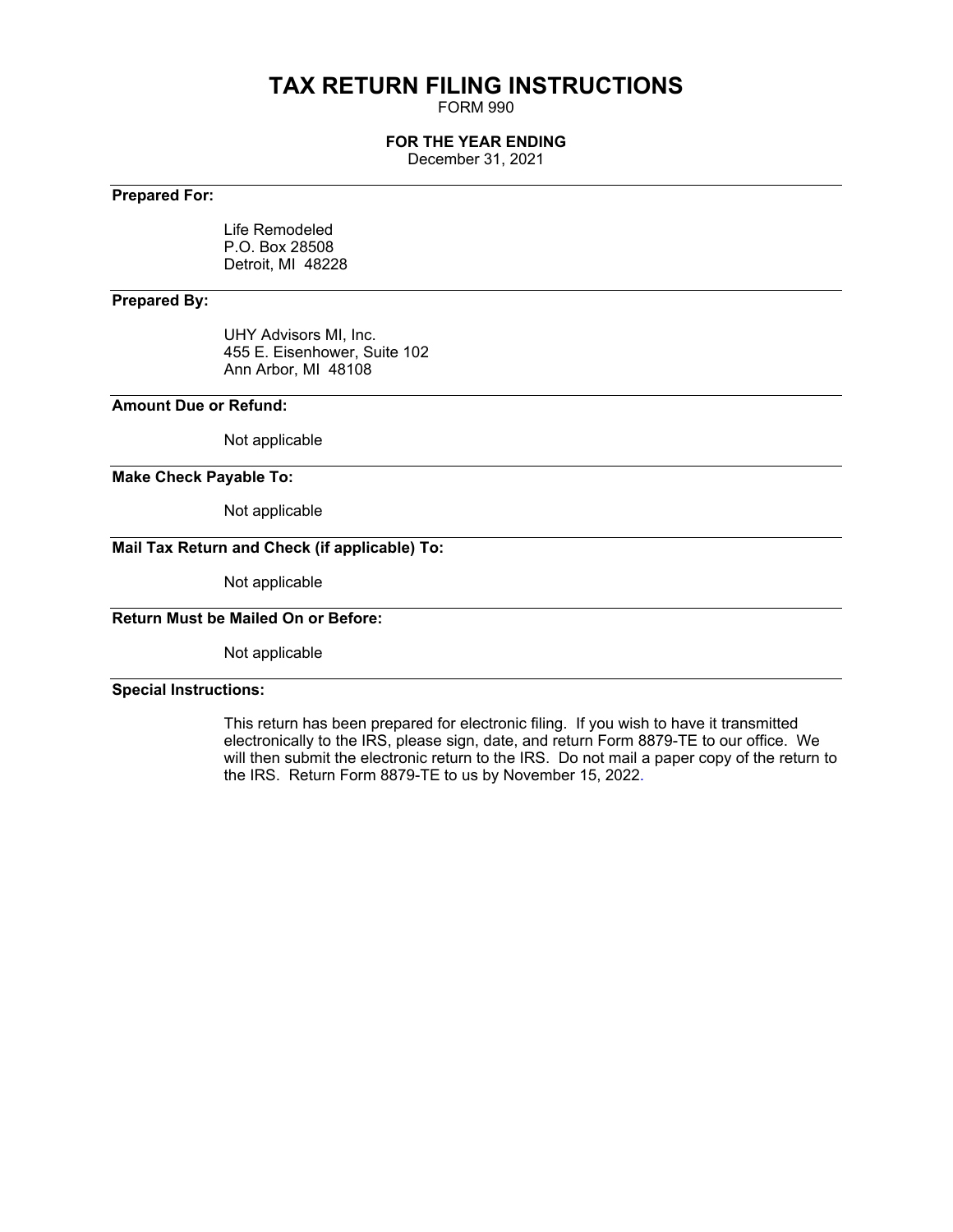| Form 8879-TE                                              | <b>IRS e-file Signature Authorization</b><br>for a Tax Exempt Entity                                                                                                                                                                                                                                                                                                                                                                                                                                                                                                                                                                                                                                                                                                                                                                                                                                                                                                                                                                                                                                    | OMB No. 1545-0047        |
|-----------------------------------------------------------|---------------------------------------------------------------------------------------------------------------------------------------------------------------------------------------------------------------------------------------------------------------------------------------------------------------------------------------------------------------------------------------------------------------------------------------------------------------------------------------------------------------------------------------------------------------------------------------------------------------------------------------------------------------------------------------------------------------------------------------------------------------------------------------------------------------------------------------------------------------------------------------------------------------------------------------------------------------------------------------------------------------------------------------------------------------------------------------------------------|--------------------------|
|                                                           |                                                                                                                                                                                                                                                                                                                                                                                                                                                                                                                                                                                                                                                                                                                                                                                                                                                                                                                                                                                                                                                                                                         |                          |
| Department of the Treasury                                | Do not send to the IRS. Keep for your records.                                                                                                                                                                                                                                                                                                                                                                                                                                                                                                                                                                                                                                                                                                                                                                                                                                                                                                                                                                                                                                                          | 2021                     |
| Internal Revenue Service                                  | Go to www.irs.gov/Form8879TE for the latest information.                                                                                                                                                                                                                                                                                                                                                                                                                                                                                                                                                                                                                                                                                                                                                                                                                                                                                                                                                                                                                                                |                          |
| Name of filer                                             |                                                                                                                                                                                                                                                                                                                                                                                                                                                                                                                                                                                                                                                                                                                                                                                                                                                                                                                                                                                                                                                                                                         | <b>EIN or SSN</b>        |
|                                                           | LIFE REMODELED                                                                                                                                                                                                                                                                                                                                                                                                                                                                                                                                                                                                                                                                                                                                                                                                                                                                                                                                                                                                                                                                                          | 27-5020487               |
| Name and title of officer or person subject to tax        | CHRISTOPHER LAMBERT<br>PRESIDENT                                                                                                                                                                                                                                                                                                                                                                                                                                                                                                                                                                                                                                                                                                                                                                                                                                                                                                                                                                                                                                                                        |                          |
| Part I                                                    | <b>Type of Return and Return Information</b>                                                                                                                                                                                                                                                                                                                                                                                                                                                                                                                                                                                                                                                                                                                                                                                                                                                                                                                                                                                                                                                            |                          |
| than one line in Part I.                                  | Check the box for the return for which you are using this Form 8879-TE and enter the applicable amount, if any, from the return. Form 8038-CP and<br>Form 5330 filers may enter dollars and cents. For all other forms, enter whole dollars only. If you check the box on line 1a, 2a, 3a, 4a, 5a, 6a, 7a, 8a, 9a,<br>or 10a below, and the amount on that line for the return being filed with this form was blank, then leave line 1b, 2b, 3b, 4b, 5b, 6b, 7b, 8b, 9b, or 10b,<br>whichever is applicable, blank (do not enter -0-). But, if you entered -0- on the return, then enter -0- on the applicable line below. Do not complete more                                                                                                                                                                                                                                                                                                                                                                                                                                                         |                          |
| Form 990 check here $\mathbb{X}$<br>1a                    | <b>b</b> Total revenue, if any (Form 990, Part VIII, column (A), line 12) $\ldots$ 1b $2,566,103$ .                                                                                                                                                                                                                                                                                                                                                                                                                                                                                                                                                                                                                                                                                                                                                                                                                                                                                                                                                                                                     |                          |
| Form 990-EZ check here <b>D</b><br>2a                     | b Total revenue, if any (Form 990-EZ, line 9) manufactured and the 2b                                                                                                                                                                                                                                                                                                                                                                                                                                                                                                                                                                                                                                                                                                                                                                                                                                                                                                                                                                                                                                   |                          |
| Form 1120-POL check here<br>Зa                            |                                                                                                                                                                                                                                                                                                                                                                                                                                                                                                                                                                                                                                                                                                                                                                                                                                                                                                                                                                                                                                                                                                         | 3b                       |
| Form 990-PF check here $\Box$<br>4a                       | b Tax based on investment income (Form 990-PF, Part V, line 5)                                                                                                                                                                                                                                                                                                                                                                                                                                                                                                                                                                                                                                                                                                                                                                                                                                                                                                                                                                                                                                          | 4b                       |
| Form 8868 check here <b>DE</b><br>5a                      |                                                                                                                                                                                                                                                                                                                                                                                                                                                                                                                                                                                                                                                                                                                                                                                                                                                                                                                                                                                                                                                                                                         |                          |
| Form 990-T check here<br>6a                               |                                                                                                                                                                                                                                                                                                                                                                                                                                                                                                                                                                                                                                                                                                                                                                                                                                                                                                                                                                                                                                                                                                         |                          |
| Form 4720 check here $\blacktriangleright$<br>7a          |                                                                                                                                                                                                                                                                                                                                                                                                                                                                                                                                                                                                                                                                                                                                                                                                                                                                                                                                                                                                                                                                                                         |                          |
| Form 5227 check here $\blacktriangleright$<br>8a          | b FMV of assets at end of tax year (Form 5227, Item D)                                                                                                                                                                                                                                                                                                                                                                                                                                                                                                                                                                                                                                                                                                                                                                                                                                                                                                                                                                                                                                                  | 8b                       |
| Form 5330 check here <b>by</b><br>9a                      | b Tax due (Form 5330, Part II, line 19)                                                                                                                                                                                                                                                                                                                                                                                                                                                                                                                                                                                                                                                                                                                                                                                                                                                                                                                                                                                                                                                                 | 9b                       |
| Form 8038-CP check here $\blacktriangleright$<br>10a      | b Amount of credit payment requested (Form 8038-CP, Part III, line 22)                                                                                                                                                                                                                                                                                                                                                                                                                                                                                                                                                                                                                                                                                                                                                                                                                                                                                                                                                                                                                                  | 10b                      |
| Part II                                                   | Declaration and Signature Authorization of Officer or Person Subject to Tax                                                                                                                                                                                                                                                                                                                                                                                                                                                                                                                                                                                                                                                                                                                                                                                                                                                                                                                                                                                                                             |                          |
|                                                           | acknowledgement of receipt or reason for rejection of the transmission, (b) the reason for any delay in processing the return or refund, and (c) the date<br>of any refund. If applicable, I authorize the U.S. Treasury and its designated Financial Agent to initiate an electronic funds withdrawal (direct debit)<br>entry to the financial institution account indicated in the tax preparation software for payment of the federal taxes owed on this return, and the<br>financial institution to debit the entry to this account. To revoke a payment, I must contact the U.S. Treasury Financial Agent at 1-888-353-4537 no<br>later than 2 business days prior to the payment (settlement) date. I also authorize the financial institutions involved in the processing of the electronic<br>payment of taxes to receive confidential information necessary to answer inquiries and resolve issues related to the payment. I have selected a<br>personal identification number (PIN) as my signature for the electronic return and, if applicable, the consent to electronic funds withdrawal. |                          |
| PIN: check one box only<br>X                              | lauthorize UHY ADVISORS MI,<br>INC.                                                                                                                                                                                                                                                                                                                                                                                                                                                                                                                                                                                                                                                                                                                                                                                                                                                                                                                                                                                                                                                                     | 12345<br>to enter my PIN |
|                                                           | ERO firm name                                                                                                                                                                                                                                                                                                                                                                                                                                                                                                                                                                                                                                                                                                                                                                                                                                                                                                                                                                                                                                                                                           | Enter five numbers, but  |
|                                                           |                                                                                                                                                                                                                                                                                                                                                                                                                                                                                                                                                                                                                                                                                                                                                                                                                                                                                                                                                                                                                                                                                                         | do not enter all zeros   |
|                                                           | as my signature on the tax year 2021 electronically filed return. If I have indicated within this return that a copy of the return is being filed<br>with a state agency(ies) regulating charities as part of the IRS Fed/State program, I also authorize the aforementioned ERO to enter my PIN<br>on the return's disclosure consent screen.<br>As an officer or person subject to tak with respect to the entity, I will enter my PIN as my signature on the tax year 2021 electronically filed<br>return. If I have indicated within this return that & copy of the return is being filed with a state agency(ies) regulating charities as part of the                                                                                                                                                                                                                                                                                                                                                                                                                                              |                          |
|                                                           | IRS Fed/State program, I will enter my PIN on the return of disclosure consent server.                                                                                                                                                                                                                                                                                                                                                                                                                                                                                                                                                                                                                                                                                                                                                                                                                                                                                                                                                                                                                  |                          |
| Signature of officer or person subject to tax<br>Part III | <b>Certification and Authentication</b>                                                                                                                                                                                                                                                                                                                                                                                                                                                                                                                                                                                                                                                                                                                                                                                                                                                                                                                                                                                                                                                                 | Date 1                   |
|                                                           | <b>ERO's EFIN/PIN.</b> Enter your six-digit electronic filing identification                                                                                                                                                                                                                                                                                                                                                                                                                                                                                                                                                                                                                                                                                                                                                                                                                                                                                                                                                                                                                            |                          |
|                                                           | 40953710405<br>number (EFIN) followed by your five-digit self-selected PIN.<br>Do not enter all zeros                                                                                                                                                                                                                                                                                                                                                                                                                                                                                                                                                                                                                                                                                                                                                                                                                                                                                                                                                                                                   |                          |
| Business Returns.                                         | I certify that the above numeric entry is my PIN, which is my signature on the 2021 electronically filed return indicated above. I confirm that I am<br>submitting this return in accordance with the requirements of Pub. 4163, Modernized e-File (MeF) Information for Authorized IRS e-file Providers for                                                                                                                                                                                                                                                                                                                                                                                                                                                                                                                                                                                                                                                                                                                                                                                            |                          |
|                                                           | ERO's signature > MICHAEL SANTICCHIA<br>Date $\triangleright$ 05/31/22                                                                                                                                                                                                                                                                                                                                                                                                                                                                                                                                                                                                                                                                                                                                                                                                                                                                                                                                                                                                                                  |                          |
|                                                           | <b>ERO Must Retain This Form - See Instructions</b>                                                                                                                                                                                                                                                                                                                                                                                                                                                                                                                                                                                                                                                                                                                                                                                                                                                                                                                                                                                                                                                     |                          |
|                                                           | Do Not Submit This Form to the IRS Unless Requested To Do So                                                                                                                                                                                                                                                                                                                                                                                                                                                                                                                                                                                                                                                                                                                                                                                                                                                                                                                                                                                                                                            |                          |
|                                                           | LHA For Privacy act and Paperwork Reduction Act Notice, see instructions.                                                                                                                                                                                                                                                                                                                                                                                                                                                                                                                                                                                                                                                                                                                                                                                                                                                                                                                                                                                                                               | Form 8879-TE (2021)      |

 $\bar{\mathbf{r}}$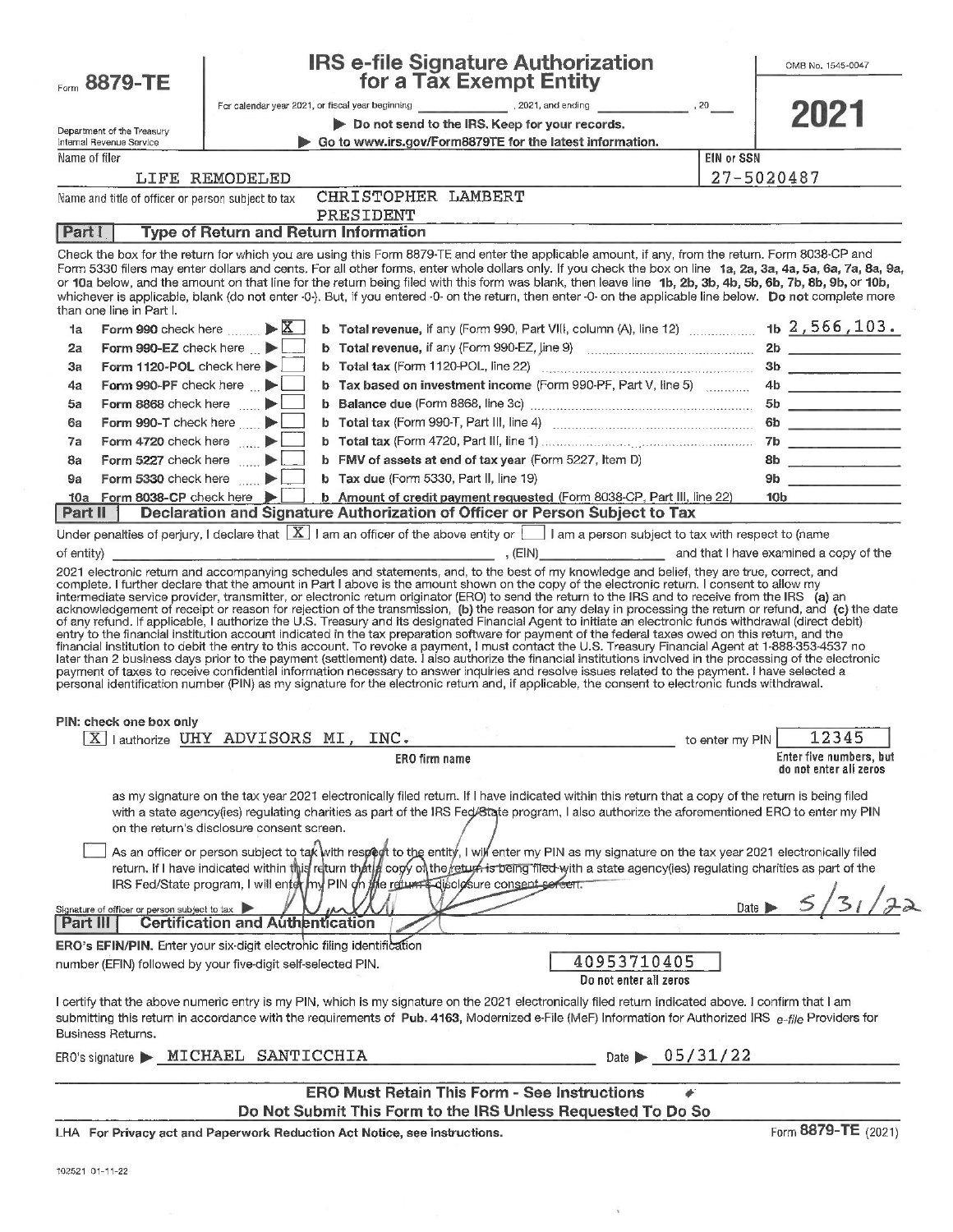|      | п |
|------|---|
| Form |   |

Department of the Treasury Internal Revenue Service

# **Return of Organization Exempt From Income Tax** EXTENDED TO NOVEMBER 15, 2022

Under section 501(c), 527, or 4947(a)(1) of the Internal Revenue Code (except private foundations) **2021** 

**| Do not enter social security numbers on this form as it may be made public.**

**| Go to www.irs.gov/Form990 for instructions and the latest information. Inspection**

OMB No. 1545-0047 **Open to Public** 

| D Employer identification number<br>27-5020487<br>E Telephone number<br>$313 - 744 - 3052$<br>G Gross receipts \$<br>$H(a)$ is this a group return<br>for subordinates?<br>H(b) Are all subordinates included?   Yes  <br>$H(c)$ Group exemption number $\blacktriangleright$<br>SCHOOL BUILDINGS INTO ONE STOP HUBS OF OPPORTUNITY FOR ENTIRE<br>Check this box $\blacktriangleright$ $\blacksquare$ if the organization discontinued its operations or disposed of more than 25% of its net assets.<br>3<br>$\overline{\mathbf{4}}$<br>5<br>6<br>7a<br>7b | 2,566,103.<br>$\sqrt{}$ Yes $\sqrt{}$ X $\sqrt{}$ No<br>∣No<br>If "No," attach a list. See instructions<br>L Year of formation: $2011$ M State of legal domicile: MI<br>Briefly describe the organization's mission or most significant activities: LIFE REMODELED REPURPOSES VACANT<br>10<br>9<br>$\overline{19}$<br>4165<br>0.<br>0. |
|-------------------------------------------------------------------------------------------------------------------------------------------------------------------------------------------------------------------------------------------------------------------------------------------------------------------------------------------------------------------------------------------------------------------------------------------------------------------------------------------------------------------------------------------------------------|----------------------------------------------------------------------------------------------------------------------------------------------------------------------------------------------------------------------------------------------------------------------------------------------------------------------------------------|
|                                                                                                                                                                                                                                                                                                                                                                                                                                                                                                                                                             |                                                                                                                                                                                                                                                                                                                                        |
|                                                                                                                                                                                                                                                                                                                                                                                                                                                                                                                                                             |                                                                                                                                                                                                                                                                                                                                        |
|                                                                                                                                                                                                                                                                                                                                                                                                                                                                                                                                                             |                                                                                                                                                                                                                                                                                                                                        |
|                                                                                                                                                                                                                                                                                                                                                                                                                                                                                                                                                             |                                                                                                                                                                                                                                                                                                                                        |
|                                                                                                                                                                                                                                                                                                                                                                                                                                                                                                                                                             |                                                                                                                                                                                                                                                                                                                                        |
|                                                                                                                                                                                                                                                                                                                                                                                                                                                                                                                                                             |                                                                                                                                                                                                                                                                                                                                        |
|                                                                                                                                                                                                                                                                                                                                                                                                                                                                                                                                                             |                                                                                                                                                                                                                                                                                                                                        |
|                                                                                                                                                                                                                                                                                                                                                                                                                                                                                                                                                             |                                                                                                                                                                                                                                                                                                                                        |
|                                                                                                                                                                                                                                                                                                                                                                                                                                                                                                                                                             |                                                                                                                                                                                                                                                                                                                                        |
|                                                                                                                                                                                                                                                                                                                                                                                                                                                                                                                                                             |                                                                                                                                                                                                                                                                                                                                        |
|                                                                                                                                                                                                                                                                                                                                                                                                                                                                                                                                                             |                                                                                                                                                                                                                                                                                                                                        |
|                                                                                                                                                                                                                                                                                                                                                                                                                                                                                                                                                             |                                                                                                                                                                                                                                                                                                                                        |
|                                                                                                                                                                                                                                                                                                                                                                                                                                                                                                                                                             |                                                                                                                                                                                                                                                                                                                                        |
|                                                                                                                                                                                                                                                                                                                                                                                                                                                                                                                                                             |                                                                                                                                                                                                                                                                                                                                        |
|                                                                                                                                                                                                                                                                                                                                                                                                                                                                                                                                                             |                                                                                                                                                                                                                                                                                                                                        |
|                                                                                                                                                                                                                                                                                                                                                                                                                                                                                                                                                             |                                                                                                                                                                                                                                                                                                                                        |
|                                                                                                                                                                                                                                                                                                                                                                                                                                                                                                                                                             |                                                                                                                                                                                                                                                                                                                                        |
|                                                                                                                                                                                                                                                                                                                                                                                                                                                                                                                                                             |                                                                                                                                                                                                                                                                                                                                        |
|                                                                                                                                                                                                                                                                                                                                                                                                                                                                                                                                                             |                                                                                                                                                                                                                                                                                                                                        |
|                                                                                                                                                                                                                                                                                                                                                                                                                                                                                                                                                             |                                                                                                                                                                                                                                                                                                                                        |
|                                                                                                                                                                                                                                                                                                                                                                                                                                                                                                                                                             |                                                                                                                                                                                                                                                                                                                                        |
|                                                                                                                                                                                                                                                                                                                                                                                                                                                                                                                                                             |                                                                                                                                                                                                                                                                                                                                        |
| <b>Prior Year</b><br>3,346,401.                                                                                                                                                                                                                                                                                                                                                                                                                                                                                                                             | <b>Current Year</b><br>1,470,764.                                                                                                                                                                                                                                                                                                      |
| 870,331.                                                                                                                                                                                                                                                                                                                                                                                                                                                                                                                                                    | 1,092,659.                                                                                                                                                                                                                                                                                                                             |
| 0.                                                                                                                                                                                                                                                                                                                                                                                                                                                                                                                                                          | 1,778.                                                                                                                                                                                                                                                                                                                                 |
| 17,824.                                                                                                                                                                                                                                                                                                                                                                                                                                                                                                                                                     | 902.                                                                                                                                                                                                                                                                                                                                   |
| 4, 234, 556.                                                                                                                                                                                                                                                                                                                                                                                                                                                                                                                                                | 2,566,103.                                                                                                                                                                                                                                                                                                                             |
|                                                                                                                                                                                                                                                                                                                                                                                                                                                                                                                                                             | 0.                                                                                                                                                                                                                                                                                                                                     |
|                                                                                                                                                                                                                                                                                                                                                                                                                                                                                                                                                             | 0.                                                                                                                                                                                                                                                                                                                                     |
|                                                                                                                                                                                                                                                                                                                                                                                                                                                                                                                                                             | 765,308.                                                                                                                                                                                                                                                                                                                               |
|                                                                                                                                                                                                                                                                                                                                                                                                                                                                                                                                                             | 53,852.                                                                                                                                                                                                                                                                                                                                |
|                                                                                                                                                                                                                                                                                                                                                                                                                                                                                                                                                             |                                                                                                                                                                                                                                                                                                                                        |
|                                                                                                                                                                                                                                                                                                                                                                                                                                                                                                                                                             | 1,190,872.                                                                                                                                                                                                                                                                                                                             |
|                                                                                                                                                                                                                                                                                                                                                                                                                                                                                                                                                             | 2,010,032.                                                                                                                                                                                                                                                                                                                             |
|                                                                                                                                                                                                                                                                                                                                                                                                                                                                                                                                                             | 556,071.                                                                                                                                                                                                                                                                                                                               |
|                                                                                                                                                                                                                                                                                                                                                                                                                                                                                                                                                             | <b>End of Year</b>                                                                                                                                                                                                                                                                                                                     |
|                                                                                                                                                                                                                                                                                                                                                                                                                                                                                                                                                             | $\overline{5,753,529}$ .                                                                                                                                                                                                                                                                                                               |
|                                                                                                                                                                                                                                                                                                                                                                                                                                                                                                                                                             | 284,317.                                                                                                                                                                                                                                                                                                                               |
| 4,913,142.                                                                                                                                                                                                                                                                                                                                                                                                                                                                                                                                                  | 5,469,212.                                                                                                                                                                                                                                                                                                                             |
|                                                                                                                                                                                                                                                                                                                                                                                                                                                                                                                                                             |                                                                                                                                                                                                                                                                                                                                        |
|                                                                                                                                                                                                                                                                                                                                                                                                                                                                                                                                                             | Ο.<br>О.<br>869, 255.<br>$\overline{0}$ .<br>1,178,325.<br>2,047,580.<br>2,186,976.<br><b>Beginning of Current Year</b><br>5,031,119.<br>117,977.                                                                                                                                                                                      |

Under penalties of perjury, I declare that I have examined this return, including accompanying schedules and statements, and to the best of my knowledge and belief, it is true, correct, and complete. Declaration of preparer (other than officer) is based on all information of which preparer has any knowledge.

| Sign     | Signature of officer                                                                                           | Date                                         |  |  |  |  |  |  |
|----------|----------------------------------------------------------------------------------------------------------------|----------------------------------------------|--|--|--|--|--|--|
| Here     | CHRISTOPHER LAMBERT,<br>PRESIDENT                                                                              |                                              |  |  |  |  |  |  |
|          | Type or print name and title                                                                                   |                                              |  |  |  |  |  |  |
|          | Preparer's signature<br>Print/Type preparer's name                                                             | Date<br><b>PTIN</b><br>Check                 |  |  |  |  |  |  |
| Paid     | SANTICCHIA<br>MICHAEL SANTICCHIA<br>MICHAEL                                                                    | P00046899<br>$06/01/22$ self-employed        |  |  |  |  |  |  |
| Preparer | UHY ADVISORS MI, INC.<br>Firm's name                                                                           | $1$ Firm's EIN $\triangleright$ 38 - 1910111 |  |  |  |  |  |  |
| Use Only | Firm's address > 455 E. EISENHOWER, SUITE 102                                                                  |                                              |  |  |  |  |  |  |
|          | ANN ARBOR, MI 48108                                                                                            | Phone no. $734 - 213 - 1040$                 |  |  |  |  |  |  |
|          | $X \vert Y$ es<br><b>No</b><br>May the IRS discuss this return with the preparer shown above? See instructions |                                              |  |  |  |  |  |  |
|          | Form 990 (2021)<br>LHA For Paperwork Reduction Act Notice, see the separate instructions.<br>132001 12-09-21   |                                              |  |  |  |  |  |  |

SEE SCHEDULE O FOR ORGANIZATION MISSION STATEMENT CONTINUATION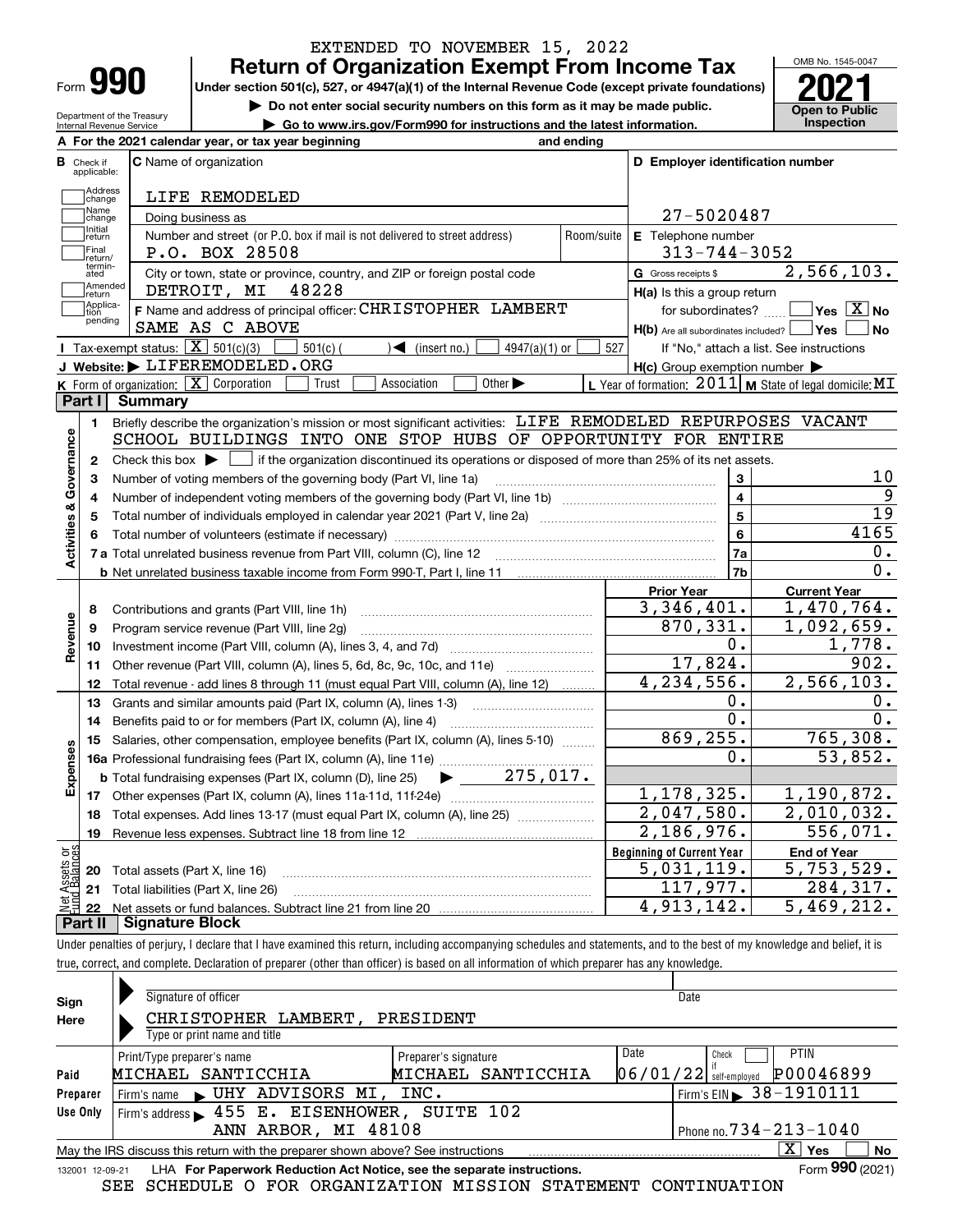|              | LIFE REMODELED<br>Form 990 (2021)                                                                                                             | 27-5020487        | Page <sub>2</sub>                                    |
|--------------|-----------------------------------------------------------------------------------------------------------------------------------------------|-------------------|------------------------------------------------------|
|              | <b>Part III   Statement of Program Service Accomplishments</b>                                                                                |                   |                                                      |
|              |                                                                                                                                               |                   | $\overline{\mathbf{x}}$                              |
| 1            | Briefly describe the organization's mission:                                                                                                  |                   |                                                      |
|              | THERE'S A LOT OF TALK BUT NOT ENOUGH WALK WHEN IT COMES                                                                                       | TO BRINGING       |                                                      |
|              | OPPORTUNITIES TO DETROITERS.<br>LIFE REMODELED REPURPOSES VACANT SCHOOL                                                                       |                   |                                                      |
|              | OF OPPORTUNITY FOR ENTIRE FAMILIES TO<br>BUILDINGS INTO ONE STOP HUBS                                                                         |                   |                                                      |
|              | THRIVE.                                                                                                                                       |                   |                                                      |
| $\mathbf{2}$ | Did the organization undertake any significant program services during the year which were not listed on the                                  |                   | $\overline{\mathsf{Yes} \ \mathbb{X}}$ No            |
|              | prior Form 990 or 990-EZ?<br>If "Yes," describe these new services on Schedule O.                                                             |                   |                                                      |
| 3            | Did the organization cease conducting, or make significant changes in how it conducts, any program services?                                  |                   | $\overline{\mathsf{Yes}}$ $\overline{\mathsf{X}}$ No |
|              | If "Yes," describe these changes on Schedule O.                                                                                               |                   |                                                      |
| 4            | Describe the organization's program service accomplishments for each of its three largest program services, as measured by expenses.          |                   |                                                      |
|              | Section 501(c)(3) and 501(c)(4) organizations are required to report the amount of grants and allocations to others, the total expenses, and  |                   |                                                      |
|              | revenue, if any, for each program service reported.                                                                                           |                   |                                                      |
| 4a           | 1, 236, 735. including grants of \$<br>(Expenses \$<br>) (Revenue \$<br>(Code:                                                                | 1,092,659.        |                                                      |
|              | DURFEE INNOVATION SOCIETY - THE DURFEE INNOVATION SOCIETY                                                                                     | (DIS) EXISTS      |                                                      |
|              | TO CREATE SUBSTANTIAL AND IMPACTFUL OPPORTUNITIES FOR DETROIT CHILDREN,                                                                       |                   |                                                      |
|              | FAMILIES AND SINGLE ADULTS TO THRIVE IN THE AREAS OF YOUTH PROGRAMS,                                                                          |                   |                                                      |
|              | JOBS AND COMMUNITY RESOURCES WHILE ADVANCING CROSS-SECTOR                                                                                     |                   |                                                      |
|              | COLLABORATION.                                                                                                                                |                   |                                                      |
|              |                                                                                                                                               |                   |                                                      |
|              | LIFE REMODELED REACHED 100% OCCUPANCY OF THE BUILDING<br>IN MAY OF 2021,                                                                      |                   |                                                      |
|              | WITH NEARLY 40 TENANTS WHO DIRECTLY SERVED 17,500+ DETROITERS. WE                                                                             |                   |                                                      |
|              | COMPLETED TWO PROGRAM SPACES FOR YOUTH AND FAMILIES--                                                                                         | THE DIVE<br>(THE) |                                                      |
|              | FORMER POOL TURNED YOUTH HANGOUT SPACE)<br>AND THE SPIN                                                                                       | TOTALLY FREE      |                                                      |
|              | LAUNDROMAT).                                                                                                                                  |                   |                                                      |
|              |                                                                                                                                               |                   |                                                      |
| 4b           | 82,702. including grants of \$<br>(Revenue \$<br>(Code:<br>(Expenses \$                                                                       |                   |                                                      |
|              | SIX DAY PROJECT - EACH YEAR, LIFE REMODELED MOBILIZES THOUSANDS OF                                                                            |                   |                                                      |
|              | VOLUNTEERS OVER SIX DAYS TO CLEAR BLIGHT AND BEAUTIFY THE FOUR SQUARE<br>MILES SURROUNDING OUR CURRENT OPPORTUNITY HUB, THE DURFEE INNOVATION |                   |                                                      |
|              | SOCIETY. THROUGHOUT THE PROCESS OF UNIFYING FOR A COMMON MISSION,                                                                             |                   |                                                      |
|              | PARTICIPANTS FROM BOTH THE CITY AND THE SUBURBS BEGIN TO REALIZE HOW                                                                          |                   |                                                      |
|              | MUCH THEY RESPECT AND NEED EACH OTHER WHICH IS A CATALYST FOR LONG-TERM                                                                       |                   |                                                      |
|              | RELATIONSHIPS AND PARTNERSHIPS.                                                                                                               |                   |                                                      |
|              |                                                                                                                                               |                   |                                                      |
|              | IN 2022, WE MOBILIZED 3,822 VOLUNTEERS FROM 173 DIFFERENT GROUPS TO                                                                           |                   |                                                      |
|              | CLEAR BLIGHT ON 150 BLOCKS SURROUNDING THE DIS DURING OUR 11TH ANNUAL                                                                         |                   |                                                      |
|              | SIX DAY PROJECT (OCTOBER 4-9, 2022)                                                                                                           |                   |                                                      |
|              |                                                                                                                                               |                   |                                                      |
|              | $67,414$ $\cdot$ including grants of \$<br>4c (Code:<br>) (Expenses \$<br>) (Revenue \$                                                       |                   |                                                      |
|              | COMMUNITY ENGAGEMENT - LIFE REMODELED HAS SEEN A DIRECT LINK BETWEEN                                                                          |                   |                                                      |
|              | ENGAGEMENT FROM STUDENTS AND FAMILIES IN THE NEIGHBORHOODS WE SERVE                                                                           |                   |                                                      |
|              | EQUATING TO SUCCESS OF THE PROGRAMS AT THE DIS. THEREFORE, WE CONTINUE                                                                        |                   |                                                      |
|              | TO ENGAGE WITH THE STUDENTS, PARENTS, STAFF AND TEACHERS AT DURFEE                                                                            |                   |                                                      |
|              | ELEMENTARY-MIDDLE AND CENTRAL HIGH SCHOOL IN ORDER TO REACH OUR GOALS                                                                         |                   |                                                      |
|              | OF HELPING THE SCHOOLS INCREASE ATTENDANCE AS WELL AS IMPROVE MATH AND                                                                        |                   |                                                      |
|              | READING SCORES.                                                                                                                               |                   |                                                      |
|              |                                                                                                                                               |                   |                                                      |
|              | IN 2021, LIFE REMODELED FOCUSED ON FILLING THE GAPS MANY DPSCD STUDENTS                                                                       |                   |                                                      |
|              | WERE EXPERIENCING AS VIRTUAL LEARNING CONTINUED. IN THE EARLY PARTS OF                                                                        |                   |                                                      |
|              | THE YEAR, WE PROVIDED A SAFE SPACE FOR MORE THAN 40 YOUTH IN OUR SAFE<br>CENTER FOR ONLINE LEARNING TO LOG-IN TO THEIR VIRTUAL LEARNING IN A  |                   |                                                      |
|              |                                                                                                                                               |                   |                                                      |
|              | 4d Other program services (Describe on Schedule O.)                                                                                           |                   |                                                      |
|              | 42, 408. including grants of \$<br>(Expenses \$<br>(Revenue \$<br>1,429,259.                                                                  |                   |                                                      |
|              | 4e Total program service expenses                                                                                                             |                   | Form 990 (2021)                                      |
|              | SEE SCHEDULE O FOR CONTINUATION(S)<br>132002 12-09-21                                                                                         |                   |                                                      |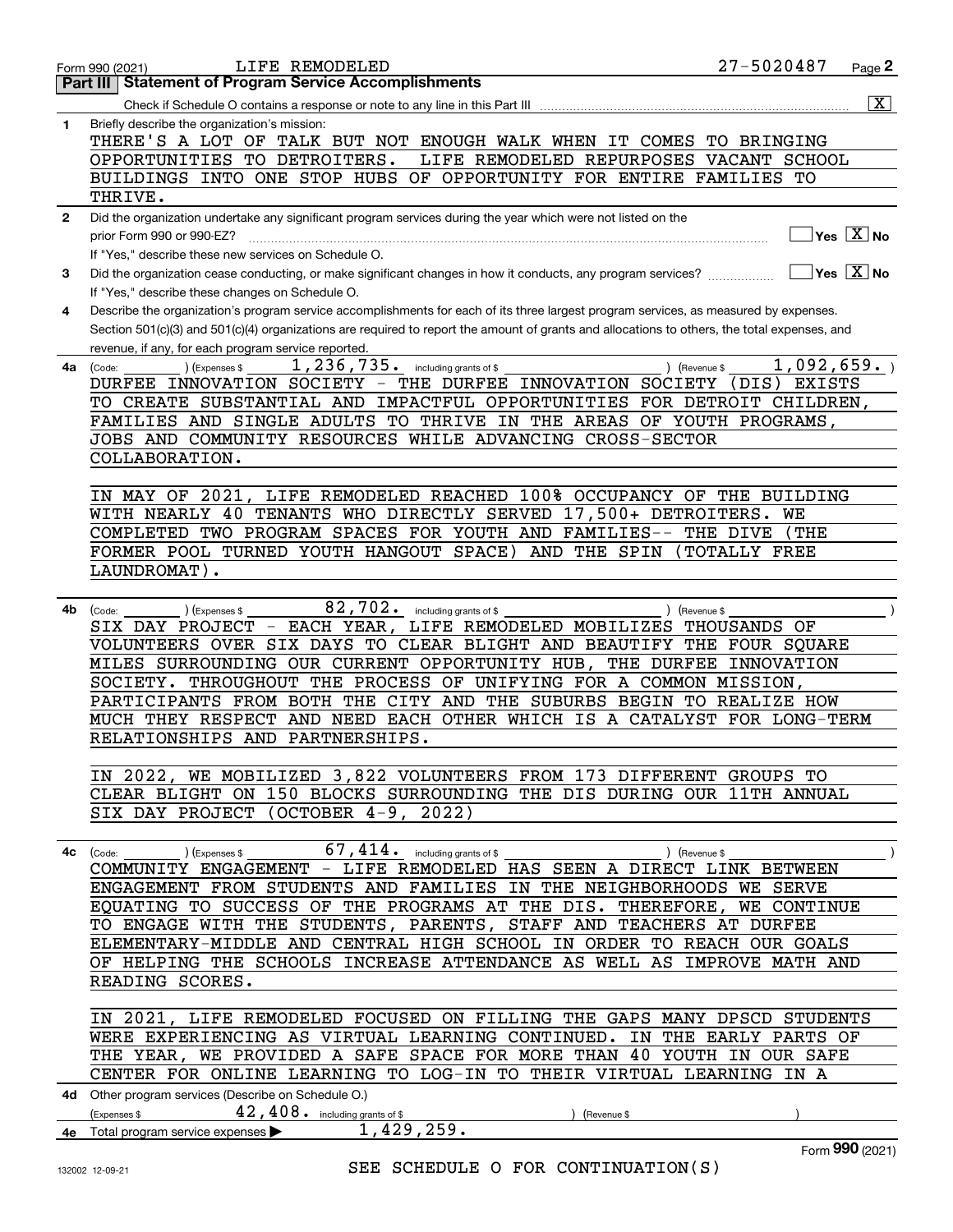|  | Form 990 (2021) |  |
|--|-----------------|--|

|     |                                                                                                                                                                                                                                      |                 | Yes         | No |
|-----|--------------------------------------------------------------------------------------------------------------------------------------------------------------------------------------------------------------------------------------|-----------------|-------------|----|
| 1   | Is the organization described in section $501(c)(3)$ or $4947(a)(1)$ (other than a private foundation)?                                                                                                                              |                 |             |    |
|     |                                                                                                                                                                                                                                      | 1               | х           |    |
| 2   |                                                                                                                                                                                                                                      | $\overline{2}$  | $\mathbf X$ |    |
| 3   | Did the organization engage in direct or indirect political campaign activities on behalf of or in opposition to candidates for                                                                                                      |                 |             |    |
|     |                                                                                                                                                                                                                                      | 3               |             | х  |
| 4   | Section 501(c)(3) organizations. Did the organization engage in lobbying activities, or have a section 501(h) election in effect                                                                                                     |                 |             |    |
|     |                                                                                                                                                                                                                                      | 4               |             | х  |
| 5   | Is the organization a section 501(c)(4), 501(c)(5), or 501(c)(6) organization that receives membership dues, assessments, or                                                                                                         |                 |             |    |
|     |                                                                                                                                                                                                                                      | 5               |             | х  |
| 6   | Did the organization maintain any donor advised funds or any similar funds or accounts for which donors have the right to                                                                                                            |                 |             |    |
|     | provide advice on the distribution or investment of amounts in such funds or accounts? If "Yes," complete Schedule D, Part I                                                                                                         | 6               |             | х  |
| 7   | Did the organization receive or hold a conservation easement, including easements to preserve open space,                                                                                                                            |                 |             |    |
|     |                                                                                                                                                                                                                                      | 7               |             | х  |
| 8   | Did the organization maintain collections of works of art, historical treasures, or other similar assets? If "Yes," complete                                                                                                         |                 |             |    |
|     |                                                                                                                                                                                                                                      | 8               |             | х  |
| 9   | Did the organization report an amount in Part X, line 21, for escrow or custodial account liability, serve as a custodian for                                                                                                        |                 |             |    |
|     | amounts not listed in Part X; or provide credit counseling, debt management, credit repair, or debt negotiation services?                                                                                                            |                 |             |    |
|     |                                                                                                                                                                                                                                      | 9               |             | х  |
| 10  | Did the organization, directly or through a related organization, hold assets in donor-restricted endowments                                                                                                                         |                 |             |    |
|     |                                                                                                                                                                                                                                      | 10              |             | x  |
| 11  | If the organization's answer to any of the following questions is "Yes," then complete Schedule D, Parts VI, VII, VIII, IX, or X,                                                                                                    |                 |             |    |
|     | as applicable.                                                                                                                                                                                                                       |                 |             |    |
|     | a Did the organization report an amount for land, buildings, and equipment in Part X, line 10? If "Yes," complete Schedule D,                                                                                                        |                 |             |    |
|     |                                                                                                                                                                                                                                      | 11a             | х           |    |
|     | <b>b</b> Did the organization report an amount for investments - other securities in Part X, line 12, that is 5% or more of its total                                                                                                |                 |             |    |
|     |                                                                                                                                                                                                                                      | 11b             |             | х  |
|     | c Did the organization report an amount for investments - program related in Part X, line 13, that is 5% or more of its total                                                                                                        |                 |             |    |
|     |                                                                                                                                                                                                                                      | 11с             |             | х  |
|     | d Did the organization report an amount for other assets in Part X, line 15, that is 5% or more of its total assets reported in                                                                                                      |                 |             |    |
|     |                                                                                                                                                                                                                                      | 11d             |             | х  |
|     | Did the organization report an amount for other liabilities in Part X, line 25? If "Yes," complete Schedule D, Part X                                                                                                                | 11e             | x           |    |
| f.  | Did the organization's separate or consolidated financial statements for the tax year include a footnote that addresses                                                                                                              |                 |             |    |
|     | the organization's liability for uncertain tax positions under FIN 48 (ASC 740)? If "Yes," complete Schedule D, Part X                                                                                                               | 11f             | х           |    |
|     | 12a Did the organization obtain separate, independent audited financial statements for the tax year? If "Yes," complete                                                                                                              |                 |             |    |
|     |                                                                                                                                                                                                                                      | 12a             | х           |    |
|     |                                                                                                                                                                                                                                      |                 |             |    |
|     | <b>b</b> Was the organization included in consolidated, independent audited financial statements for the tax year?                                                                                                                   | 12 <sub>b</sub> |             |    |
| 13  | If "Yes," and if the organization answered "No" to line 12a, then completing Schedule D, Parts XI and XII is optional metallion<br>Is the organization a school described in section 170(b)(1)(A)(ii)? If "Yes," complete Schedule E | 13              |             | X  |
|     | Did the organization maintain an office, employees, or agents outside of the United States?                                                                                                                                          | 14a             |             | x  |
| 14a | <b>b</b> Did the organization have aggregate revenues or expenses of more than \$10,000 from grantmaking, fundraising, business,                                                                                                     |                 |             |    |
|     | investment, and program service activities outside the United States, or aggregate foreign investments valued at \$100,000                                                                                                           |                 |             |    |
|     |                                                                                                                                                                                                                                      | 14b             |             | x  |
| 15  | Did the organization report on Part IX, column (A), line 3, more than \$5,000 of grants or other assistance to or for any                                                                                                            |                 |             |    |
|     |                                                                                                                                                                                                                                      | 15              |             | x  |
| 16  | Did the organization report on Part IX, column (A), line 3, more than \$5,000 of aggregate grants or other assistance to                                                                                                             |                 |             |    |
|     |                                                                                                                                                                                                                                      | 16              |             | x  |
| 17  | Did the organization report a total of more than \$15,000 of expenses for professional fundraising services on Part IX,                                                                                                              |                 |             |    |
|     |                                                                                                                                                                                                                                      | 17              | х           |    |
| 18  | Did the organization report more than \$15,000 total of fundraising event gross income and contributions on Part VIII, lines                                                                                                         |                 |             |    |
|     |                                                                                                                                                                                                                                      | 18              |             | x  |
| 19  | Did the organization report more than \$15,000 of gross income from gaming activities on Part VIII, line 9a? If "Yes."                                                                                                               |                 |             |    |
|     |                                                                                                                                                                                                                                      | 19              |             | x  |
| 20a |                                                                                                                                                                                                                                      | 20a             |             | X  |
| b   | If "Yes" to line 20a, did the organization attach a copy of its audited financial statements to this return?                                                                                                                         | 20 <sub>b</sub> |             |    |
| 21  | Did the organization report more than \$5,000 of grants or other assistance to any domestic organization or                                                                                                                          |                 |             |    |
|     |                                                                                                                                                                                                                                      | 21              |             | x  |
|     |                                                                                                                                                                                                                                      |                 |             |    |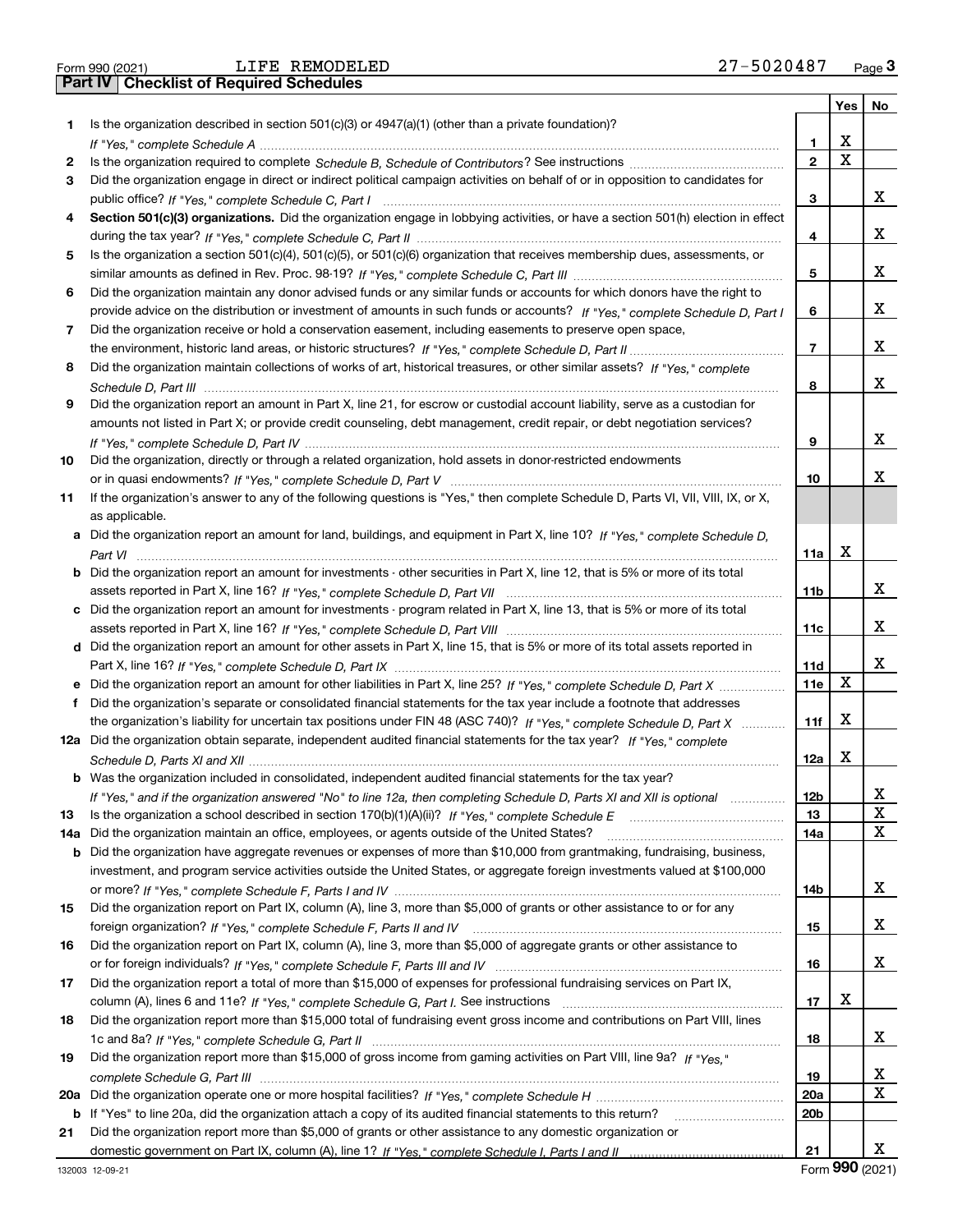|  | Form 990 (2021) |
|--|-----------------|

*(continued)*

|               |                                                                                                                              |                 | Yes | No      |
|---------------|------------------------------------------------------------------------------------------------------------------------------|-----------------|-----|---------|
| 22            | Did the organization report more than \$5,000 of grants or other assistance to or for domestic individuals on                |                 |     |         |
|               |                                                                                                                              | 22              |     | x       |
| 23            | Did the organization answer "Yes" to Part VII, Section A, line 3, 4, or 5, about compensation of the organization's current  |                 |     |         |
|               | and former officers, directors, trustees, key employees, and highest compensated employees? If "Yes," complete               |                 |     |         |
|               |                                                                                                                              | 23              | х   |         |
|               | 24a Did the organization have a tax-exempt bond issue with an outstanding principal amount of more than \$100,000 as of the  |                 |     |         |
|               | last day of the year, that was issued after December 31, 2002? If "Yes," answer lines 24b through 24d and complete           |                 |     |         |
|               |                                                                                                                              | 24a             |     | x       |
| b             | Did the organization invest any proceeds of tax-exempt bonds beyond a temporary period exception?                            | 24b             |     |         |
|               | c Did the organization maintain an escrow account other than a refunding escrow at any time during the year to defease       |                 |     |         |
|               |                                                                                                                              | 24c             |     |         |
|               |                                                                                                                              | 24d             |     |         |
|               | 25a Section 501(c)(3), 501(c)(4), and 501(c)(29) organizations. Did the organization engage in an excess benefit             |                 |     |         |
|               |                                                                                                                              | 25a             |     | x       |
|               | b Is the organization aware that it engaged in an excess benefit transaction with a disqualified person in a prior year, and |                 |     |         |
|               | that the transaction has not been reported on any of the organization's prior Forms 990 or 990-EZ? If "Yes," complete        |                 |     |         |
|               | Schedule L. Part I                                                                                                           | 25b             |     | x       |
| 26            | Did the organization report any amount on Part X, line 5 or 22, for receivables from or payables to any current              |                 |     |         |
|               | or former officer, director, trustee, key employee, creator or founder, substantial contributor, or 35%                      |                 |     |         |
|               |                                                                                                                              | 26              |     | x       |
| 27            | Did the organization provide a grant or other assistance to any current or former officer, director, trustee, key employee,  |                 |     |         |
|               | creator or founder, substantial contributor or employee thereof, a grant selection committee member, or to a 35% controlled  |                 |     |         |
|               | entity (including an employee thereof) or family member of any of these persons? If "Yes," complete Schedule L, Part III     | 27              |     | x       |
| 28            | Was the organization a party to a business transaction with one of the following parties (see the Schedule L, Part IV,       |                 |     |         |
|               | instructions for applicable filing thresholds, conditions, and exceptions):                                                  |                 |     |         |
| a             | A current or former officer, director, trustee, key employee, creator or founder, or substantial contributor? If             |                 |     |         |
|               |                                                                                                                              | 28a             |     | X.<br>х |
|               |                                                                                                                              | 28 <sub>b</sub> |     |         |
|               | c A 35% controlled entity of one or more individuals and/or organizations described in line 28a or 28b? If                   |                 |     | х       |
|               |                                                                                                                              | 28c<br>29       | х   |         |
| 29            |                                                                                                                              |                 |     |         |
| 30            | Did the organization receive contributions of art, historical treasures, or other similar assets, or qualified conservation  | 30              |     | х       |
| 31            | Did the organization liquidate, terminate, or dissolve and cease operations? If "Yes," complete Schedule N, Part I           | 31              |     | Χ       |
| 32            | Did the organization sell, exchange, dispose of, or transfer more than 25% of its net assets? If "Yes," complete             |                 |     |         |
|               |                                                                                                                              | 32              |     | x       |
| 33            | Did the organization own 100% of an entity disregarded as separate from the organization under Regulations                   |                 |     |         |
|               |                                                                                                                              | 33              |     | x       |
| 34            | Was the organization related to any tax-exempt or taxable entity? If "Yes," complete Schedule R, Part II, III, or IV, and    |                 |     |         |
|               |                                                                                                                              | 34              |     | x       |
|               | 35a Did the organization have a controlled entity within the meaning of section 512(b)(13)?                                  | 35a             |     | x       |
|               | b If "Yes" to line 35a, did the organization receive any payment from or engage in any transaction with a controlled entity  |                 |     |         |
|               |                                                                                                                              | 35b             |     |         |
| 36            | Section 501(c)(3) organizations. Did the organization make any transfers to an exempt non-charitable related organization?   |                 |     |         |
|               |                                                                                                                              | 36              |     | X.      |
| 37            | Did the organization conduct more than 5% of its activities through an entity that is not a related organization             |                 |     |         |
|               |                                                                                                                              | 37              |     | X.      |
| 38            | Did the organization complete Schedule O and provide explanations on Schedule O for Part VI, lines 11b and 19?               |                 |     |         |
|               | Note: All Form 990 filers are required to complete Schedule O                                                                | 38              | х   |         |
| <b>Part V</b> | <b>Statements Regarding Other IRS Filings and Tax Compliance</b>                                                             |                 |     |         |
|               | Check if Schedule O contains a response or note to any line in this Part V                                                   |                 |     |         |
|               |                                                                                                                              |                 | Yes | No      |
|               | 20<br>1a Enter the number reported in box 3 of Form 1096. Enter -0- if not applicable<br>1a                                  |                 |     |         |
| b             | 0<br>Enter the number of Forms W-2G included on line 1a. Enter -0- if not applicable<br>1b                                   |                 |     |         |
| c             | Did the organization comply with backup withholding rules for reportable payments to vendors and reportable gaming           |                 |     |         |
|               | (gambling) winnings to prize winners?                                                                                        | 1c              | x   |         |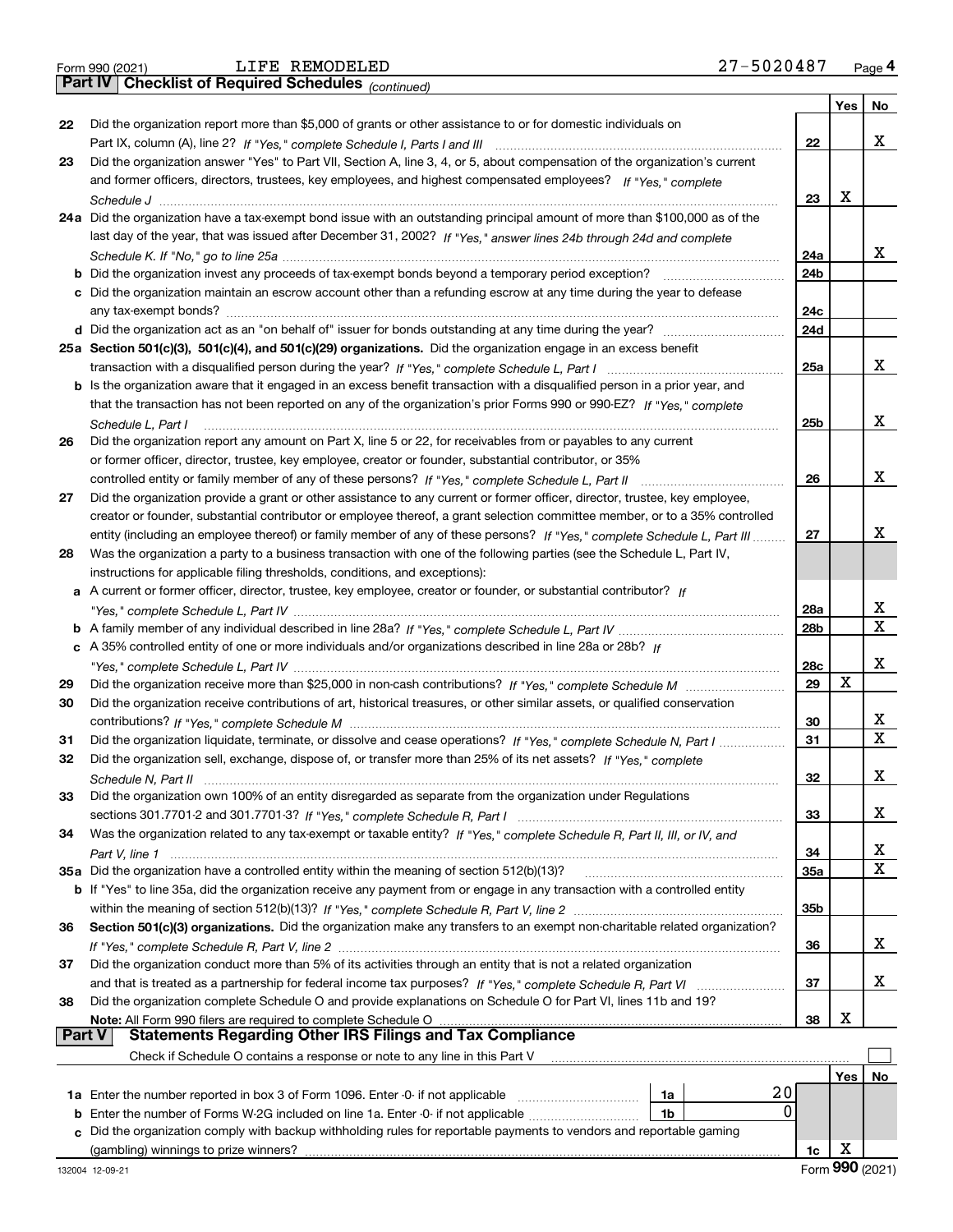|         | LIFE REMODELED<br>Form 990 (2021)                                                                                                                                                       | 27-5020487     |   | Page $5$ |
|---------|-----------------------------------------------------------------------------------------------------------------------------------------------------------------------------------------|----------------|---|----------|
|         | Statements Regarding Other IRS Filings and Tax Compliance (continued)<br>Part V                                                                                                         |                |   |          |
|         |                                                                                                                                                                                         |                |   | Yes   No |
|         | 2a Enter the number of employees reported on Form W-3, Transmittal of Wage and Tax Statements,                                                                                          |                |   |          |
|         | filed for the calendar year ending with or within the year covered by this return <i>manumumumum</i><br>2a                                                                              | 19             |   |          |
|         |                                                                                                                                                                                         | 2 <sub>b</sub> | X |          |
|         |                                                                                                                                                                                         |                |   |          |
|         | 3a Did the organization have unrelated business gross income of \$1,000 or more during the year?                                                                                        | 3a             |   | х        |
|         |                                                                                                                                                                                         | 3 <sub>b</sub> |   |          |
|         | 4a At any time during the calendar year, did the organization have an interest in, or a signature or other authority over, a                                                            |                |   |          |
|         |                                                                                                                                                                                         | 4a             |   | x        |
|         | <b>b</b> If "Yes," enter the name of the foreign country                                                                                                                                |                |   |          |
|         | See instructions for filing requirements for FinCEN Form 114, Report of Foreign Bank and Financial Accounts (FBAR).                                                                     |                |   |          |
|         | 5a Was the organization a party to a prohibited tax shelter transaction at any time during the tax year?                                                                                | 5a             |   | х        |
| b       |                                                                                                                                                                                         | 5 <sub>b</sub> |   | x        |
| c       |                                                                                                                                                                                         | 5c             |   |          |
|         | 6a Does the organization have annual gross receipts that are normally greater than \$100,000, and did the organization solicit                                                          |                |   |          |
|         | any contributions that were not tax deductible as charitable contributions?                                                                                                             | 6a             |   | x        |
|         | b If "Yes," did the organization include with every solicitation an express statement that such contributions or gifts                                                                  |                |   |          |
|         | were not tax deductible?                                                                                                                                                                | 6b             |   |          |
| 7       | Organizations that may receive deductible contributions under section 170(c).                                                                                                           |                |   |          |
| a       | Did the organization receive a payment in excess of \$75 made partly as a contribution and partly for goods and services provided to the payor?                                         | 7a             | х |          |
| b       | If "Yes," did the organization notify the donor of the value of the goods or services provided?                                                                                         | 7b             | X |          |
|         | c Did the organization sell, exchange, or otherwise dispose of tangible personal property for which it was required                                                                     |                |   |          |
|         |                                                                                                                                                                                         | 7c             |   | x        |
|         | 7d<br>d If "Yes," indicate the number of Forms 8282 filed during the year manufactured in the second of the New York                                                                    |                |   |          |
| е       | Did the organization receive any funds, directly or indirectly, to pay premiums on a personal benefit contract?                                                                         | 7e             |   |          |
| Ť       | Did the organization, during the year, pay premiums, directly or indirectly, on a personal benefit contract?                                                                            | 7f             |   |          |
| g       | If the organization received a contribution of qualified intellectual property, did the organization file Form 8899 as required?                                                        | 7g             |   |          |
| h.      | If the organization received a contribution of cars, boats, airplanes, or other vehicles, did the organization file a Form 1098-C?                                                      | 7h             |   |          |
| 8       | Sponsoring organizations maintaining donor advised funds. Did a donor advised fund maintained by the                                                                                    |                |   |          |
|         | sponsoring organization have excess business holdings at any time during the year?                                                                                                      | 8              |   |          |
| 9       | Sponsoring organizations maintaining donor advised funds.                                                                                                                               |                |   |          |
| а       | Did the sponsoring organization make any taxable distributions under section 4966?<br>Did the sponsoring organization make a distribution to a donor, donor advisor, or related person? | 9а<br>9b       |   |          |
| b<br>10 | Section 501(c)(7) organizations. Enter:                                                                                                                                                 |                |   |          |
|         | 10a                                                                                                                                                                                     |                |   |          |
| b       | Gross receipts, included on Form 990, Part VIII, line 12, for public use of club facilities<br>10b                                                                                      |                |   |          |
| 11      | Section 501(c)(12) organizations. Enter:                                                                                                                                                |                |   |          |
| а       | 11a                                                                                                                                                                                     |                |   |          |
| b       | Gross income from other sources. (Do not net amounts due or paid to other sources against                                                                                               |                |   |          |
|         | 11b                                                                                                                                                                                     |                |   |          |
|         | 12a Section 4947(a)(1) non-exempt charitable trusts. Is the organization filing Form 990 in lieu of Form 1041?                                                                          | 12a            |   |          |
|         | 12b<br><b>b</b> If "Yes," enter the amount of tax-exempt interest received or accrued during the year                                                                                   |                |   |          |
| 13      | Section 501(c)(29) qualified nonprofit health insurance issuers.                                                                                                                        |                |   |          |
|         | a Is the organization licensed to issue qualified health plans in more than one state?                                                                                                  | 13а            |   |          |
|         | Note: See the instructions for additional information the organization must report on Schedule O.                                                                                       |                |   |          |
|         | <b>b</b> Enter the amount of reserves the organization is required to maintain by the states in which the                                                                               |                |   |          |
|         | 13 <sub>b</sub>                                                                                                                                                                         |                |   |          |
| c       | 13с                                                                                                                                                                                     |                |   |          |
|         | 14a Did the organization receive any payments for indoor tanning services during the tax year?                                                                                          | 14a            |   | х        |
|         |                                                                                                                                                                                         | 14b            |   |          |
| 15      | Is the organization subject to the section 4960 tax on payment(s) of more than \$1,000,000 in remuneration or                                                                           |                |   |          |
|         |                                                                                                                                                                                         | 15             |   | х        |
|         | If "Yes," see the instructions and file Form 4720, Schedule N.                                                                                                                          |                |   |          |
| 16      | Is the organization an educational institution subject to the section 4968 excise tax on net investment income?                                                                         | 16<br>.        |   | х        |
|         | If "Yes," complete Form 4720, Schedule O.                                                                                                                                               |                |   |          |
| 17      | Section 501(c)(21) organizations. Did the trust, any disqualified person, or mine operator engage in any                                                                                |                |   |          |
|         |                                                                                                                                                                                         | 17             |   |          |
|         | If "Yes," complete Form 6069.                                                                                                                                                           |                |   |          |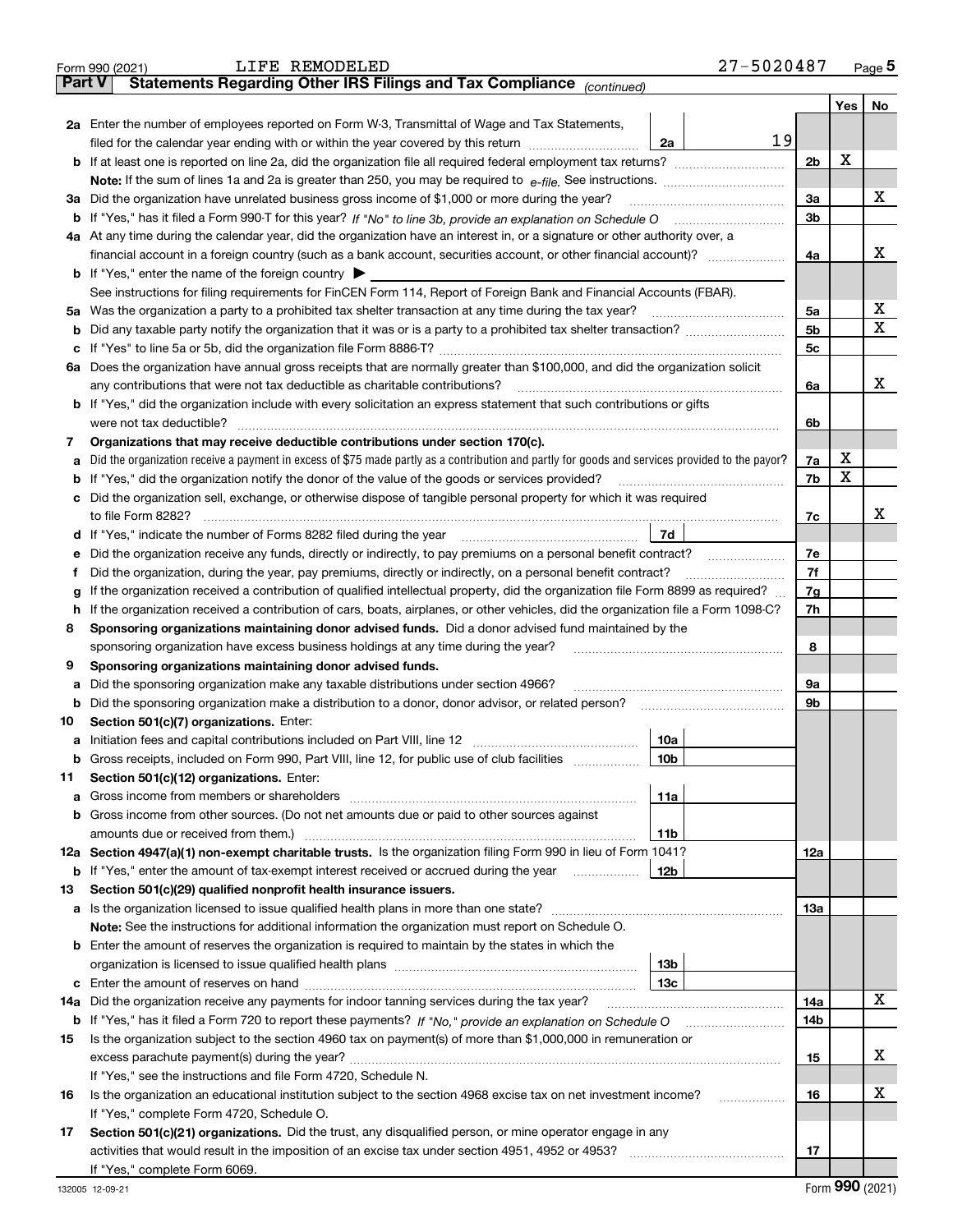|     | LIFE REMODELED<br>Form 990 (2021)                                                                                                                                     |    | 27-5020487 |                 |                         | $_{\text{Page}}$ 6      |
|-----|-----------------------------------------------------------------------------------------------------------------------------------------------------------------------|----|------------|-----------------|-------------------------|-------------------------|
|     | <b>Part VI</b><br>Governance, Management, and Disclosure. For each "Yes" response to lines 2 through 7b below, and for a "No" response                                |    |            |                 |                         |                         |
|     | to line 8a, 8b, or 10b below, describe the circumstances, processes, or changes on Schedule O. See instructions.                                                      |    |            |                 |                         |                         |
|     | Check if Schedule O contains a response or note to any line in this Part VI                                                                                           |    |            |                 |                         | $\overline{\mathtt{x}}$ |
|     | <b>Section A. Governing Body and Management</b>                                                                                                                       |    |            |                 |                         |                         |
|     |                                                                                                                                                                       |    |            |                 | Yes                     | No                      |
|     | <b>1a</b> Enter the number of voting members of the governing body at the end of the tax year<br>.                                                                    | 1a |            | 10              |                         |                         |
|     | If there are material differences in voting rights among members of the governing body, or if the governing                                                           |    |            |                 |                         |                         |
|     | body delegated broad authority to an executive committee or similar committee, explain on Schedule O.                                                                 |    |            |                 |                         |                         |
| b   | Enter the number of voting members included on line 1a, above, who are independent                                                                                    | 1b |            | 9               |                         |                         |
| 2   | Did any officer, director, trustee, or key employee have a family relationship or a business relationship with any other                                              |    |            |                 |                         |                         |
|     | officer, director, trustee, or key employee?                                                                                                                          |    |            | 2               |                         | х                       |
| 3   | Did the organization delegate control over management duties customarily performed by or under the direct supervision                                                 |    |            |                 |                         |                         |
|     | of officers, directors, trustees, or key employees to a management company or other person?                                                                           |    |            | 3               |                         | х                       |
| 4   | Did the organization make any significant changes to its governing documents since the prior Form 990 was filed?                                                      |    |            | 4               |                         | X                       |
| 5   |                                                                                                                                                                       |    |            | 5               |                         | X                       |
| 6   | Did the organization have members or stockholders?                                                                                                                    |    |            | 6               |                         | X                       |
| 7a  | Did the organization have members, stockholders, or other persons who had the power to elect or appoint one or                                                        |    |            |                 |                         |                         |
|     | more members of the governing body?                                                                                                                                   |    |            | 7a              |                         | x                       |
| b   | Are any governance decisions of the organization reserved to (or subject to approval by) members, stockholders, or                                                    |    |            |                 |                         |                         |
|     | persons other than the governing body?                                                                                                                                |    |            | 7b              |                         | x                       |
| 8   | Did the organization contemporaneously document the meetings held or written actions undertaken during the year by the following:                                     |    |            |                 |                         |                         |
| a   |                                                                                                                                                                       |    |            | 8а              | х<br>X                  |                         |
| b   | Each committee with authority to act on behalf of the governing body?                                                                                                 |    |            | 8b              |                         |                         |
| 9   | Is there any officer, director, trustee, or key employee listed in Part VII, Section A, who cannot be reached at the                                                  |    |            |                 |                         | x                       |
|     |                                                                                                                                                                       |    |            | 9               |                         |                         |
|     | Section B. Policies <sub>(This</sub> Section B requests information about policies not required by the Internal Revenue Code.)                                        |    |            |                 |                         |                         |
|     |                                                                                                                                                                       |    |            | 10a             | Yes                     | No<br>x                 |
|     | <b>b</b> If "Yes," did the organization have written policies and procedures governing the activities of such chapters, affiliates,                                   |    |            |                 |                         |                         |
|     | and branches to ensure their operations are consistent with the organization's exempt purposes?                                                                       |    |            | 10 <sub>b</sub> |                         |                         |
| 11a | Has the organization provided a complete copy of this Form 990 to all members of its governing body before filing the form?                                           |    |            | <b>11a</b>      | X                       |                         |
| b   | Describe on Schedule O the process, if any, used by the organization to review this Form 990.                                                                         |    |            |                 |                         |                         |
| 12a |                                                                                                                                                                       |    |            | 12a             | х                       |                         |
| b   |                                                                                                                                                                       |    |            | 12 <sub>b</sub> | х                       |                         |
| с   | Did the organization regularly and consistently monitor and enforce compliance with the policy? If "Yes," describe                                                    |    |            |                 |                         |                         |
|     |                                                                                                                                                                       |    |            | 12c             | х                       |                         |
| 13  |                                                                                                                                                                       |    |            | 13              | $\overline{\mathbf{x}}$ |                         |
| 14  | Did the organization have a written document retention and destruction policy?                                                                                        |    |            | 14              | X                       |                         |
| 15  | Did the process for determining compensation of the following persons include a review and approval by independent                                                    |    |            |                 |                         |                         |
|     | persons, comparability data, and contemporaneous substantiation of the deliberation and decision?                                                                     |    |            |                 |                         |                         |
| a   | The organization's CEO, Executive Director, or top management official manufactured content of the organization's CEO, Executive Director, or top management official |    |            | 15a             | х                       |                         |
|     |                                                                                                                                                                       |    |            | 15 <sub>b</sub> | х                       |                         |
|     | If "Yes" to line 15a or 15b, describe the process on Schedule O. See instructions.                                                                                    |    |            |                 |                         |                         |
|     | 16a Did the organization invest in, contribute assets to, or participate in a joint venture or similar arrangement with a                                             |    |            |                 |                         |                         |
|     | taxable entity during the year?                                                                                                                                       |    |            | 16a             |                         | х                       |
|     | b If "Yes," did the organization follow a written policy or procedure requiring the organization to evaluate its participation                                        |    |            |                 |                         |                         |
|     | in joint venture arrangements under applicable federal tax law, and take steps to safeguard the organization's                                                        |    |            |                 |                         |                         |
|     |                                                                                                                                                                       |    |            | 16b             |                         |                         |
|     | <b>Section C. Disclosure</b>                                                                                                                                          |    |            |                 |                         |                         |
| 17  | List the states with which a copy of this Form 990 is required to be filed $\blacktriangleright\text{MI}$                                                             |    |            |                 |                         |                         |
| 18  | Section 6104 requires an organization to make its Forms 1023 (1024 or 1024-A, if applicable), 990, and 990-T (section 501(c)(3)s only) available                      |    |            |                 |                         |                         |
|     | for public inspection. Indicate how you made these available. Check all that apply.                                                                                   |    |            |                 |                         |                         |
|     | $\lfloor X \rfloor$ Own website<br>$\lfloor X \rfloor$ Upon request<br>Another's website<br>Other (explain on Schedule O)                                             |    |            |                 |                         |                         |
| 19  | Describe on Schedule O whether (and if so, how) the organization made its governing documents, conflict of interest policy, and financial                             |    |            |                 |                         |                         |
|     | statements available to the public during the tax year.                                                                                                               |    |            |                 |                         |                         |
| 20  | State the name, address, and telephone number of the person who possesses the organization's books and records<br>KRISTEN YANDORA - 248-320-9518                      |    |            |                 |                         |                         |
|     | 48206<br>2470 COLLINGWOOD ST, DETROIT, MI                                                                                                                             |    |            |                 |                         |                         |
|     |                                                                                                                                                                       |    |            |                 | nnn.                    |                         |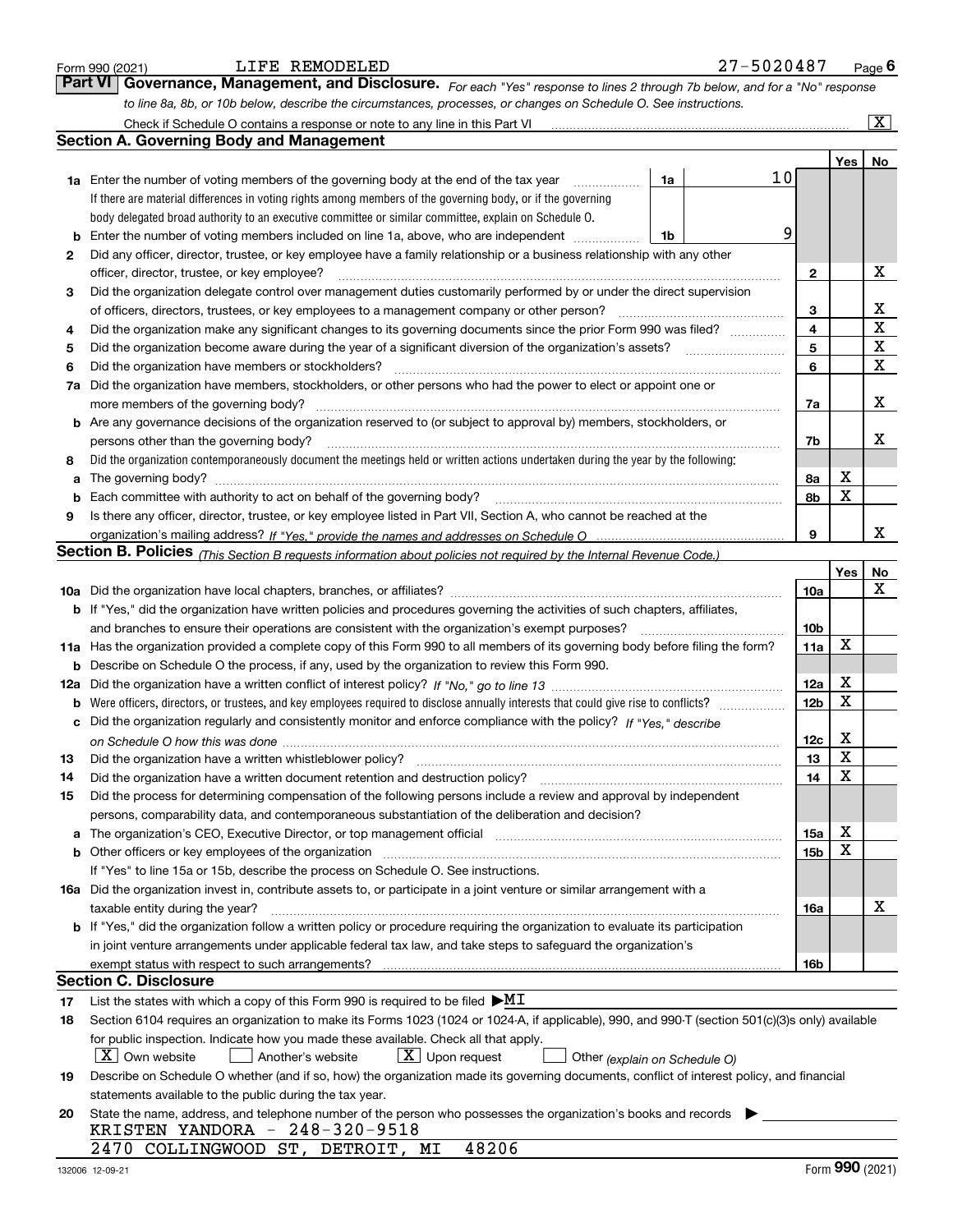| Form 990 (2021)   | LIFE REMODELED                                                                             | 27-5020487 | Page |
|-------------------|--------------------------------------------------------------------------------------------|------------|------|
|                   | Part VII Compensation of Officers, Directors, Trustees, Key Employees, Highest Compensated |            |      |
|                   | <b>Employees, and Independent Contractors</b>                                              |            |      |
|                   | Check if Schedule O contains a response or note to any line in this Part VII               |            |      |
| <b>Section A.</b> | Officers, Directors, Trustees, Key Employees, and Highest Compensated Employees            |            |      |
|                   |                                                                                            |            |      |

LIFE REMODELED 27-5020487

**1a**  Complete this table for all persons required to be listed. Report compensation for the calendar year ending with or within the organization's tax year. **•** List all of the organization's current officers, directors, trustees (whether individuals or organizations), regardless of amount of compensation.

Enter -0- in columns (D), (E), and (F) if no compensation was paid.

 $\bullet$  List all of the organization's  $\sf current$  key employees, if any. See the instructions for definition of "key employee."

**•** List the organization's five current highest compensated employees (other than an officer, director, trustee, or key employee) who received reportable compensation (box 5 of Form W-2, Form 1099-MISC, and/or box 1 of Form 1099-NEC) of more than \$100,000 from the organization and any related organizations.

**•** List all of the organization's former officers, key employees, and highest compensated employees who received more than \$100,000 of reportable compensation from the organization and any related organizations.

**former directors or trustees**  ¥ List all of the organization's that received, in the capacity as a former director or trustee of the organization, more than \$10,000 of reportable compensation from the organization and any related organizations.

See the instructions for the order in which to list the persons above.

Check this box if neither the organization nor any related organization compensated any current officer, director, or trustee.  $\mathcal{L}^{\text{max}}$ 

| (A)                          | (B)               |                                |                                                                  |                         | (C)                                     |                                 |        | (D)             | (E)                           | (F)                   |
|------------------------------|-------------------|--------------------------------|------------------------------------------------------------------|-------------------------|-----------------------------------------|---------------------------------|--------|-----------------|-------------------------------|-----------------------|
| Name and title               | Average           |                                |                                                                  |                         | Position<br>(do not check more than one |                                 |        | Reportable      | Reportable                    | Estimated             |
|                              | hours per         |                                | box, unless person is both an<br>officer and a director/trustee) |                         |                                         |                                 |        | compensation    | compensation                  | amount of             |
|                              | week<br>(list any |                                |                                                                  |                         |                                         |                                 |        | from<br>the     | from related<br>organizations | other<br>compensation |
|                              | hours for         |                                |                                                                  |                         |                                         |                                 |        | organization    | (W-2/1099-MISC/               | from the              |
|                              | related           |                                |                                                                  |                         |                                         |                                 |        | (W-2/1099-MISC/ | 1099-NEC)                     | organization          |
|                              | organizations     |                                |                                                                  |                         |                                         |                                 |        | 1099-NEC)       |                               | and related           |
|                              | below             | Individual trustee or director | Institutional trustee                                            | Officer                 | Key employee                            | Highest compensated<br>employee | Former |                 |                               | organizations         |
| CHRIS LAMBERT<br>(1)         | line)<br>60.00    |                                |                                                                  |                         |                                         |                                 |        |                 |                               |                       |
| PRESIDENT                    |                   |                                |                                                                  | $\mathbf X$             |                                         |                                 |        | 159,114.        | 0.                            | 25,269.               |
| (2)<br>RON RISHER            | 4.00              |                                |                                                                  |                         |                                         |                                 |        |                 |                               |                       |
| BOARD CHAIR AND TREASURER    |                   | $\mathbf x$                    |                                                                  | $\overline{\mathbf{X}}$ |                                         |                                 |        | $0$ .           | $\mathbf 0$ .                 | $0_{.}$               |
| JIM BAHBAH<br>(3)            | 1.00              |                                |                                                                  |                         |                                         |                                 |        |                 |                               |                       |
| DIRECTOR AND SECRETARY       |                   | $\mathbf X$                    |                                                                  | $\mathbf X$             |                                         |                                 |        | 0.              | $\mathbf 0$ .                 | $\pmb{0}$ .           |
| CHUCK BINKOWSKI<br>(4)       | 1.00              |                                |                                                                  |                         |                                         |                                 |        |                 |                               |                       |
| <b>DIRECTOR</b>              |                   | $\mathbf x$                    |                                                                  |                         |                                         |                                 |        | $\mathbf 0$ .   | 0.                            | $\mathbf 0$ .         |
| CHRIS BROOKS<br>(5)          | 1.00              |                                |                                                                  |                         |                                         |                                 |        |                 |                               |                       |
| <b>DIRECTOR</b>              |                   | $\mathbf X$                    |                                                                  |                         |                                         |                                 |        | $0$ .           | 0.                            | $0_{.}$               |
| <b>DWAN DANDRIDGE</b><br>(6) | 1.00              |                                |                                                                  |                         |                                         |                                 |        |                 |                               |                       |
| <b>DIRECTOR</b>              |                   | $\mathbf x$                    |                                                                  |                         |                                         |                                 |        | 0.              | 0.                            | $\mathbf 0$ .         |
| HOLLY KINNEAR<br>(7)         | 1.00              |                                |                                                                  |                         |                                         |                                 |        |                 |                               |                       |
| <b>DIRECTOR</b>              |                   | $\mathbf X$                    |                                                                  |                         |                                         |                                 |        | 0.              | $\mathbf 0$ .                 | 0.                    |
| GINA PEOPLES<br>(8)          | 1.00              |                                |                                                                  |                         |                                         |                                 |        |                 |                               |                       |
| <b>DIRECTOR</b>              |                   | $\mathbf X$                    |                                                                  |                         |                                         |                                 |        | 0.              | $\mathbf 0$ .                 | $\mathbf 0$ .         |
| <b>ALICE THOMPSON</b><br>(9) | 1.00              |                                |                                                                  |                         |                                         |                                 |        |                 |                               |                       |
| <b>DIRECTOR</b>              |                   | $\mathbf X$                    |                                                                  |                         |                                         |                                 |        | 0.              | $\mathbf 0$ .                 | $0_{\cdot}$           |
| (10) JOSH BENNETT            | 1.00              |                                |                                                                  |                         |                                         |                                 |        |                 |                               |                       |
| <b>DIRECTOR</b>              |                   | $\mathbf X$                    |                                                                  |                         |                                         |                                 |        | 0.              | 0.                            | 0.                    |
|                              |                   |                                |                                                                  |                         |                                         |                                 |        |                 |                               |                       |
|                              |                   |                                |                                                                  |                         |                                         |                                 |        |                 |                               |                       |
|                              |                   |                                |                                                                  |                         |                                         |                                 |        |                 |                               |                       |
|                              |                   |                                |                                                                  |                         |                                         |                                 |        |                 |                               |                       |
|                              |                   |                                |                                                                  |                         |                                         |                                 |        |                 |                               |                       |
|                              |                   |                                |                                                                  |                         |                                         |                                 |        |                 |                               |                       |
|                              |                   |                                |                                                                  |                         |                                         |                                 |        |                 |                               |                       |
|                              |                   |                                |                                                                  |                         |                                         |                                 |        |                 |                               |                       |
|                              |                   |                                |                                                                  |                         |                                         |                                 |        |                 |                               |                       |
|                              |                   |                                |                                                                  |                         |                                         |                                 |        |                 |                               |                       |
|                              |                   |                                |                                                                  |                         |                                         |                                 |        |                 |                               |                       |
|                              |                   |                                |                                                                  |                         |                                         |                                 |        |                 |                               |                       |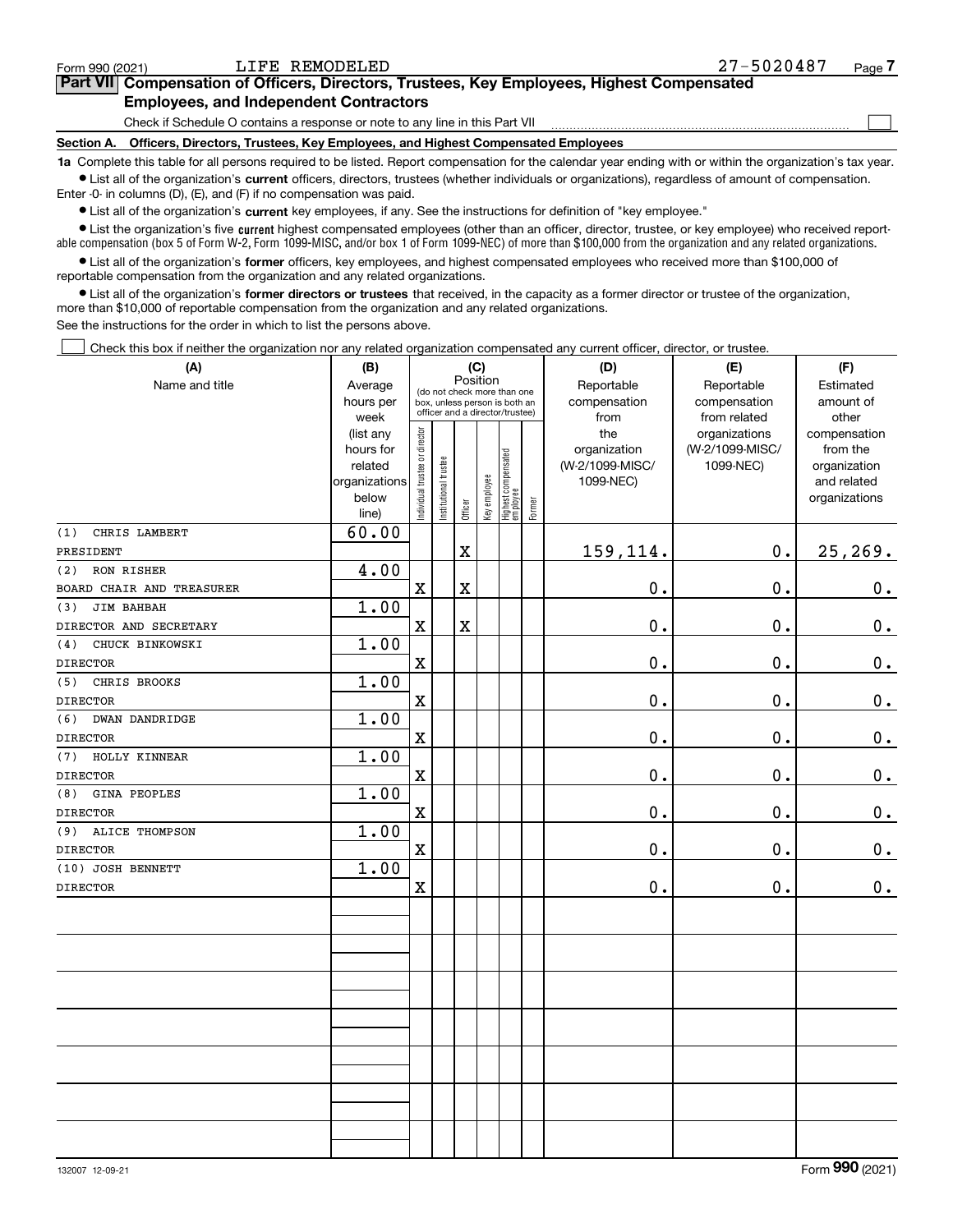|   | LIFE REMODELED<br>Form 990 (2021)                                                                                                                                                                                                                            |                                                                      |                                |                                                                                                                    |         |              |                                 |        |                                                     | 27-5020487                                        |                                        |                     |                                                                          | Page 8         |
|---|--------------------------------------------------------------------------------------------------------------------------------------------------------------------------------------------------------------------------------------------------------------|----------------------------------------------------------------------|--------------------------------|--------------------------------------------------------------------------------------------------------------------|---------|--------------|---------------------------------|--------|-----------------------------------------------------|---------------------------------------------------|----------------------------------------|---------------------|--------------------------------------------------------------------------|----------------|
|   | <b>Part VII</b><br>Section A. Officers, Directors, Trustees, Key Employees, and Highest Compensated Employees (continued)                                                                                                                                    |                                                                      |                                |                                                                                                                    |         |              |                                 |        |                                                     |                                                   |                                        |                     |                                                                          |                |
|   | (A)<br>Name and title                                                                                                                                                                                                                                        | (B)<br>Average<br>hours per<br>week                                  |                                | (C)<br>Position<br>(do not check more than one<br>box, unless person is both an<br>officer and a director/trustee) |         |              |                                 |        | (D)<br>Reportable<br>compensation<br>from           | (E)<br>Reportable<br>compensation<br>from related | (F)<br>Estimated<br>amount of<br>other |                     |                                                                          |                |
|   |                                                                                                                                                                                                                                                              | (list any<br>hours for<br>related<br>organizations<br>below<br>line) | Individual trustee or director | Institutional trustee                                                                                              | Officer | key employee | Highest compensated<br>employee | Former | the<br>organization<br>(W-2/1099-MISC/<br>1099-NEC) | organizations<br>(W-2/1099-MISC/<br>1099-NEC)     |                                        |                     | compensation<br>from the<br>organization<br>and related<br>organizations |                |
|   |                                                                                                                                                                                                                                                              |                                                                      |                                |                                                                                                                    |         |              |                                 |        |                                                     |                                                   |                                        |                     |                                                                          |                |
|   |                                                                                                                                                                                                                                                              |                                                                      |                                |                                                                                                                    |         |              |                                 |        |                                                     |                                                   |                                        |                     |                                                                          |                |
|   |                                                                                                                                                                                                                                                              |                                                                      |                                |                                                                                                                    |         |              |                                 |        |                                                     |                                                   |                                        |                     |                                                                          |                |
|   |                                                                                                                                                                                                                                                              |                                                                      |                                |                                                                                                                    |         |              |                                 |        |                                                     |                                                   |                                        |                     |                                                                          |                |
|   |                                                                                                                                                                                                                                                              |                                                                      |                                |                                                                                                                    |         |              |                                 |        |                                                     |                                                   |                                        |                     |                                                                          |                |
|   |                                                                                                                                                                                                                                                              |                                                                      |                                |                                                                                                                    |         |              |                                 |        |                                                     |                                                   |                                        |                     |                                                                          |                |
|   |                                                                                                                                                                                                                                                              |                                                                      |                                |                                                                                                                    |         |              |                                 |        | 159,114.                                            |                                                   | 0.                                     |                     | 25, 269.                                                                 |                |
| c | 1b Subtotal<br>$\blacksquare$<br>Total from continuation sheets to Part VII, Section A                                                                                                                                                                       |                                                                      |                                |                                                                                                                    |         |              |                                 |        | 0.<br>159,114.                                      |                                                   | 0.<br>$\mathbf 0$ .                    |                     |                                                                          | 0.<br>25, 269. |
| 2 | Total number of individuals (including but not limited to those listed above) who received more than \$100,000 of reportable<br>compensation from the organization $\blacktriangleright$                                                                     |                                                                      |                                |                                                                                                                    |         |              |                                 |        |                                                     |                                                   |                                        |                     |                                                                          | 1              |
| з | Did the organization list any former officer, director, trustee, key employee, or highest compensated employee on<br>line 1a? If "Yes," complete Schedule J for such individual manufactured contained and the Ves," complete Schedule J for such individual |                                                                      |                                |                                                                                                                    |         |              |                                 |        |                                                     |                                                   |                                        | 3                   | Yes                                                                      | No<br>x        |
| 4 | For any individual listed on line 1a, is the sum of reportable compensation and other compensation from the organization                                                                                                                                     |                                                                      |                                |                                                                                                                    |         |              |                                 |        |                                                     |                                                   |                                        | 4                   | х                                                                        |                |
| 5 | Did any person listed on line 1a receive or accrue compensation from any unrelated organization or individual for services<br><b>Section B. Independent Contractors</b>                                                                                      |                                                                      |                                |                                                                                                                    |         |              |                                 |        |                                                     |                                                   |                                        | 5                   |                                                                          | x              |
| 1 | Complete this table for your five highest compensated independent contractors that received more than \$100,000 of compensation from<br>the organization. Report compensation for the calendar year ending with or within the organization's tax year.       |                                                                      |                                |                                                                                                                    |         |              |                                 |        |                                                     |                                                   |                                        |                     |                                                                          |                |
|   | (A)<br>Name and business address                                                                                                                                                                                                                             |                                                                      |                                | <b>NONE</b>                                                                                                        |         |              |                                 |        | (B)<br>Description of services                      |                                                   |                                        | (C)<br>Compensation |                                                                          |                |
|   |                                                                                                                                                                                                                                                              |                                                                      |                                |                                                                                                                    |         |              |                                 |        |                                                     |                                                   |                                        |                     |                                                                          |                |
|   |                                                                                                                                                                                                                                                              |                                                                      |                                |                                                                                                                    |         |              |                                 |        |                                                     |                                                   |                                        |                     |                                                                          |                |
|   |                                                                                                                                                                                                                                                              |                                                                      |                                |                                                                                                                    |         |              |                                 |        |                                                     |                                                   |                                        |                     |                                                                          |                |
| 2 | Total number of independent contractors (including but not limited to those listed above) who received more than                                                                                                                                             |                                                                      |                                |                                                                                                                    |         |              |                                 |        |                                                     |                                                   |                                        |                     |                                                                          |                |
|   | \$100,000 of compensation from the organization                                                                                                                                                                                                              |                                                                      |                                |                                                                                                                    |         | 0            |                                 |        |                                                     |                                                   |                                        |                     |                                                                          |                |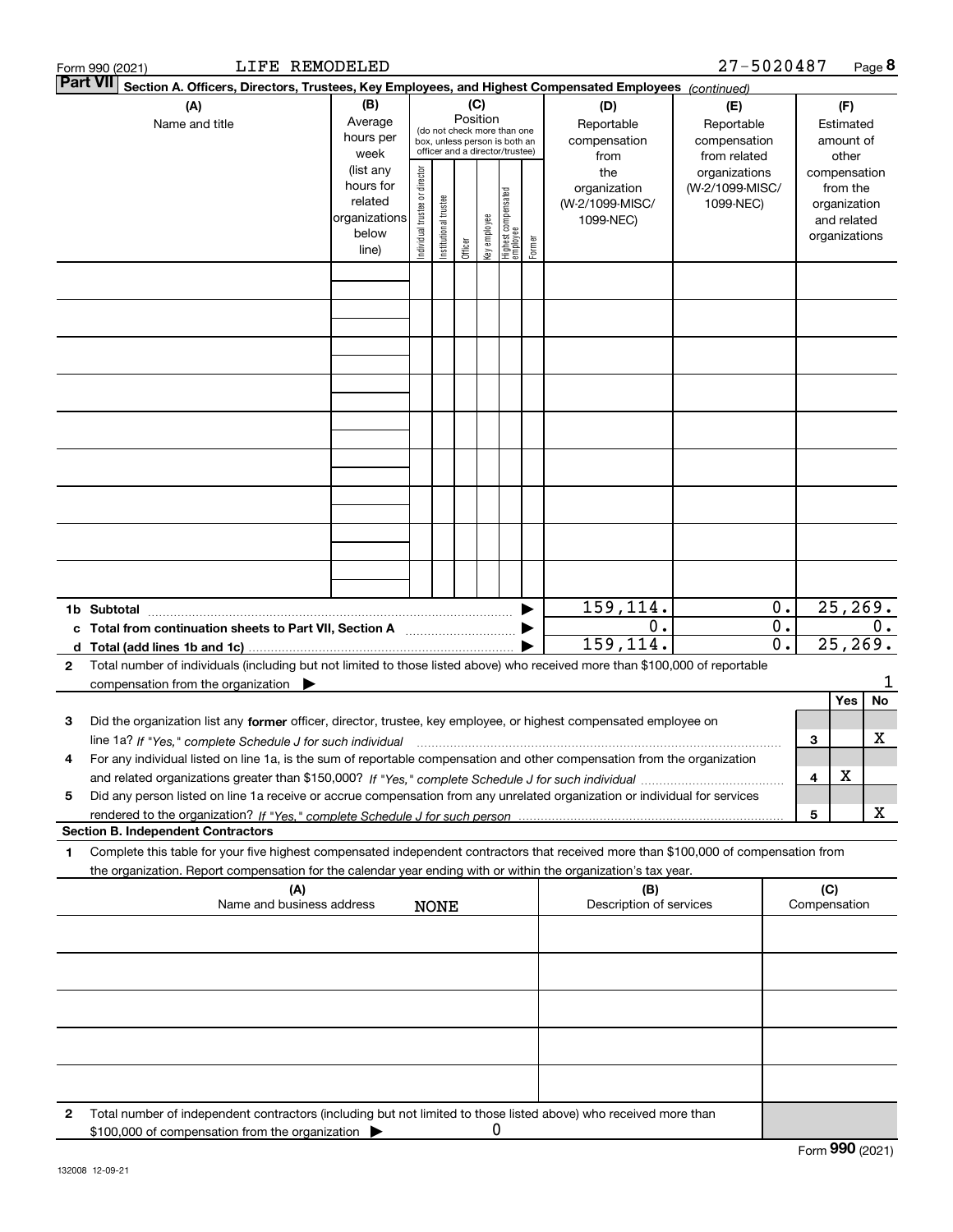| Check if Schedule O contains a response or note to any line in this Part VIII<br>(B)<br>(C)<br>(D)<br>Related or exempt<br>Unrelated<br>Total revenue<br>function revenue<br>business revenue<br>1a<br><b>Contributions, Gifts, Grants</b><br>and Other Similar Amounts<br>1 a Federated campaigns<br>1 <sub>b</sub><br>Membership dues<br>b<br>1 <sub>c</sub><br>Fundraising events<br>с<br>1 <sub>d</sub><br>Related organizations<br>.<br>d<br>1e<br>Government grants (contributions)<br>All other contributions, gifts, grants, and<br>$\frac{1,470,764.}{41,560.}$<br>similar amounts not included above<br>1f<br>$1g$ \$<br>Noncash contributions included in lines 1a-1f<br>a<br>1,470,764.<br>$\blacktriangleright$<br><b>Business Code</b><br>1,092,659.1,092,659.<br>531110<br>2 a RENTAL INCOME<br>Program Service<br>Revenue<br>b<br><u> 1989 - Johann Barbara, martin amerikan basal dan berasal dan berasal dalam basal dalam basal dalam basal dala</u><br>c<br>d<br><u> 1989 - Johann Barbara, martin amerikan basar dan berasal dan berasal dalam basar dalam basar dalam basar dala</u><br>f<br>$\blacktriangleright$ 1,092,659.<br>3<br>Investment income (including dividends, interest, and<br>1,778.<br>1,778.<br>Income from investment of tax-exempt bond proceeds<br>4<br>5<br>(i) Real<br>(ii) Personal<br>Gross rents<br>l 6a<br>6а<br>.<br>6b<br>Less: rental expenses<br>Rental income or (loss)<br>6c<br>с<br>Net rental income or (loss)<br>d<br>(i) Securities<br>(ii) Other<br>7 a Gross amount from sales of<br>assets other than inventory<br>7a<br>Less: cost or other basis<br>Revenue<br>and sales expenses<br>  7b<br>7c<br><b>c</b> Gain or (loss) $\ldots$<br>8 a Gross income from fundraising events (not<br><b>Other</b><br>including \$<br>contributions reported on line 1c). See<br>l 8a<br>8b<br>Less: direct expenses<br>b<br>Net income or (loss) from fundraising events<br>с<br>9 a Gross income from gaming activities. See<br>  9a<br>9 <sub>b</sub><br><b>b</b> Less: direct expenses <b>manually</b><br>c Net income or (loss) from gaming activities<br>10 a Gross sales of inventory, less returns<br> 10a<br>10 <sub>b</sub><br><b>b</b> Less: cost of goods sold<br>c Net income or (loss) from sales of inventory<br><b>Business Code</b><br>Miscellaneous<br>902.<br>902.<br>900099<br>MISCELLANEOUS INCOME<br>11a<br>Revenue<br>b<br>c<br>902.<br>$\triangleright$ 2,566,103.1,095,339.<br>0.<br>12 <sup>12</sup> |  | <b>Part VIII</b> | <b>Statement of Revenue</b> |  |  |                                                          |
|-----------------------------------------------------------------------------------------------------------------------------------------------------------------------------------------------------------------------------------------------------------------------------------------------------------------------------------------------------------------------------------------------------------------------------------------------------------------------------------------------------------------------------------------------------------------------------------------------------------------------------------------------------------------------------------------------------------------------------------------------------------------------------------------------------------------------------------------------------------------------------------------------------------------------------------------------------------------------------------------------------------------------------------------------------------------------------------------------------------------------------------------------------------------------------------------------------------------------------------------------------------------------------------------------------------------------------------------------------------------------------------------------------------------------------------------------------------------------------------------------------------------------------------------------------------------------------------------------------------------------------------------------------------------------------------------------------------------------------------------------------------------------------------------------------------------------------------------------------------------------------------------------------------------------------------------------------------------------------------------------------------------------------------------------------------------------------------------------------------------------------------------------------------------------------------------------------------------------------------------------------------------------------------------------------------------------------------------------------------------------------------------------------------------------------------------------------------------------------------|--|------------------|-----------------------------|--|--|----------------------------------------------------------|
|                                                                                                                                                                                                                                                                                                                                                                                                                                                                                                                                                                                                                                                                                                                                                                                                                                                                                                                                                                                                                                                                                                                                                                                                                                                                                                                                                                                                                                                                                                                                                                                                                                                                                                                                                                                                                                                                                                                                                                                                                                                                                                                                                                                                                                                                                                                                                                                                                                                                                   |  |                  |                             |  |  |                                                          |
|                                                                                                                                                                                                                                                                                                                                                                                                                                                                                                                                                                                                                                                                                                                                                                                                                                                                                                                                                                                                                                                                                                                                                                                                                                                                                                                                                                                                                                                                                                                                                                                                                                                                                                                                                                                                                                                                                                                                                                                                                                                                                                                                                                                                                                                                                                                                                                                                                                                                                   |  |                  |                             |  |  | Revenue excluded<br>from tax under<br>sections 512 - 514 |
|                                                                                                                                                                                                                                                                                                                                                                                                                                                                                                                                                                                                                                                                                                                                                                                                                                                                                                                                                                                                                                                                                                                                                                                                                                                                                                                                                                                                                                                                                                                                                                                                                                                                                                                                                                                                                                                                                                                                                                                                                                                                                                                                                                                                                                                                                                                                                                                                                                                                                   |  |                  |                             |  |  |                                                          |
|                                                                                                                                                                                                                                                                                                                                                                                                                                                                                                                                                                                                                                                                                                                                                                                                                                                                                                                                                                                                                                                                                                                                                                                                                                                                                                                                                                                                                                                                                                                                                                                                                                                                                                                                                                                                                                                                                                                                                                                                                                                                                                                                                                                                                                                                                                                                                                                                                                                                                   |  |                  |                             |  |  |                                                          |
|                                                                                                                                                                                                                                                                                                                                                                                                                                                                                                                                                                                                                                                                                                                                                                                                                                                                                                                                                                                                                                                                                                                                                                                                                                                                                                                                                                                                                                                                                                                                                                                                                                                                                                                                                                                                                                                                                                                                                                                                                                                                                                                                                                                                                                                                                                                                                                                                                                                                                   |  |                  |                             |  |  |                                                          |
|                                                                                                                                                                                                                                                                                                                                                                                                                                                                                                                                                                                                                                                                                                                                                                                                                                                                                                                                                                                                                                                                                                                                                                                                                                                                                                                                                                                                                                                                                                                                                                                                                                                                                                                                                                                                                                                                                                                                                                                                                                                                                                                                                                                                                                                                                                                                                                                                                                                                                   |  |                  |                             |  |  |                                                          |
|                                                                                                                                                                                                                                                                                                                                                                                                                                                                                                                                                                                                                                                                                                                                                                                                                                                                                                                                                                                                                                                                                                                                                                                                                                                                                                                                                                                                                                                                                                                                                                                                                                                                                                                                                                                                                                                                                                                                                                                                                                                                                                                                                                                                                                                                                                                                                                                                                                                                                   |  |                  |                             |  |  |                                                          |
|                                                                                                                                                                                                                                                                                                                                                                                                                                                                                                                                                                                                                                                                                                                                                                                                                                                                                                                                                                                                                                                                                                                                                                                                                                                                                                                                                                                                                                                                                                                                                                                                                                                                                                                                                                                                                                                                                                                                                                                                                                                                                                                                                                                                                                                                                                                                                                                                                                                                                   |  |                  |                             |  |  |                                                          |
|                                                                                                                                                                                                                                                                                                                                                                                                                                                                                                                                                                                                                                                                                                                                                                                                                                                                                                                                                                                                                                                                                                                                                                                                                                                                                                                                                                                                                                                                                                                                                                                                                                                                                                                                                                                                                                                                                                                                                                                                                                                                                                                                                                                                                                                                                                                                                                                                                                                                                   |  |                  |                             |  |  |                                                          |
|                                                                                                                                                                                                                                                                                                                                                                                                                                                                                                                                                                                                                                                                                                                                                                                                                                                                                                                                                                                                                                                                                                                                                                                                                                                                                                                                                                                                                                                                                                                                                                                                                                                                                                                                                                                                                                                                                                                                                                                                                                                                                                                                                                                                                                                                                                                                                                                                                                                                                   |  |                  |                             |  |  |                                                          |
|                                                                                                                                                                                                                                                                                                                                                                                                                                                                                                                                                                                                                                                                                                                                                                                                                                                                                                                                                                                                                                                                                                                                                                                                                                                                                                                                                                                                                                                                                                                                                                                                                                                                                                                                                                                                                                                                                                                                                                                                                                                                                                                                                                                                                                                                                                                                                                                                                                                                                   |  |                  |                             |  |  |                                                          |
|                                                                                                                                                                                                                                                                                                                                                                                                                                                                                                                                                                                                                                                                                                                                                                                                                                                                                                                                                                                                                                                                                                                                                                                                                                                                                                                                                                                                                                                                                                                                                                                                                                                                                                                                                                                                                                                                                                                                                                                                                                                                                                                                                                                                                                                                                                                                                                                                                                                                                   |  |                  |                             |  |  |                                                          |
|                                                                                                                                                                                                                                                                                                                                                                                                                                                                                                                                                                                                                                                                                                                                                                                                                                                                                                                                                                                                                                                                                                                                                                                                                                                                                                                                                                                                                                                                                                                                                                                                                                                                                                                                                                                                                                                                                                                                                                                                                                                                                                                                                                                                                                                                                                                                                                                                                                                                                   |  |                  |                             |  |  | 0.                                                       |

Form 990 (2021) Page LIFE REMODELED 27-5020487

**9**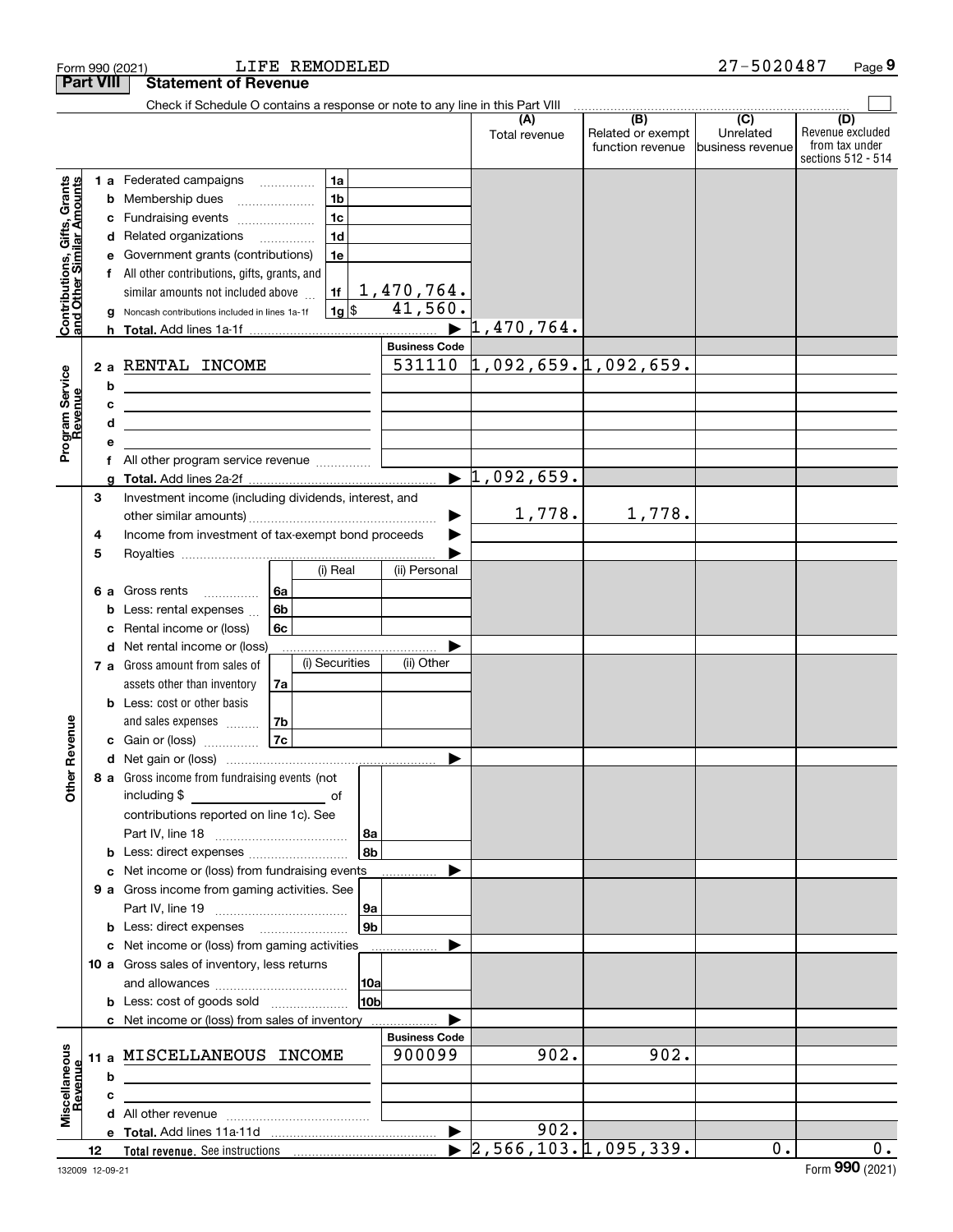LIFE REMODELED 27-5020487

|              | Section 501(c)(3) and 501(c)(4) organizations must complete all columns. All other organizations must complete column (A).                                                                                   |                           |                                    |                                           |                                |
|--------------|--------------------------------------------------------------------------------------------------------------------------------------------------------------------------------------------------------------|---------------------------|------------------------------------|-------------------------------------------|--------------------------------|
|              |                                                                                                                                                                                                              |                           |                                    |                                           |                                |
|              | Do not include amounts reported on lines 6b,<br>7b, 8b, 9b, and 10b of Part VIII.                                                                                                                            | (A)<br>Total expenses     | (B)<br>Program service<br>expenses | (C)<br>Management and<br>general expenses | (D)<br>Fundraising<br>expenses |
| 1.           | Grants and other assistance to domestic organizations                                                                                                                                                        |                           |                                    |                                           |                                |
|              | and domestic governments. See Part IV, line 21                                                                                                                                                               |                           |                                    |                                           |                                |
| $\mathbf{2}$ | Grants and other assistance to domestic                                                                                                                                                                      |                           |                                    |                                           |                                |
|              | individuals. See Part IV, line 22                                                                                                                                                                            |                           |                                    |                                           |                                |
| 3            | Grants and other assistance to foreign                                                                                                                                                                       |                           |                                    |                                           |                                |
|              | organizations, foreign governments, and foreign                                                                                                                                                              |                           |                                    |                                           |                                |
|              | individuals. See Part IV, lines 15 and 16                                                                                                                                                                    |                           |                                    |                                           |                                |
| 4            | Benefits paid to or for members                                                                                                                                                                              |                           |                                    |                                           |                                |
| 5            | Compensation of current officers, directors,                                                                                                                                                                 |                           |                                    |                                           |                                |
|              | trustees, and key employees                                                                                                                                                                                  | 268, 217.                 | 92,192.                            | 129,929.                                  | 46,096.                        |
| 6            | Compensation not included above to disqualified                                                                                                                                                              |                           |                                    |                                           |                                |
|              | persons (as defined under section 4958(f)(1)) and                                                                                                                                                            |                           |                                    |                                           |                                |
|              | persons described in section 4958(c)(3)(B)                                                                                                                                                                   |                           |                                    |                                           |                                |
| 7            |                                                                                                                                                                                                              | 497,091.                  | 383,985.                           | 5,190.                                    | 107,916.                       |
| 8            | Pension plan accruals and contributions (include                                                                                                                                                             |                           |                                    |                                           |                                |
|              | section 401(k) and 403(b) employer contributions)                                                                                                                                                            |                           |                                    |                                           |                                |
| 9            |                                                                                                                                                                                                              |                           |                                    |                                           |                                |
| 10           |                                                                                                                                                                                                              |                           |                                    |                                           |                                |
| 11           | Fees for services (nonemployees):                                                                                                                                                                            |                           |                                    |                                           |                                |
| a            |                                                                                                                                                                                                              |                           |                                    |                                           |                                |
| b            |                                                                                                                                                                                                              | 957.                      |                                    | 957.                                      |                                |
| c            |                                                                                                                                                                                                              | 75,221.                   |                                    | 75,221.                                   |                                |
| d            |                                                                                                                                                                                                              |                           |                                    |                                           |                                |
| е            | Professional fundraising services. See Part IV, line 17                                                                                                                                                      | 53,852.                   |                                    |                                           | 53,852.                        |
| f            | Investment management fees                                                                                                                                                                                   |                           |                                    |                                           |                                |
| g            | Other. (If line 11g amount exceeds 10% of line 25,                                                                                                                                                           |                           |                                    |                                           |                                |
|              | column (A), amount, list line 11g expenses on Sch O.)                                                                                                                                                        | $\frac{46,753.}{64,452.}$ | 36,100.                            |                                           | $\frac{10,653.}{26,729.}$      |
| 12           |                                                                                                                                                                                                              |                           | 27,467.                            | 10, 256.                                  |                                |
| 13           |                                                                                                                                                                                                              | 31,740.                   | 9,438.                             | 18,858.                                   | 3,444.                         |
| 14           |                                                                                                                                                                                                              |                           |                                    |                                           |                                |
| 15           |                                                                                                                                                                                                              |                           |                                    |                                           |                                |
| 16           |                                                                                                                                                                                                              |                           |                                    |                                           |                                |
| 17           |                                                                                                                                                                                                              | 22,177.                   | 4,461.                             | 9,114.                                    | 8,602.                         |
| 18           | Payments of travel or entertainment expenses                                                                                                                                                                 |                           |                                    |                                           |                                |
|              | for any federal, state, or local public officials                                                                                                                                                            |                           |                                    |                                           |                                |
| 19           | Conferences, conventions, and meetings                                                                                                                                                                       |                           |                                    |                                           |                                |
| 20           | Interest                                                                                                                                                                                                     | $\overline{15}$ .         | 15.                                |                                           |                                |
| 21           |                                                                                                                                                                                                              |                           |                                    |                                           |                                |
| 22           | Depreciation, depletion, and amortization                                                                                                                                                                    | 132, 285.                 | 132,285.                           |                                           |                                |
| 23           | Insurance                                                                                                                                                                                                    | 89,457.                   | 85,943.                            | 3,514.                                    |                                |
| 24           | Other expenses. Itemize expenses not covered<br>above. (List miscellaneous expenses on line 24e. If<br>line 24e amount exceeds 10% of line 25, column (A).<br>amount, list line 24e expenses on Schedule 0.) |                           |                                    |                                           |                                |
|              | a UTILITIES                                                                                                                                                                                                  | 303,440.                  | 302,794.                           | 646.                                      |                                |
| b            | REPAIRS AND MAINTENANCE                                                                                                                                                                                      | 140, 484.                 | 140, 189.                          |                                           | 295.                           |
| c            | IN KIND EXPENSE                                                                                                                                                                                              | 97,057.                   | 67,625.                            | $\overline{29,432}$ .                     |                                |
| d            | PROGRAM EXPENSE                                                                                                                                                                                              | 69,815.                   | 69,815.                            |                                           |                                |
|              | e All other expenses                                                                                                                                                                                         | 117,019.                  | 76,950.                            | 22,639.                                   | 17,430.                        |
| 25           | Total functional expenses. Add lines 1 through 24e                                                                                                                                                           | 2,010,032.                | 1,429,259.                         | 305, 756.                                 | 275,017.                       |
| 26           | Joint costs. Complete this line only if the organization                                                                                                                                                     |                           |                                    |                                           |                                |
|              | reported in column (B) joint costs from a combined                                                                                                                                                           |                           |                                    |                                           |                                |
|              | educational campaign and fundraising solicitation.                                                                                                                                                           |                           |                                    |                                           |                                |
|              | Check here $\blacktriangleright$<br>if following SOP 98-2 (ASC 958-720)                                                                                                                                      |                           |                                    |                                           |                                |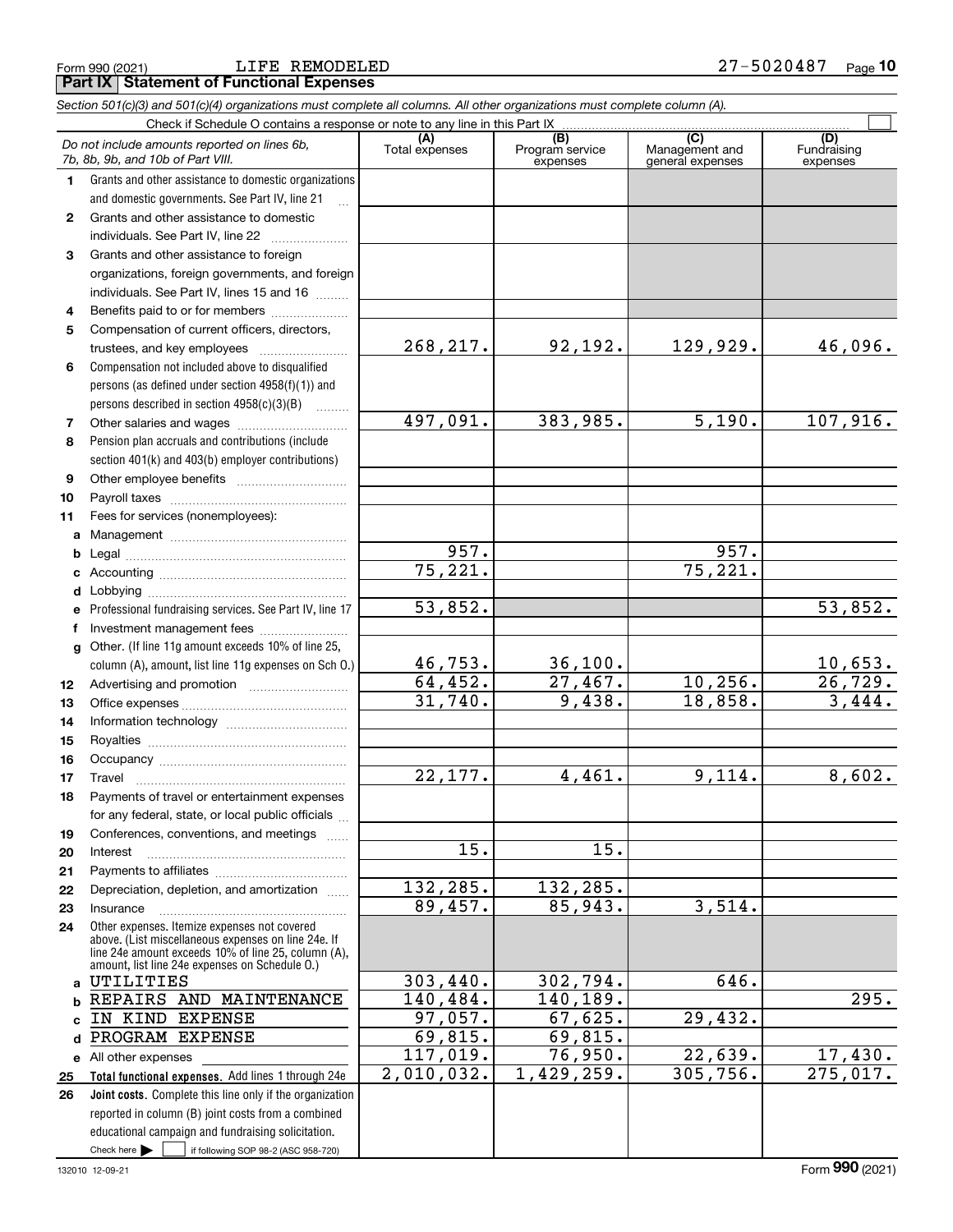ξ

| <b>REMODELED</b> |  |
|------------------|--|
|                  |  |

Retained earnings, endowment, accumulated income, or other funds www.com Total net assets or fund balances ~~~~~~~~~~~~~~~~~~~~~~

Total liabilities and net assets/fund balances ...

**313233**

 $4,913,142.$   $32 \mid 5,469,212.$  $5,031,119.$   $3$   $5,753,529.$ 

Form (2021) **990**

#### $\mathcal{L}^{\text{max}}$ Check if Schedule O contains a response or note to any line in this Part X **(A) (B)** Beginning of year  $\begin{vmatrix} 1 & 1 \\ 1 & 1 \end{vmatrix}$  End of year  $1,392,598.$   $1 \mid 2,317,589.$ **11**Cash - non-interest-bearing ~~~~~~~~~~~~~~~~~~~~~~~~~ **22**Savings and temporary cash investments ~~~~~~~~~~~~~~~~~~  $120,000.$   $3$  17,430. **33**Pledges and grants receivable, net ~~~~~~~~~~~~~~~~~~~~~ $95,184. \begin{array}{|c|c|c|c|c|c|} \hline 4 & 11,414. \ \hline \end{array}$ Accounts receivable, net ~~~~~~~~~~~~~~~~~~~~~~~~~~ **445**Loans and other receivables from any current or former officer, director, trustee, key employee, creator or founder, substantial contributor, or 35% controlled entity or family member of any of these persons ~~~~~~~~~ **56**Loans and other receivables from other disqualified persons (as defined under section 4958(f)(1)), and persons described in section  $4958(c)(3)(B)$  ...... **677**Notes and loans receivable, net ~~~~~~~~~~~~~~~~~~~~~~~ **Assets 88**Inventories for sale or use ~~~~~~~~~~~~~~~~~~~~~~~~~~Prepaid expenses and deferred charges  $150.$  |  $9$  |  $150.$ **9910a**Land, buildings, and equipment: cost or other 3,728,837. basis. Complete Part VI of Schedule D will aller  $321,891.$  3,423,187. 10c 3,406,946. **10cb** Less: accumulated depreciation  $\ldots$  **10b 1111**Investments - publicly traded securities ~~~~~~~~~~~~~~~~~~~ **1212**Investments - other securities. See Part IV, line 11 ~~~~~~~~~~~~~~ **1313**Investments - program-related. See Part IV, line 11 ~~~~~~~~~~~~~**1414**Intangible assets …………………………………………………………………………………… Other assets. See Part IV, line 11 ~~~~~~~~~~~~~~~~~~~~~~ **1515** $5,031,119.$   $16$   $5,753,529.$ **1616Total assets.**  Add lines 1 through 15 (must equal line 33)  $26, 179.$   $|17|$  36, 263. **1717**Accounts payable and accrued expenses ~~~~~~~~~~~~~~~~~~ **1818**Grants payable ~~~~~~~~~~~~~~~~~~~~~~~~~~~~~~~ 11,181. 50,404. **1919**Deferred revenue ~~~~~~~~~~~~~~~~~~~~~~~~~~~~~~ **2020**Tax-exempt bond liabilities …………………………………………………………… Escrow or custodial account liability. Complete Part IV of Schedule D **212122**Loans and other payables to any current or former officer, director, iabilities **Liabilities** trustee, key employee, creator or founder, substantial contributor, or 35% controlled entity or family member of any of these persons ~~~~~~~~~**22**Secured mortgages and notes payable to unrelated third parties **Fig. 1.1.1.1.1.1.1.1.1.1. 2323**Unsecured notes and loans payable to unrelated third parties  $\ldots$ **242425**Other liabilities (including federal income tax, payables to related third parties, and other liabilities not included on lines 17-24). Complete Part X  $80,617$ . | 25 | 197,650. **25**of Schedule D ~~~~~~~~~~~~~~~~~~~~~~~~~~~~~~~  $117,977. |26 | 284,317.$ **2626Total liabilities.**  Add lines 17 through 25 **Organizations that follow FASB ASC 958, check here** | X Assets or Fund Balances **Net Assets or Fund Balances and complete lines 27, 28, 32, and 33.**  $4,480,345.$   $27$  5,318,988. **2727**Net assets without donor restrictions ~~~~~~~~~~~~~~~~~~~~  $432,797. |28 | 150,224.$ **2828**Net assets with donor restrictions ~~~~~~~~~~~~~~~~~~~~~~ **Organizations that do not follow FASB ASC 958, check here** | **and complete lines 29 through 33. 2929**Capital stock or trust principal, or current funds ~~~~~~~~~~~~~~~Paid-in or capital surplus, or land, building, or equipment fund **30**

**Part X** | Balance Sheet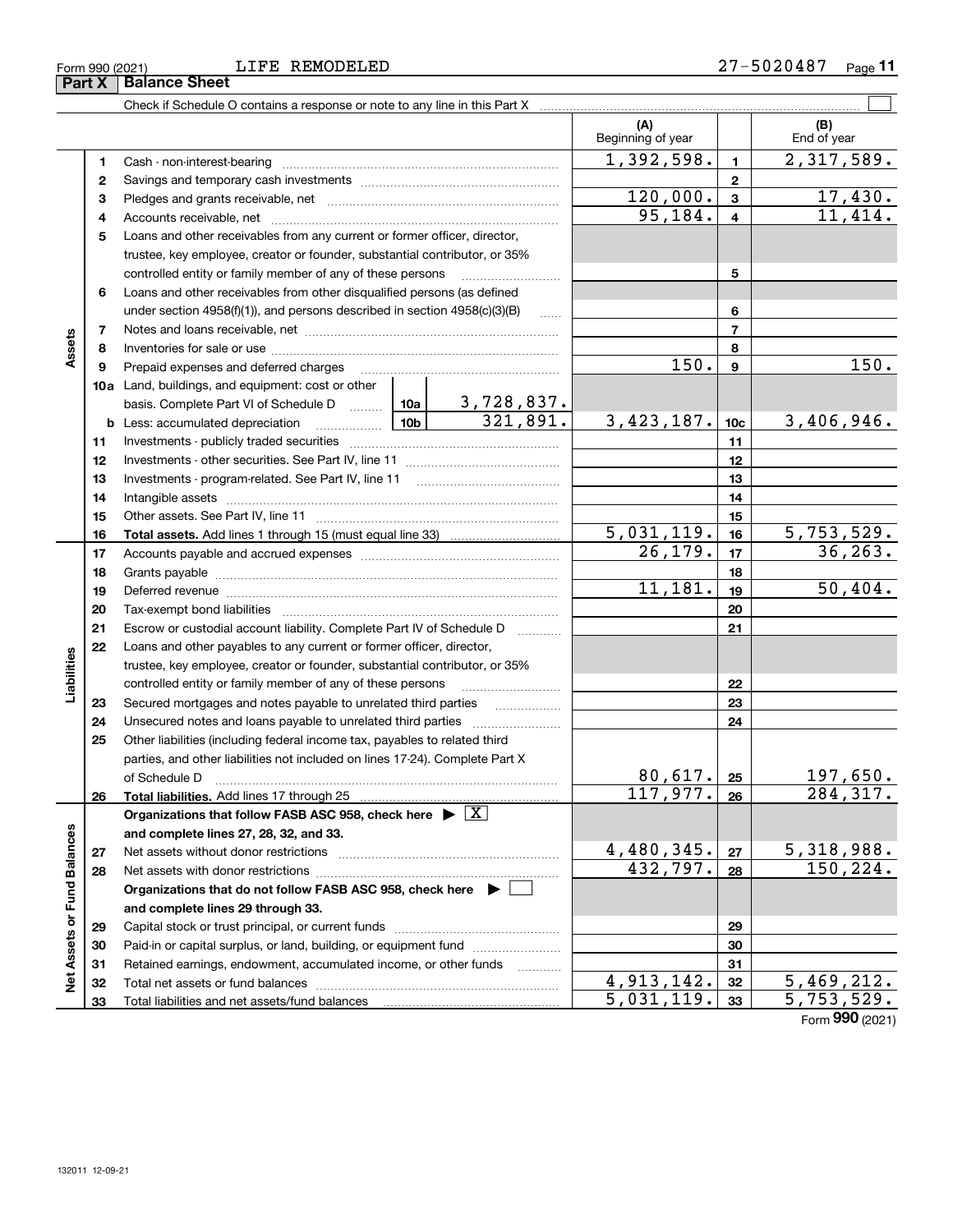|    | LIFE REMODELED<br>Form 990 (2021)                                                                                                                                                       |                | 27-5020487              |     | Page 12                 |
|----|-----------------------------------------------------------------------------------------------------------------------------------------------------------------------------------------|----------------|-------------------------|-----|-------------------------|
|    | <b>Part XI</b><br><b>Reconciliation of Net Assets</b>                                                                                                                                   |                |                         |     |                         |
|    |                                                                                                                                                                                         |                |                         |     |                         |
|    |                                                                                                                                                                                         |                |                         |     |                         |
| 1  |                                                                                                                                                                                         | 1.             | 2,566,103.              |     |                         |
| 2  |                                                                                                                                                                                         | $\mathbf{2}$   | $\overline{2,010},032.$ |     |                         |
| З  | Revenue less expenses. Subtract line 2 from line 1                                                                                                                                      | 3              |                         |     | 556,071.                |
| 4  | Net assets or fund balances at beginning of year (must equal Part X, line 32, column (A)) <i>massets</i> or fund balances at beginning of year (must equal Part X, line 32, column (A)) | 4              | 4,913,142.              |     |                         |
| 5  | Net unrealized gains (losses) on investments                                                                                                                                            | 5              |                         |     |                         |
| 6  |                                                                                                                                                                                         | 6              |                         |     |                         |
| 7  | Investment expenses www.communication.com/www.communication.com/www.communication.com/www.com                                                                                           | $\overline{7}$ |                         |     |                         |
| 8  |                                                                                                                                                                                         | 8              |                         |     |                         |
| 9  | Other changes in net assets or fund balances (explain on Schedule O)                                                                                                                    | 9              |                         |     | 0.                      |
| 10 | Net assets or fund balances at end of year. Combine lines 3 through 9 (must equal Part X, line 32,                                                                                      |                |                         |     |                         |
|    |                                                                                                                                                                                         | 10             | 5,469,213.              |     |                         |
|    | <b>Part XII</b> Financial Statements and Reporting                                                                                                                                      |                |                         |     |                         |
|    |                                                                                                                                                                                         |                |                         |     | $\overline{\mathbf{X}}$ |
|    |                                                                                                                                                                                         |                |                         | Yes | <b>No</b>               |
| 1. | $\boxed{\text{X}}$ Accrual<br>Accounting method used to prepare the Form 990: <u>[</u> Cash<br>Other                                                                                    |                |                         |     |                         |
|    | If the organization changed its method of accounting from a prior year or checked "Other," explain on Schedule O.                                                                       |                |                         |     |                         |
|    | 2a Were the organization's financial statements compiled or reviewed by an independent accountant?                                                                                      |                | 2a                      |     | X                       |
|    | If "Yes," check a box below to indicate whether the financial statements for the year were compiled or reviewed on a                                                                    |                |                         |     |                         |
|    | separate basis, consolidated basis, or both:                                                                                                                                            |                |                         |     |                         |
|    | Both consolidated and separate basis<br>Separate basis<br>Consolidated basis                                                                                                            |                |                         |     |                         |
| b  | Were the organization's financial statements audited by an independent accountant?                                                                                                      |                | 2 <sub>b</sub>          | X   |                         |
|    | If "Yes," check a box below to indicate whether the financial statements for the year were audited on a separate basis,                                                                 |                |                         |     |                         |
|    | consolidated basis, or both:                                                                                                                                                            |                |                         |     |                         |
|    | $\lfloor x \rfloor$ Separate basis<br><b>Consolidated basis</b><br>Both consolidated and separate basis                                                                                 |                |                         |     |                         |
|    | c If "Yes" to line 2a or 2b, does the organization have a committee that assumes responsibility for oversight of the audit,                                                             |                |                         |     |                         |
|    |                                                                                                                                                                                         |                | 2c                      | Χ   |                         |
|    | If the organization changed either its oversight process or selection process during the tax year, explain on Schedule O.                                                               |                |                         |     |                         |
|    | 3a As a result of a federal award, was the organization required to undergo an audit or audits as set forth in the Single Audit                                                         |                |                         |     |                         |
|    |                                                                                                                                                                                         |                | За                      |     | Х                       |
|    | b If "Yes," did the organization undergo the required audit or audits? If the organization did not undergo the required audit                                                           |                |                         |     |                         |
|    | or audits, explain why on Schedule O and describe any steps taken to undergo such audits [11] our manuscription why on Schedule O and describe any steps taken to undergo such audits   |                | 3b                      |     |                         |
|    |                                                                                                                                                                                         |                |                         |     |                         |

Form (2021) **990**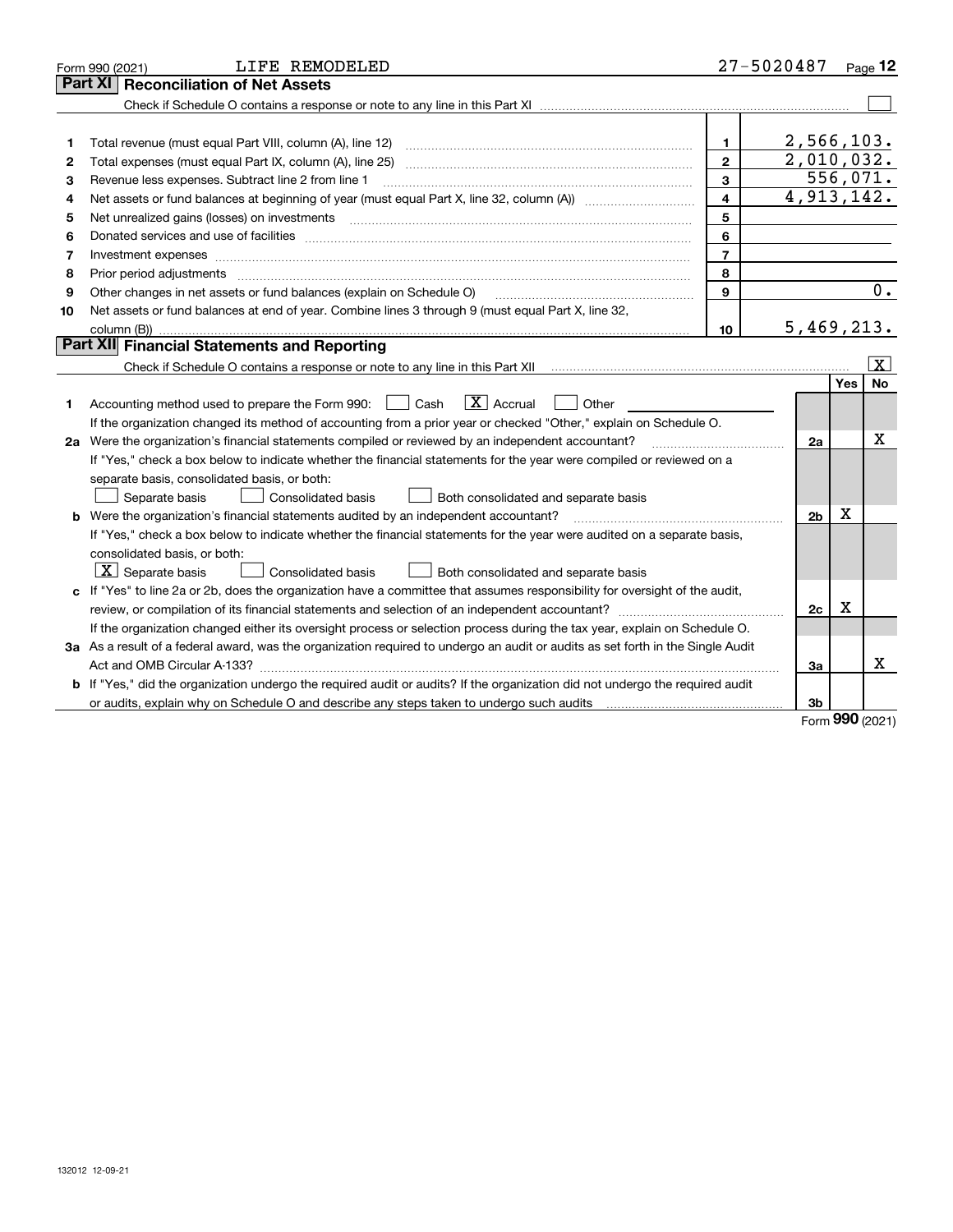Department of the Treasury

**(Form 990)**

**Total**

# **Public Charity Status and Public Support**

**Complete if the organization is a section 501(c)(3) organization or a section 4947(a)(1) nonexempt charitable trust.**

**| Attach to Form 990 or Form 990-EZ.** 

| OMB No 1545-0047 |
|------------------|
| <b>202</b>       |
| Open to Public   |

| Internal Revenue Service<br>Inspection<br>Go to www.irs.gov/Form990 for instructions and the latest information. |                                                                                                                                              |                                                                                                                                            |                |                                                        |                             |                                 |                                       |  |                            |  |  |  |
|------------------------------------------------------------------------------------------------------------------|----------------------------------------------------------------------------------------------------------------------------------------------|--------------------------------------------------------------------------------------------------------------------------------------------|----------------|--------------------------------------------------------|-----------------------------|---------------------------------|---------------------------------------|--|----------------------------|--|--|--|
|                                                                                                                  |                                                                                                                                              | Name of the organization                                                                                                                   |                |                                                        |                             |                                 | <b>Employer identification number</b> |  |                            |  |  |  |
|                                                                                                                  |                                                                                                                                              |                                                                                                                                            | LIFE REMODELED |                                                        |                             | 27-5020487                      |                                       |  |                            |  |  |  |
| Part I                                                                                                           |                                                                                                                                              | Reason for Public Charity Status. (All organizations must complete this part.) See instructions.                                           |                |                                                        |                             |                                 |                                       |  |                            |  |  |  |
|                                                                                                                  |                                                                                                                                              | The organization is not a private foundation because it is: (For lines 1 through 12, check only one box.)                                  |                |                                                        |                             |                                 |                                       |  |                            |  |  |  |
| 1                                                                                                                |                                                                                                                                              | A church, convention of churches, or association of churches described in section 170(b)(1)(A)(i).                                         |                |                                                        |                             |                                 |                                       |  |                            |  |  |  |
| 2                                                                                                                |                                                                                                                                              | A school described in section 170(b)(1)(A)(ii). (Attach Schedule E (Form 990).)                                                            |                |                                                        |                             |                                 |                                       |  |                            |  |  |  |
| 3                                                                                                                |                                                                                                                                              | A hospital or a cooperative hospital service organization described in section 170(b)(1)(A)(iii).                                          |                |                                                        |                             |                                 |                                       |  |                            |  |  |  |
| 4                                                                                                                |                                                                                                                                              | A medical research organization operated in conjunction with a hospital described in section 170(b)(1)(A)(iii). Enter the hospital's name, |                |                                                        |                             |                                 |                                       |  |                            |  |  |  |
|                                                                                                                  |                                                                                                                                              | city, and state:                                                                                                                           |                |                                                        |                             |                                 |                                       |  |                            |  |  |  |
| 5                                                                                                                |                                                                                                                                              | An organization operated for the benefit of a college or university owned or operated by a governmental unit described in                  |                |                                                        |                             |                                 |                                       |  |                            |  |  |  |
|                                                                                                                  |                                                                                                                                              | section 170(b)(1)(A)(iv). (Complete Part II.)                                                                                              |                |                                                        |                             |                                 |                                       |  |                            |  |  |  |
| 6                                                                                                                | A federal, state, or local government or governmental unit described in section 170(b)(1)(A)(v).                                             |                                                                                                                                            |                |                                                        |                             |                                 |                                       |  |                            |  |  |  |
| $7 \times$                                                                                                       |                                                                                                                                              | An organization that normally receives a substantial part of its support from a governmental unit or from the general public described in  |                |                                                        |                             |                                 |                                       |  |                            |  |  |  |
|                                                                                                                  | section 170(b)(1)(A)(vi). (Complete Part II.)                                                                                                |                                                                                                                                            |                |                                                        |                             |                                 |                                       |  |                            |  |  |  |
| 8                                                                                                                |                                                                                                                                              | A community trust described in section 170(b)(1)(A)(vi). (Complete Part II.)                                                               |                |                                                        |                             |                                 |                                       |  |                            |  |  |  |
| 9                                                                                                                | An agricultural research organization described in section 170(b)(1)(A)(ix) operated in conjunction with a land-grant college                |                                                                                                                                            |                |                                                        |                             |                                 |                                       |  |                            |  |  |  |
|                                                                                                                  |                                                                                                                                              | or university or a non-land-grant college of agriculture (see instructions). Enter the name, city, and state of the college or             |                |                                                        |                             |                                 |                                       |  |                            |  |  |  |
|                                                                                                                  | university:                                                                                                                                  |                                                                                                                                            |                |                                                        |                             |                                 |                                       |  |                            |  |  |  |
| 10                                                                                                               | An organization that normally receives (1) more than 33 1/3% of its support from contributions, membership fees, and gross receipts from     |                                                                                                                                            |                |                                                        |                             |                                 |                                       |  |                            |  |  |  |
|                                                                                                                  | activities related to its exempt functions, subject to certain exceptions; and (2) no more than 33 1/3% of its support from gross investment |                                                                                                                                            |                |                                                        |                             |                                 |                                       |  |                            |  |  |  |
|                                                                                                                  | income and unrelated business taxable income (less section 511 tax) from businesses acquired by the organization after June 30, 1975.        |                                                                                                                                            |                |                                                        |                             |                                 |                                       |  |                            |  |  |  |
|                                                                                                                  |                                                                                                                                              | See section 509(a)(2). (Complete Part III.)                                                                                                |                |                                                        |                             |                                 |                                       |  |                            |  |  |  |
| 11                                                                                                               |                                                                                                                                              | An organization organized and operated exclusively to test for public safety. See section 509(a)(4).                                       |                |                                                        |                             |                                 |                                       |  |                            |  |  |  |
| 12                                                                                                               |                                                                                                                                              | An organization organized and operated exclusively for the benefit of, to perform the functions of, or to carry out the purposes of one or |                |                                                        |                             |                                 |                                       |  |                            |  |  |  |
|                                                                                                                  |                                                                                                                                              | more publicly supported organizations described in section 509(a)(1) or section 509(a)(2). See section 509(a)(3). Check the box on         |                |                                                        |                             |                                 |                                       |  |                            |  |  |  |
|                                                                                                                  |                                                                                                                                              | lines 12a through 12d that describes the type of supporting organization and complete lines 12e, 12f, and 12g.                             |                |                                                        |                             |                                 |                                       |  |                            |  |  |  |
| а                                                                                                                |                                                                                                                                              | Type I. A supporting organization operated, supervised, or controlled by its supported organization(s), typically by giving                |                |                                                        |                             |                                 |                                       |  |                            |  |  |  |
|                                                                                                                  |                                                                                                                                              | the supported organization(s) the power to regularly appoint or elect a majority of the directors or trustees of the supporting            |                |                                                        |                             |                                 |                                       |  |                            |  |  |  |
|                                                                                                                  |                                                                                                                                              | organization. You must complete Part IV, Sections A and B.                                                                                 |                |                                                        |                             |                                 |                                       |  |                            |  |  |  |
| b                                                                                                                |                                                                                                                                              | Type II. A supporting organization supervised or controlled in connection with its supported organization(s), by having                    |                |                                                        |                             |                                 |                                       |  |                            |  |  |  |
|                                                                                                                  |                                                                                                                                              | control or management of the supporting organization vested in the same persons that control or manage the supported                       |                |                                                        |                             |                                 |                                       |  |                            |  |  |  |
|                                                                                                                  |                                                                                                                                              | organization(s). You must complete Part IV, Sections A and C.                                                                              |                |                                                        |                             |                                 |                                       |  |                            |  |  |  |
| с                                                                                                                |                                                                                                                                              | Type III functionally integrated. A supporting organization operated in connection with, and functionally integrated with,                 |                |                                                        |                             |                                 |                                       |  |                            |  |  |  |
|                                                                                                                  |                                                                                                                                              | its supported organization(s) (see instructions). You must complete Part IV, Sections A, D, and E.                                         |                |                                                        |                             |                                 |                                       |  |                            |  |  |  |
| d                                                                                                                |                                                                                                                                              | Type III non-functionally integrated. A supporting organization operated in connection with its supported organization(s)                  |                |                                                        |                             |                                 |                                       |  |                            |  |  |  |
|                                                                                                                  |                                                                                                                                              | that is not functionally integrated. The organization generally must satisfy a distribution requirement and an attentiveness               |                |                                                        |                             |                                 |                                       |  |                            |  |  |  |
|                                                                                                                  | requirement (see instructions). You must complete Part IV, Sections A and D, and Part V.                                                     |                                                                                                                                            |                |                                                        |                             |                                 |                                       |  |                            |  |  |  |
| е                                                                                                                |                                                                                                                                              | Check this box if the organization received a written determination from the IRS that it is a Type I, Type II, Type III                    |                |                                                        |                             |                                 |                                       |  |                            |  |  |  |
|                                                                                                                  |                                                                                                                                              | functionally integrated, or Type III non-functionally integrated supporting organization.                                                  |                |                                                        |                             |                                 |                                       |  |                            |  |  |  |
|                                                                                                                  |                                                                                                                                              | <b>f</b> Enter the number of supported organizations                                                                                       |                |                                                        |                             |                                 |                                       |  |                            |  |  |  |
| a                                                                                                                |                                                                                                                                              | Provide the following information about the supported organization(s).                                                                     |                |                                                        |                             |                                 |                                       |  |                            |  |  |  |
|                                                                                                                  |                                                                                                                                              | (i) Name of supported                                                                                                                      | (ii) EIN       | (iii) Type of organization<br>(described on lines 1-10 | in your governing document? | (iv) Is the organization listed | (v) Amount of monetary                |  | (vi) Amount of other       |  |  |  |
|                                                                                                                  |                                                                                                                                              | organization                                                                                                                               |                | above (see instructions))                              | Yes                         | No                              | support (see instructions)            |  | support (see instructions) |  |  |  |
|                                                                                                                  |                                                                                                                                              |                                                                                                                                            |                |                                                        |                             |                                 |                                       |  |                            |  |  |  |
|                                                                                                                  |                                                                                                                                              |                                                                                                                                            |                |                                                        |                             |                                 |                                       |  |                            |  |  |  |
|                                                                                                                  |                                                                                                                                              |                                                                                                                                            |                |                                                        |                             |                                 |                                       |  |                            |  |  |  |
|                                                                                                                  |                                                                                                                                              |                                                                                                                                            |                |                                                        |                             |                                 |                                       |  |                            |  |  |  |
|                                                                                                                  |                                                                                                                                              |                                                                                                                                            |                |                                                        |                             |                                 |                                       |  |                            |  |  |  |
|                                                                                                                  |                                                                                                                                              |                                                                                                                                            |                |                                                        |                             |                                 |                                       |  |                            |  |  |  |
|                                                                                                                  |                                                                                                                                              |                                                                                                                                            |                |                                                        |                             |                                 |                                       |  |                            |  |  |  |
|                                                                                                                  |                                                                                                                                              |                                                                                                                                            |                |                                                        |                             |                                 |                                       |  |                            |  |  |  |
|                                                                                                                  |                                                                                                                                              |                                                                                                                                            |                |                                                        |                             |                                 |                                       |  |                            |  |  |  |
|                                                                                                                  |                                                                                                                                              |                                                                                                                                            |                |                                                        |                             |                                 |                                       |  |                            |  |  |  |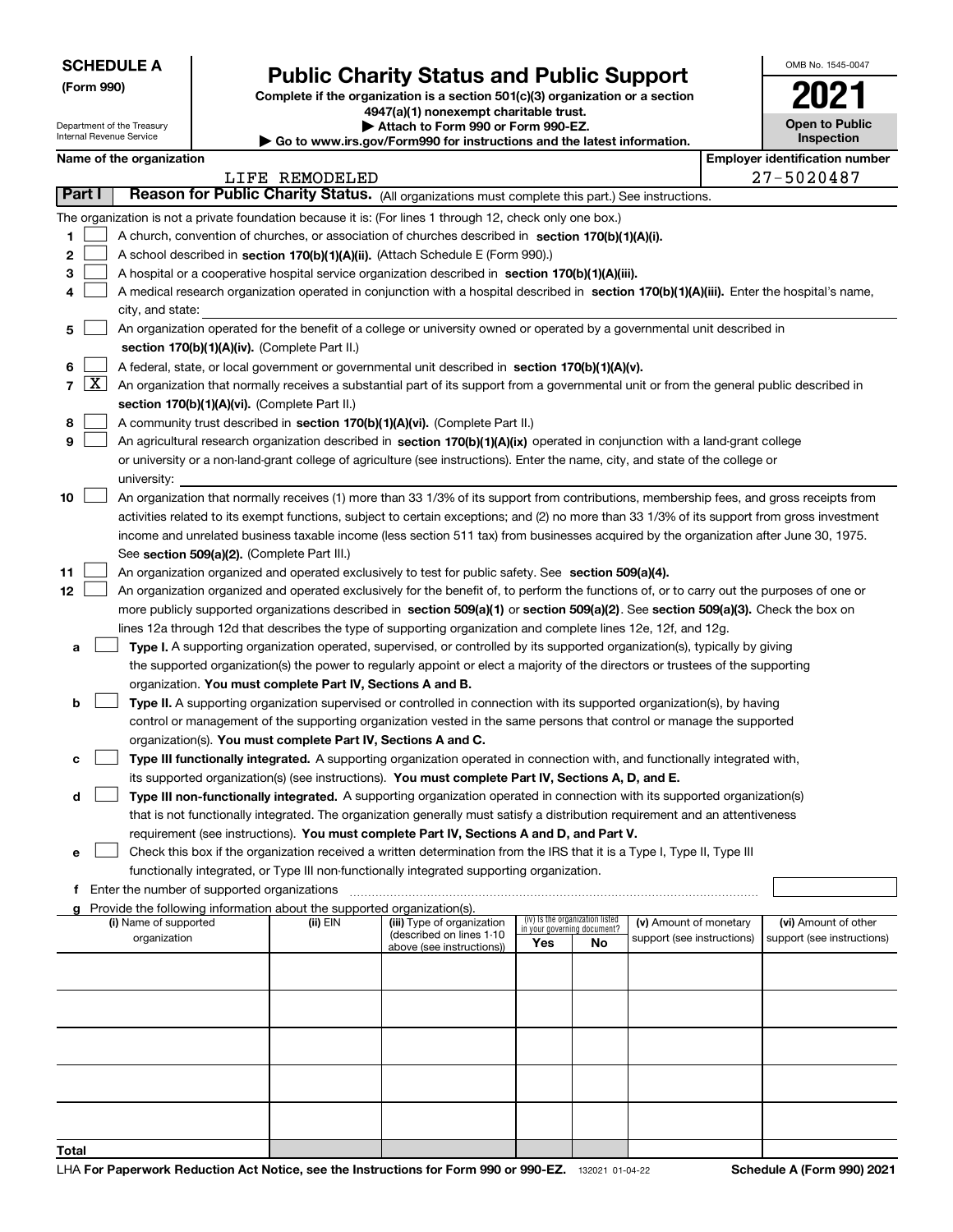**Part II Support Schedule for Organizations Described in Sections 170(b)(1)(A)(iv) and 170(b)(1)(A)(vi)**

(Complete only if you checked the box on line 5, 7, or 8 of Part I or if the organization failed to qualify under Part III. If the organization fails to qualify under the tests listed below, please complete Part III.)

|    | <b>Section A. Public Support</b>                                                                                                                                                                                               |          |            |            |            |          |                                          |
|----|--------------------------------------------------------------------------------------------------------------------------------------------------------------------------------------------------------------------------------|----------|------------|------------|------------|----------|------------------------------------------|
|    | Calendar year (or fiscal year beginning in) $\blacktriangleright$                                                                                                                                                              | (a) 2017 | $(b)$ 2018 | $(c)$ 2019 | $(d)$ 2020 | (e) 2021 | (f) Total                                |
|    | 1 Gifts, grants, contributions, and                                                                                                                                                                                            |          |            |            |            |          |                                          |
|    | membership fees received. (Do not                                                                                                                                                                                              |          |            |            |            |          |                                          |
|    | include any "unusual grants.")                                                                                                                                                                                                 | 5462020. | 2803188.   | 2162446.   | 3346401.   |          | 1470764.15244819.                        |
|    | 2 Tax revenues levied for the organ-                                                                                                                                                                                           |          |            |            |            |          |                                          |
|    | ization's benefit and either paid to                                                                                                                                                                                           |          |            |            |            |          |                                          |
|    | or expended on its behalf                                                                                                                                                                                                      |          |            |            |            |          |                                          |
|    | 3 The value of services or facilities                                                                                                                                                                                          |          |            |            |            |          |                                          |
|    | furnished by a governmental unit to                                                                                                                                                                                            |          |            |            |            |          |                                          |
|    | the organization without charge                                                                                                                                                                                                |          |            |            |            |          |                                          |
|    | 4 Total. Add lines 1 through 3                                                                                                                                                                                                 | 5462020. | 2803188.   | 2162446.   | 3346401.   |          | 1470764.15244819.                        |
| 5. | The portion of total contributions                                                                                                                                                                                             |          |            |            |            |          |                                          |
|    | by each person (other than a                                                                                                                                                                                                   |          |            |            |            |          |                                          |
|    | governmental unit or publicly                                                                                                                                                                                                  |          |            |            |            |          |                                          |
|    | supported organization) included                                                                                                                                                                                               |          |            |            |            |          |                                          |
|    | on line 1 that exceeds 2% of the                                                                                                                                                                                               |          |            |            |            |          |                                          |
|    | amount shown on line 11,                                                                                                                                                                                                       |          |            |            |            |          |                                          |
|    | column (f)                                                                                                                                                                                                                     |          |            |            |            |          | 690,208.                                 |
|    | 6 Public support. Subtract line 5 from line 4.                                                                                                                                                                                 |          |            |            |            |          | 14554611.                                |
|    | <b>Section B. Total Support</b>                                                                                                                                                                                                |          |            |            |            |          |                                          |
|    | Calendar year (or fiscal year beginning in)                                                                                                                                                                                    | (a) 2017 | $(b)$ 2018 | $(c)$ 2019 | $(d)$ 2020 | (e) 2021 | (f) Total                                |
|    | <b>7</b> Amounts from line 4                                                                                                                                                                                                   | 5462020. | 2803188.   | 2162446.   | 3346401    |          | 1470764.15244819.                        |
|    | 8 Gross income from interest,                                                                                                                                                                                                  |          |            |            |            |          |                                          |
|    | dividends, payments received on                                                                                                                                                                                                |          |            |            |            |          |                                          |
|    | securities loans, rents, royalties,                                                                                                                                                                                            |          |            |            |            |          |                                          |
|    | and income from similar sources                                                                                                                                                                                                |          |            |            |            |          |                                          |
|    | <b>9</b> Net income from unrelated business                                                                                                                                                                                    |          |            |            |            |          |                                          |
|    | activities, whether or not the                                                                                                                                                                                                 |          |            |            |            |          |                                          |
|    | business is regularly carried on                                                                                                                                                                                               |          |            |            |            |          |                                          |
|    | 10 Other income. Do not include gain                                                                                                                                                                                           |          |            |            |            |          |                                          |
|    | or loss from the sale of capital                                                                                                                                                                                               |          |            |            |            |          |                                          |
|    | assets (Explain in Part VI.)                                                                                                                                                                                                   |          |            |            |            |          |                                          |
|    | 11 Total support. Add lines 7 through 10                                                                                                                                                                                       |          |            |            |            |          | 15244819.                                |
|    | <b>12</b> Gross receipts from related activities, etc. (see instructions)                                                                                                                                                      |          |            |            |            | 12       | $\overline{2,410}$ , 294.                |
|    | 13 First 5 years. If the Form 990 is for the organization's first, second, third, fourth, or fifth tax year as a section 501(c)(3)                                                                                             |          |            |            |            |          |                                          |
|    | organization, check this box and stop here manufactured and according to the state of the state of the state of the state of the state of the state of the state of the state of the state of the state of the state of the st |          |            |            |            |          |                                          |
|    | <b>Section C. Computation of Public Support Percentage</b>                                                                                                                                                                     |          |            |            |            |          |                                          |
|    | 14 Public support percentage for 2021 (line 6, column (f), divided by line 11, column (f) <i>mummumumum</i>                                                                                                                    |          |            |            |            | 14       | 95.47<br>$\%$                            |
|    |                                                                                                                                                                                                                                |          |            |            |            | 15       | 96.65<br>%                               |
|    | 16a 33 1/3% support test - 2021. If the organization did not check the box on line 13, and line 14 is 33 1/3% or more, check this box and                                                                                      |          |            |            |            |          |                                          |
|    | stop here. The organization qualifies as a publicly supported organization                                                                                                                                                     |          |            |            |            |          | $\blacktriangleright$ $\boxed{\text{X}}$ |
|    | b 33 1/3% support test - 2020. If the organization did not check a box on line 13 or 16a, and line 15 is 33 1/3% or more, check this box                                                                                       |          |            |            |            |          |                                          |
|    | and stop here. The organization qualifies as a publicly supported organization                                                                                                                                                 |          |            |            |            |          |                                          |
|    | 17a 10% -facts-and-circumstances test - 2021. If the organization did not check a box on line 13, 16a, or 16b, and line 14 is 10% or more,                                                                                     |          |            |            |            |          |                                          |
|    | and if the organization meets the facts-and-circumstances test, check this box and stop here. Explain in Part VI how the organization                                                                                          |          |            |            |            |          |                                          |
|    | meets the facts-and-circumstances test. The organization qualifies as a publicly supported organization                                                                                                                        |          |            |            |            |          |                                          |
|    | <b>b 10% -facts-and-circumstances test - 2020.</b> If the organization did not check a box on line 13, 16a, 16b, or 17a, and line 15 is 10% or                                                                                 |          |            |            |            |          |                                          |
|    | more, and if the organization meets the facts-and-circumstances test, check this box and stop here. Explain in Part VI how the                                                                                                 |          |            |            |            |          |                                          |
|    | organization meets the facts-and-circumstances test. The organization qualifies as a publicly supported organization                                                                                                           |          |            |            |            |          |                                          |
|    | 18 Private foundation. If the organization did not check a box on line 13, 16a, 16b, 17a, or 17b, check this box and see instructions                                                                                          |          |            |            |            |          |                                          |
|    |                                                                                                                                                                                                                                |          |            |            |            |          |                                          |

**Schedule A (Form 990) 2021**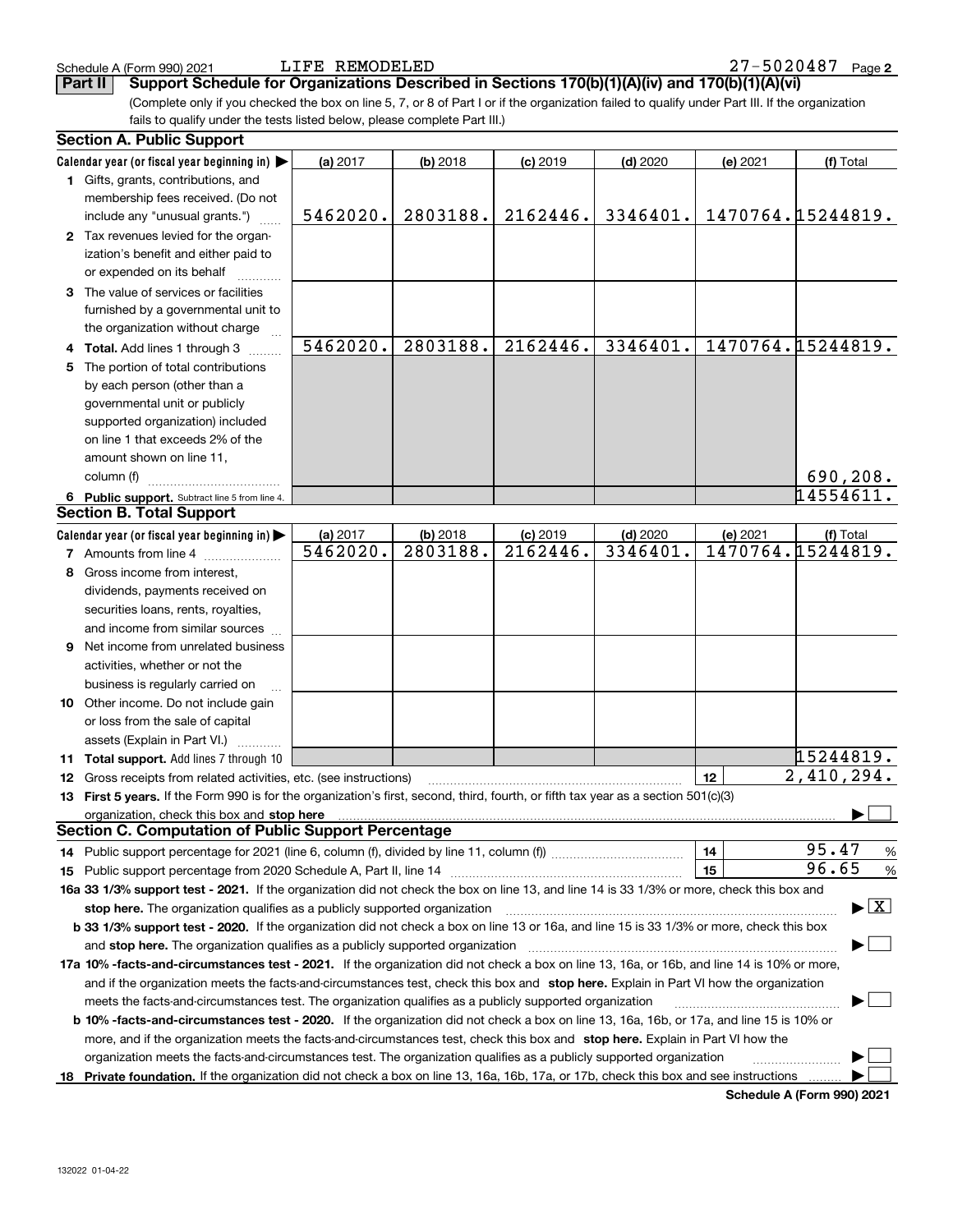**Part III Support Schedule for Organizations Described in Section 509(a)(2)** 

(Complete only if you checked the box on line 10 of Part I or if the organization failed to qualify under Part II. If the organization fails to qualify under the tests listed below, please complete Part II.)

|    | <b>Section A. Public Support</b>                                                                                                                 |          |          |            |            |    |          |           |        |
|----|--------------------------------------------------------------------------------------------------------------------------------------------------|----------|----------|------------|------------|----|----------|-----------|--------|
|    | Calendar year (or fiscal year beginning in) $\blacktriangleright$                                                                                | (a) 2017 | (b) 2018 | $(c)$ 2019 | $(d)$ 2020 |    | (e) 2021 | (f) Total |        |
|    | 1 Gifts, grants, contributions, and                                                                                                              |          |          |            |            |    |          |           |        |
|    | membership fees received. (Do not                                                                                                                |          |          |            |            |    |          |           |        |
|    | include any "unusual grants.")                                                                                                                   |          |          |            |            |    |          |           |        |
|    | <b>2</b> Gross receipts from admissions,                                                                                                         |          |          |            |            |    |          |           |        |
|    | merchandise sold or services per-                                                                                                                |          |          |            |            |    |          |           |        |
|    | formed, or facilities furnished in                                                                                                               |          |          |            |            |    |          |           |        |
|    | any activity that is related to the<br>organization's tax-exempt purpose                                                                         |          |          |            |            |    |          |           |        |
|    | 3 Gross receipts from activities that                                                                                                            |          |          |            |            |    |          |           |        |
|    | are not an unrelated trade or bus-                                                                                                               |          |          |            |            |    |          |           |        |
|    | iness under section 513                                                                                                                          |          |          |            |            |    |          |           |        |
|    | 4 Tax revenues levied for the organ-                                                                                                             |          |          |            |            |    |          |           |        |
|    | ization's benefit and either paid to                                                                                                             |          |          |            |            |    |          |           |        |
|    | or expended on its behalf                                                                                                                        |          |          |            |            |    |          |           |        |
|    | .<br>5 The value of services or facilities                                                                                                       |          |          |            |            |    |          |           |        |
|    | furnished by a governmental unit to                                                                                                              |          |          |            |            |    |          |           |        |
|    | the organization without charge                                                                                                                  |          |          |            |            |    |          |           |        |
|    |                                                                                                                                                  |          |          |            |            |    |          |           |        |
|    | <b>6 Total.</b> Add lines 1 through 5                                                                                                            |          |          |            |            |    |          |           |        |
|    | 7a Amounts included on lines 1, 2, and                                                                                                           |          |          |            |            |    |          |           |        |
|    | 3 received from disqualified persons                                                                                                             |          |          |            |            |    |          |           |        |
|    | <b>b</b> Amounts included on lines 2 and 3 received<br>from other than disqualified persons that                                                 |          |          |            |            |    |          |           |        |
|    | exceed the greater of \$5,000 or 1% of the                                                                                                       |          |          |            |            |    |          |           |        |
|    | amount on line 13 for the year                                                                                                                   |          |          |            |            |    |          |           |        |
|    | c Add lines 7a and 7b                                                                                                                            |          |          |            |            |    |          |           |        |
|    | 8 Public support. (Subtract line 7c from line 6.)                                                                                                |          |          |            |            |    |          |           |        |
|    | <b>Section B. Total Support</b>                                                                                                                  |          |          |            |            |    |          |           |        |
|    | Calendar year (or fiscal year beginning in)                                                                                                      | (a) 2017 | (b) 2018 | $(c)$ 2019 | $(d)$ 2020 |    | (e) 2021 | (f) Total |        |
|    | 9 Amounts from line 6                                                                                                                            |          |          |            |            |    |          |           |        |
|    | <b>10a</b> Gross income from interest,<br>dividends, payments received on                                                                        |          |          |            |            |    |          |           |        |
|    | securities loans, rents, royalties,                                                                                                              |          |          |            |            |    |          |           |        |
|    | and income from similar sources                                                                                                                  |          |          |            |            |    |          |           |        |
|    | <b>b</b> Unrelated business taxable income                                                                                                       |          |          |            |            |    |          |           |        |
|    | (less section 511 taxes) from businesses                                                                                                         |          |          |            |            |    |          |           |        |
|    | acquired after June 30, 1975 [10001]                                                                                                             |          |          |            |            |    |          |           |        |
|    | c Add lines 10a and 10b                                                                                                                          |          |          |            |            |    |          |           |        |
|    | 11 Net income from unrelated business                                                                                                            |          |          |            |            |    |          |           |        |
|    | activities not included on line 10b,<br>whether or not the business is                                                                           |          |          |            |            |    |          |           |        |
|    | regularly carried on                                                                                                                             |          |          |            |            |    |          |           |        |
|    | <b>12</b> Other income. Do not include gain                                                                                                      |          |          |            |            |    |          |           |        |
|    | or loss from the sale of capital<br>assets (Explain in Part VI.)                                                                                 |          |          |            |            |    |          |           |        |
|    | <b>13</b> Total support. (Add lines 9, 10c, 11, and 12.)                                                                                         |          |          |            |            |    |          |           |        |
|    | 14 First 5 years. If the Form 990 is for the organization's first, second, third, fourth, or fifth tax year as a section 501(c)(3) organization, |          |          |            |            |    |          |           |        |
|    | check this box and stop here measurements are constructed as the state of the state of the state of the state o                                  |          |          |            |            |    |          |           |        |
|    | <b>Section C. Computation of Public Support Percentage</b>                                                                                       |          |          |            |            |    |          |           |        |
|    | 15 Public support percentage for 2021 (line 8, column (f), divided by line 13, column (f))                                                       |          |          |            |            | 15 |          |           | %      |
|    | 16 Public support percentage from 2020 Schedule A, Part III, line 15                                                                             |          |          |            |            | 16 |          |           | %      |
|    | <b>Section D. Computation of Investment Income Percentage</b>                                                                                    |          |          |            |            |    |          |           |        |
|    | 17 Investment income percentage for 2021 (line 10c, column (f), divided by line 13, column (f))                                                  |          |          |            |            | 17 |          |           | %      |
|    | <b>18</b> Investment income percentage from <b>2020</b> Schedule A, Part III, line 17                                                            |          |          |            |            | 18 |          |           | %      |
|    | 19a 33 1/3% support tests - 2021. If the organization did not check the box on line 14, and line 15 is more than 33 1/3%, and line 17 is not     |          |          |            |            |    |          |           |        |
|    | more than 33 1/3%, check this box and stop here. The organization qualifies as a publicly supported organization                                 |          |          |            |            |    |          | ▶         | $\sim$ |
|    | b 33 1/3% support tests - 2020. If the organization did not check a box on line 14 or line 19a, and line 16 is more than 33 1/3%, and            |          |          |            |            |    |          |           |        |
|    | line 18 is not more than 33 1/3%, check this box and stop here. The organization qualifies as a publicly supported organization                  |          |          |            |            |    |          |           |        |
| 20 |                                                                                                                                                  |          |          |            |            |    |          |           |        |
|    |                                                                                                                                                  |          |          |            |            |    |          |           |        |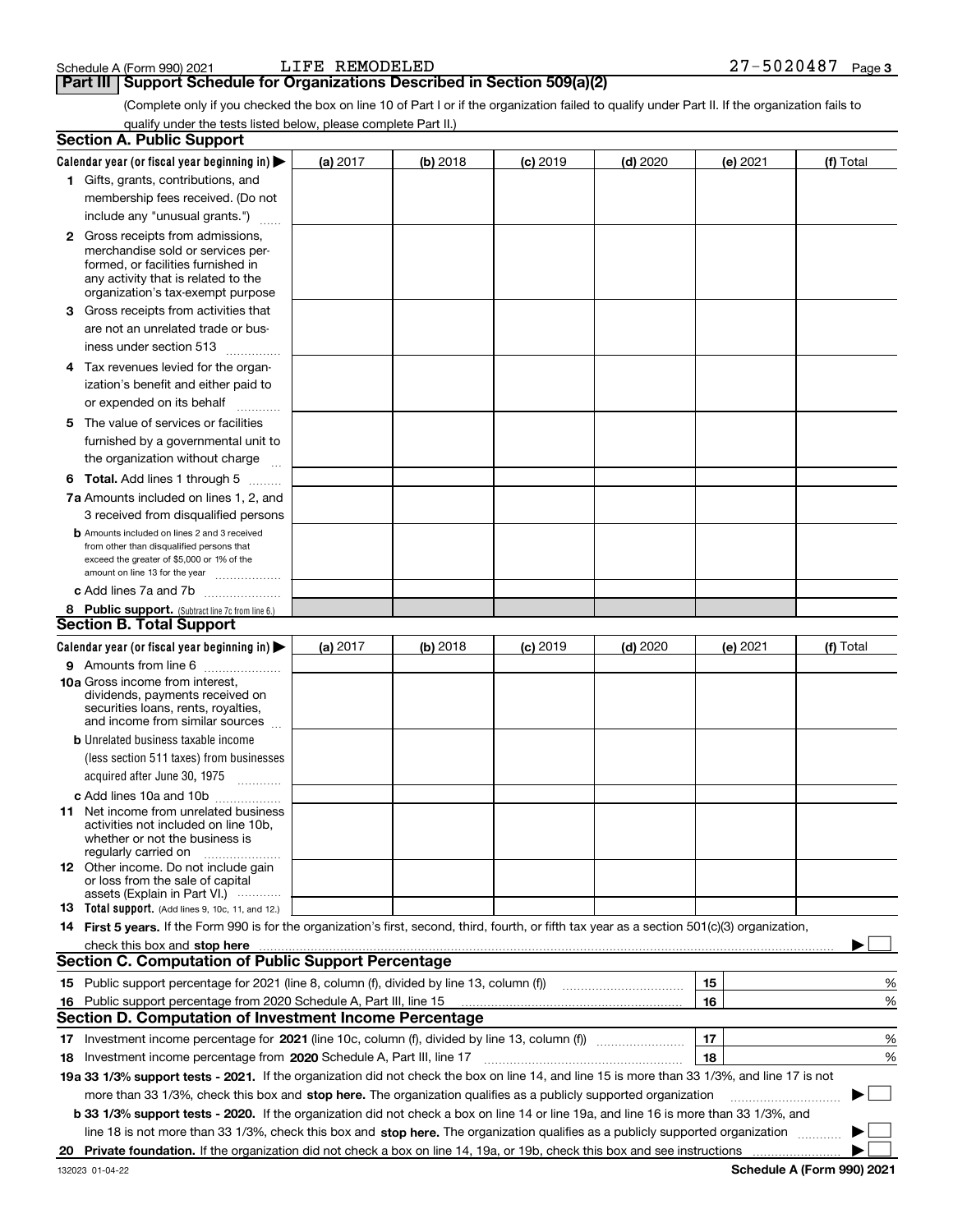**YesNo**

# **Part IV Supporting Organizations**

(Complete only if you checked a box in line 12 on Part I. If you checked box 12a, Part I, complete Sections A and B. If you checked box 12b, Part I, complete Sections A and C. If you checked box 12c, Part I, complete Sections A, D, and E. If you checked box 12d, Part I, complete Sections A and D, and complete Part V.)

# **Section A. All Supporting Organizations**

- **1** Are all of the organization's supported organizations listed by name in the organization's governing documents? If "No," describe in **Part VI** how the supported organizations are designated. If designated by *class or purpose, describe the designation. If historic and continuing relationship, explain.*
- **2** Did the organization have any supported organization that does not have an IRS determination of status under section 509(a)(1) or (2)? If "Yes," explain in Part VI how the organization determined that the supported *organization was described in section 509(a)(1) or (2).*
- **3a** Did the organization have a supported organization described in section 501(c)(4), (5), or (6)? If "Yes," answer *lines 3b and 3c below.*
- **b** Did the organization confirm that each supported organization qualified under section 501(c)(4), (5), or (6) and satisfied the public support tests under section 509(a)(2)? If "Yes," describe in **Part VI** when and how the *organization made the determination.*
- **c**Did the organization ensure that all support to such organizations was used exclusively for section 170(c)(2)(B) purposes? If "Yes," explain in **Part VI** what controls the organization put in place to ensure such use.
- **4a***If* Was any supported organization not organized in the United States ("foreign supported organization")? *"Yes," and if you checked box 12a or 12b in Part I, answer lines 4b and 4c below.*
- **b** Did the organization have ultimate control and discretion in deciding whether to make grants to the foreign supported organization? If "Yes," describe in **Part VI** how the organization had such control and discretion *despite being controlled or supervised by or in connection with its supported organizations.*
- **c** Did the organization support any foreign supported organization that does not have an IRS determination under sections 501(c)(3) and 509(a)(1) or (2)? If "Yes," explain in **Part VI** what controls the organization used *to ensure that all support to the foreign supported organization was used exclusively for section 170(c)(2)(B) purposes.*
- **5a***If "Yes,"* Did the organization add, substitute, or remove any supported organizations during the tax year? answer lines 5b and 5c below (if applicable). Also, provide detail in **Part VI,** including (i) the names and EIN *numbers of the supported organizations added, substituted, or removed; (ii) the reasons for each such action; (iii) the authority under the organization's organizing document authorizing such action; and (iv) how the action was accomplished (such as by amendment to the organizing document).*
- **b** Type I or Type II only. Was any added or substituted supported organization part of a class already designated in the organization's organizing document?
- **cSubstitutions only.**  Was the substitution the result of an event beyond the organization's control?
- **6** Did the organization provide support (whether in the form of grants or the provision of services or facilities) to **Part VI.** *If "Yes," provide detail in* support or benefit one or more of the filing organization's supported organizations? anyone other than (i) its supported organizations, (ii) individuals that are part of the charitable class benefited by one or more of its supported organizations, or (iii) other supporting organizations that also
- **7**Did the organization provide a grant, loan, compensation, or other similar payment to a substantial contributor *If "Yes," complete Part I of Schedule L (Form 990).* regard to a substantial contributor? (as defined in section 4958(c)(3)(C)), a family member of a substantial contributor, or a 35% controlled entity with
- **8** Did the organization make a loan to a disqualified person (as defined in section 4958) not described on line 7? *If "Yes," complete Part I of Schedule L (Form 990).*
- **9a** Was the organization controlled directly or indirectly at any time during the tax year by one or more in section 509(a)(1) or (2))? If "Yes," *provide detail in* <code>Part VI.</code> disqualified persons, as defined in section 4946 (other than foundation managers and organizations described
- **b** Did one or more disqualified persons (as defined on line 9a) hold a controlling interest in any entity in which the supporting organization had an interest? If "Yes," provide detail in P**art VI**.
- **c**Did a disqualified person (as defined on line 9a) have an ownership interest in, or derive any personal benefit from, assets in which the supporting organization also had an interest? If "Yes," provide detail in P**art VI.**
- **10a** Was the organization subject to the excess business holdings rules of section 4943 because of section supporting organizations)? If "Yes," answer line 10b below. 4943(f) (regarding certain Type II supporting organizations, and all Type III non-functionally integrated
- **b** Did the organization have any excess business holdings in the tax year? (Use Schedule C, Form 4720, to *determine whether the organization had excess business holdings.)*

**123a3b3c4a4b4c5a5b5c6789a 9b9c10a**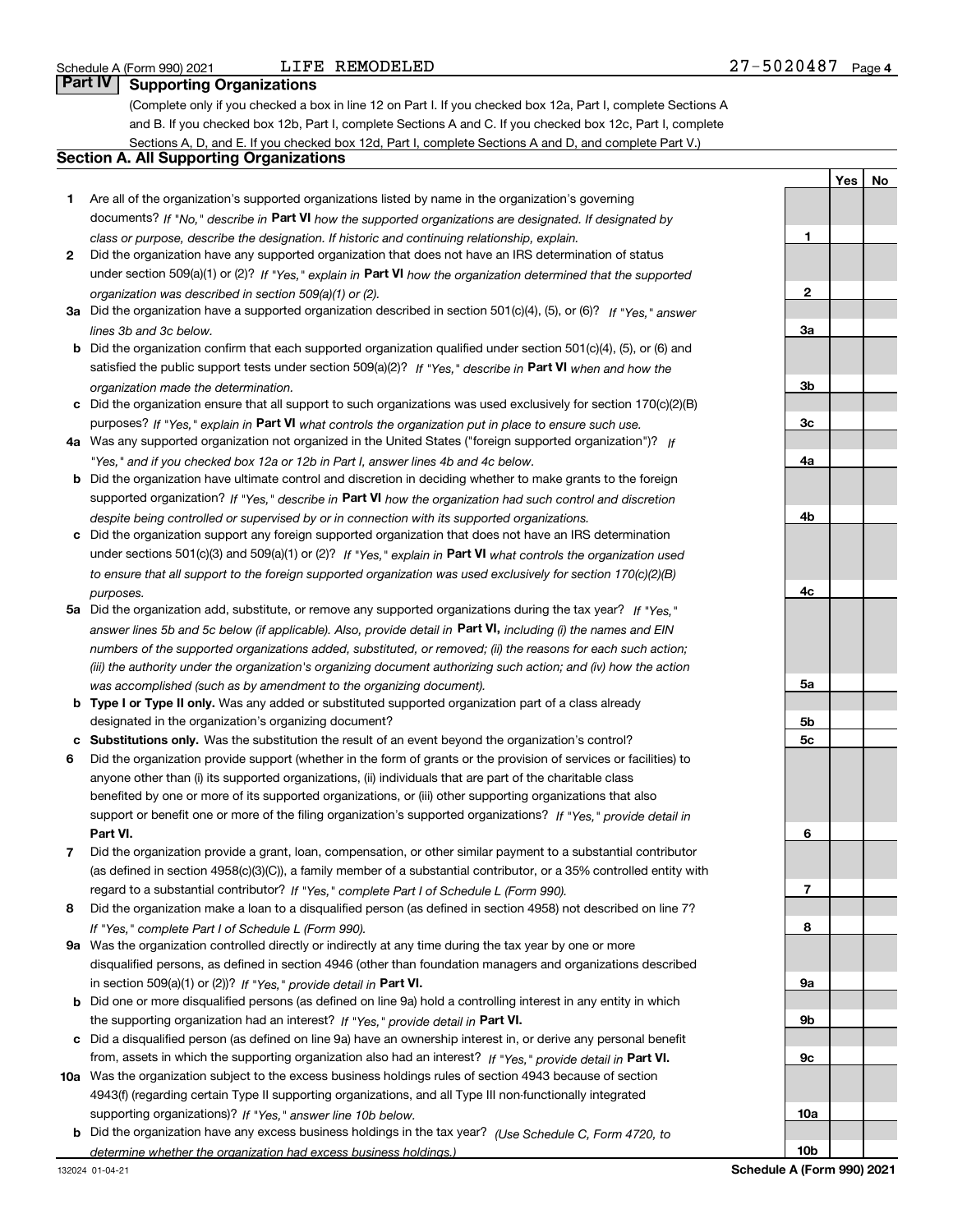| -5020487<br>REMODELED<br>JIFE<br>Schedule A (Form 990) 2021 | Page 5 |
|-------------------------------------------------------------|--------|
|-------------------------------------------------------------|--------|

|                | <b>Supporting Organizations (continued)</b><br>Part IV                                                                                                                                                                                                                                                                                                                                                                                                                                                                                                                                                                                               |                 |            |           |
|----------------|------------------------------------------------------------------------------------------------------------------------------------------------------------------------------------------------------------------------------------------------------------------------------------------------------------------------------------------------------------------------------------------------------------------------------------------------------------------------------------------------------------------------------------------------------------------------------------------------------------------------------------------------------|-----------------|------------|-----------|
|                |                                                                                                                                                                                                                                                                                                                                                                                                                                                                                                                                                                                                                                                      |                 | Yes        | No        |
| 11             | Has the organization accepted a gift or contribution from any of the following persons?                                                                                                                                                                                                                                                                                                                                                                                                                                                                                                                                                              |                 |            |           |
|                | a A person who directly or indirectly controls, either alone or together with persons described on lines 11b and                                                                                                                                                                                                                                                                                                                                                                                                                                                                                                                                     |                 |            |           |
|                | 11c below, the governing body of a supported organization?                                                                                                                                                                                                                                                                                                                                                                                                                                                                                                                                                                                           | 11a             |            |           |
|                | <b>b</b> A family member of a person described on line 11a above?                                                                                                                                                                                                                                                                                                                                                                                                                                                                                                                                                                                    | 11 <sub>b</sub> |            |           |
|                | c A 35% controlled entity of a person described on line 11a or 11b above? If "Yes" to line 11a, 11b, or 11c, provide                                                                                                                                                                                                                                                                                                                                                                                                                                                                                                                                 |                 |            |           |
|                | detail in Part VI.                                                                                                                                                                                                                                                                                                                                                                                                                                                                                                                                                                                                                                   | 11c             |            |           |
|                | <b>Section B. Type I Supporting Organizations</b>                                                                                                                                                                                                                                                                                                                                                                                                                                                                                                                                                                                                    |                 |            |           |
|                |                                                                                                                                                                                                                                                                                                                                                                                                                                                                                                                                                                                                                                                      |                 | <b>Yes</b> | <b>No</b> |
| 1              | Did the governing body, members of the governing body, officers acting in their official capacity, or membership of one or<br>more supported organizations have the power to regularly appoint or elect at least a majority of the organization's officers,<br>directors, or trustees at all times during the tax year? If "No," describe in Part VI how the supported organization(s)<br>effectively operated, supervised, or controlled the organization's activities. If the organization had more than one supported<br>organization, describe how the powers to appoint and/or remove officers, directors, or trustees were allocated among the |                 |            |           |
|                | supported organizations and what conditions or restrictions, if any, applied to such powers during the tax year.                                                                                                                                                                                                                                                                                                                                                                                                                                                                                                                                     | 1               |            |           |
| $\overline{2}$ | Did the organization operate for the benefit of any supported organization other than the supported                                                                                                                                                                                                                                                                                                                                                                                                                                                                                                                                                  |                 |            |           |
|                | organization(s) that operated, supervised, or controlled the supporting organization? If "Yes," explain in                                                                                                                                                                                                                                                                                                                                                                                                                                                                                                                                           |                 |            |           |
|                | Part VI how providing such benefit carried out the purposes of the supported organization(s) that operated,                                                                                                                                                                                                                                                                                                                                                                                                                                                                                                                                          |                 |            |           |
|                | supervised, or controlled the supporting organization.                                                                                                                                                                                                                                                                                                                                                                                                                                                                                                                                                                                               | $\overline{2}$  |            |           |
|                | Section C. Type II Supporting Organizations                                                                                                                                                                                                                                                                                                                                                                                                                                                                                                                                                                                                          |                 |            |           |
|                |                                                                                                                                                                                                                                                                                                                                                                                                                                                                                                                                                                                                                                                      |                 | <b>Yes</b> | No        |
| 1              | Were a majority of the organization's directors or trustees during the tax year also a majority of the directors                                                                                                                                                                                                                                                                                                                                                                                                                                                                                                                                     |                 |            |           |
|                | or trustees of each of the organization's supported organization(s)? If "No." describe in Part VI how control                                                                                                                                                                                                                                                                                                                                                                                                                                                                                                                                        |                 |            |           |
|                | or management of the supporting organization was vested in the same persons that controlled or managed                                                                                                                                                                                                                                                                                                                                                                                                                                                                                                                                               |                 |            |           |
|                | the supported organization(s).                                                                                                                                                                                                                                                                                                                                                                                                                                                                                                                                                                                                                       | 1               |            |           |
|                | <b>Section D. All Type III Supporting Organizations</b>                                                                                                                                                                                                                                                                                                                                                                                                                                                                                                                                                                                              |                 |            |           |
|                |                                                                                                                                                                                                                                                                                                                                                                                                                                                                                                                                                                                                                                                      |                 | Yes        | <b>No</b> |
| 1              | Did the organization provide to each of its supported organizations, by the last day of the fifth month of the                                                                                                                                                                                                                                                                                                                                                                                                                                                                                                                                       |                 |            |           |
|                | organization's tax year, (i) a written notice describing the type and amount of support provided during the prior tax                                                                                                                                                                                                                                                                                                                                                                                                                                                                                                                                |                 |            |           |
|                | year, (ii) a copy of the Form 990 that was most recently filed as of the date of notification, and (iii) copies of the                                                                                                                                                                                                                                                                                                                                                                                                                                                                                                                               |                 |            |           |
|                | organization's governing documents in effect on the date of notification, to the extent not previously provided?                                                                                                                                                                                                                                                                                                                                                                                                                                                                                                                                     | 1               |            |           |
| 2              | Were any of the organization's officers, directors, or trustees either (i) appointed or elected by the supported                                                                                                                                                                                                                                                                                                                                                                                                                                                                                                                                     |                 |            |           |
|                | organization(s) or (ii) serving on the governing body of a supported organization? If "No," explain in Part VI how                                                                                                                                                                                                                                                                                                                                                                                                                                                                                                                                   |                 |            |           |
|                | the organization maintained a close and continuous working relationship with the supported organization(s).                                                                                                                                                                                                                                                                                                                                                                                                                                                                                                                                          | $\mathbf{2}$    |            |           |

| 3 By reason of the relationship described on line 2, above, did the organization's supported organizations have a |
|-------------------------------------------------------------------------------------------------------------------|
| significant voice in the organization's investment policies and in directing the use of the organization's        |
| income or assets at all times during the tax year? If "Yes," describe in Part VI the role the organization's      |

#### *supported organizations played in this regard.* **Section E. Type III Functionally Integrated Supporting Organizations**

|  | * Check the box next to the method that the organization used to satisfy the Integral Part Test during the year (see instructions). |  |  |  |  |
|--|-------------------------------------------------------------------------------------------------------------------------------------|--|--|--|--|
|--|-------------------------------------------------------------------------------------------------------------------------------------|--|--|--|--|

- **a**The organization satisfied the Activities Test. *Complete* line 2 below.  $\mathcal{L}^{\text{max}}$
- **b**The organization is the parent of each of its supported organizations. *Complete* line 3 *below.*  $\mathcal{L}^{\text{max}}$

|  |  |  | The organization supported a governmental entity. Describe in Part VI how you supported a governmental entity (see instructions) |  |
|--|--|--|----------------------------------------------------------------------------------------------------------------------------------|--|
|--|--|--|----------------------------------------------------------------------------------------------------------------------------------|--|

- **2Answer lines 2a and 2b below. Yes No** Activities Test.
- **a** Did substantially all of the organization's activities during the tax year directly further the exempt purposes of the supported organization(s) to which the organization was responsive? If "Yes," then in **Part VI identify those supported organizations and explain**  *how these activities directly furthered their exempt purposes, how the organization was responsive to those supported organizations, and how the organization determined that these activities constituted substantially all of its activities.*
- **b** Did the activities described on line 2a, above, constitute activities that, but for the organization's involvement, **Part VI**  *the reasons for the organization's position that its supported organization(s) would have engaged in* one or more of the organization's supported organization(s) would have been engaged in? If "Yes," e*xplain in these activities but for the organization's involvement.*
- **3** Parent of Supported Organizations. Answer lines 3a and 3b below.
- **a** Did the organization have the power to regularly appoint or elect a majority of the officers, directors, or trustees of each of the supported organizations? If "Yes" or "No" provide details in P**art VI.**
- **b** Did the organization exercise a substantial degree of direction over the policies, programs, and activities of each of its supported organizations? If "Yes," describe in Part VI the role played by the organization in this regard.



**3**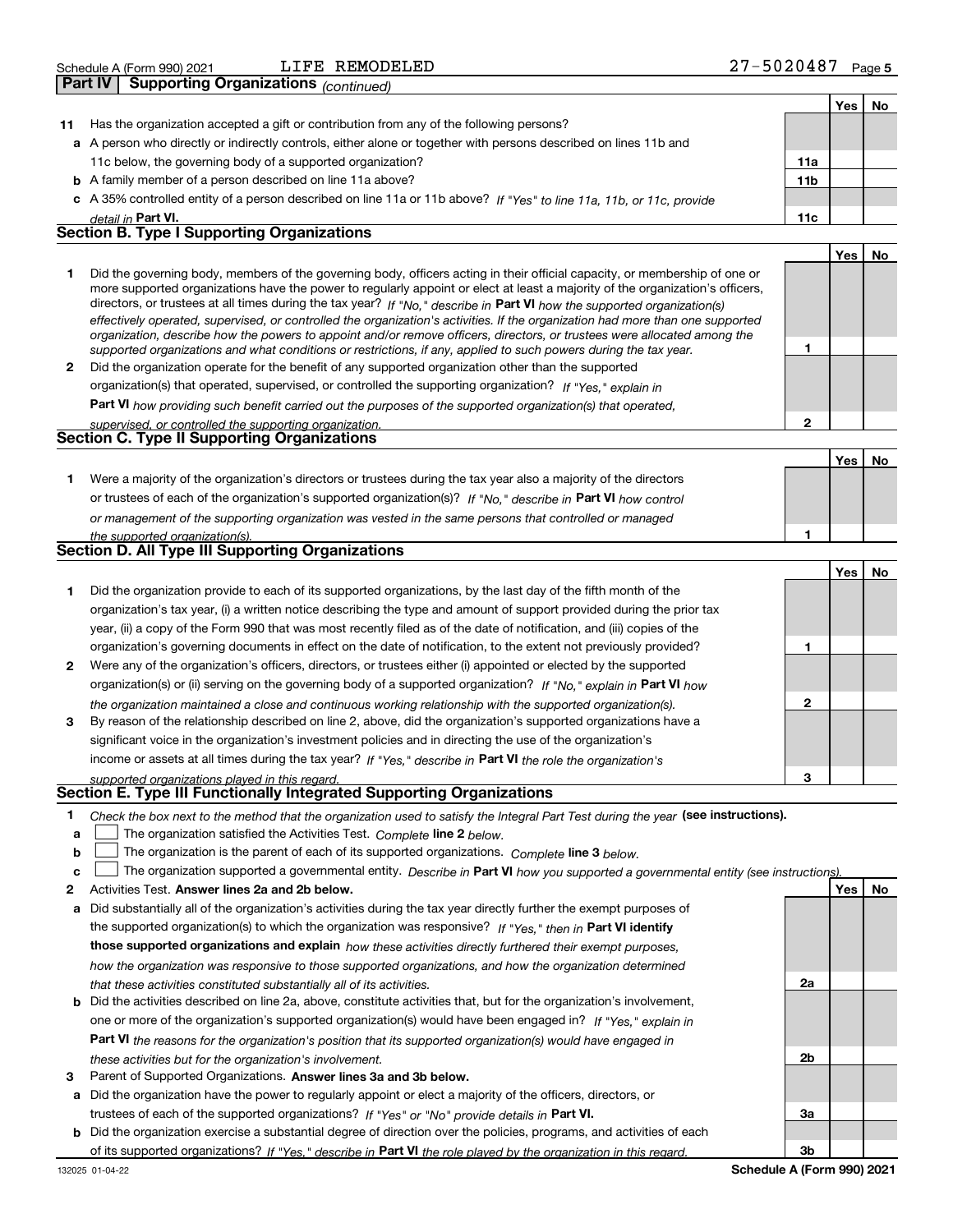| 1            | Check here if the organization satisfied the Integral Part Test as a qualifying trust on Nov. 20, 1970 (explain in Part VI). See instructio    |                |                |                                |
|--------------|------------------------------------------------------------------------------------------------------------------------------------------------|----------------|----------------|--------------------------------|
|              | All other Type III non-functionally integrated supporting organizations must complete Sections A through E.<br>Section A - Adjusted Net Income |                | (A) Prior Year | (B) Current Year<br>(optional) |
| 1            | Net short-term capital gain                                                                                                                    | 1.             |                |                                |
| 2            | Recoveries of prior-year distributions                                                                                                         | $\mathbf{2}$   |                |                                |
| 3            | Other gross income (see instructions)                                                                                                          | 3              |                |                                |
| 4            | Add lines 1 through 3.                                                                                                                         | 4              |                |                                |
| 5            | Depreciation and depletion                                                                                                                     | 5              |                |                                |
| 6            | Portion of operating expenses paid or incurred for production or                                                                               |                |                |                                |
|              | collection of gross income or for management, conservation, or                                                                                 |                |                |                                |
|              | maintenance of property held for production of income (see instructions)                                                                       | 6              |                |                                |
| 7            | Other expenses (see instructions)                                                                                                              | $\overline{7}$ |                |                                |
| 8            | Adjusted Net Income (subtract lines 5, 6, and 7 from line 4)                                                                                   | 8              |                |                                |
|              | <b>Section B - Minimum Asset Amount</b>                                                                                                        |                | (A) Prior Year | (B) Current Year<br>(optional) |
| 1            | Aggregate fair market value of all non-exempt-use assets (see                                                                                  |                |                |                                |
|              | instructions for short tax year or assets held for part of year):                                                                              |                |                |                                |
|              | a Average monthly value of securities                                                                                                          | 1a             |                |                                |
|              | <b>b</b> Average monthly cash balances                                                                                                         | 1b             |                |                                |
|              | Fair market value of other non-exempt-use assets                                                                                               | 1c             |                |                                |
|              | d Total (add lines 1a, 1b, and 1c)                                                                                                             | 1d             |                |                                |
| е            | <b>Discount</b> claimed for blockage or other factors                                                                                          |                |                |                                |
|              | (explain in detail in Part VI):                                                                                                                |                |                |                                |
| $\mathbf{2}$ | Acquisition indebtedness applicable to non-exempt-use assets                                                                                   | $\mathbf{2}$   |                |                                |
| 3.           | Subtract line 2 from line 1d.                                                                                                                  | 3              |                |                                |
| 4            | Cash deemed held for exempt use. Enter 0.015 of line 3 (for greater amount,                                                                    |                |                |                                |
|              | see instructions).                                                                                                                             | 4              |                |                                |
| 5            | Net value of non-exempt-use assets (subtract line 4 from line 3)                                                                               | 5              |                |                                |
| 6            | Multiply line 5 by 0.035.                                                                                                                      | 6              |                |                                |
| 7            | Recoveries of prior-year distributions                                                                                                         | 7              |                |                                |
| 8            | Minimum Asset Amount (add line 7 to line 6)                                                                                                    | 8              |                |                                |

# **Section C - Distributable Amount**

instructions).

|   | Section C - Distributable Amount                                                                                                  |   | Current Year |
|---|-----------------------------------------------------------------------------------------------------------------------------------|---|--------------|
|   | Adjusted net income for prior year (from Section A, line 8, column A)                                                             |   |              |
|   | Enter 0.85 of line 1.                                                                                                             |   |              |
| з | Minimum asset amount for prior year (from Section B, line 8, column A)                                                            |   |              |
| 4 | Enter greater of line 2 or line 3.                                                                                                | 4 |              |
| 5 | Income tax imposed in prior year                                                                                                  | 5 |              |
| 6 | <b>Distributable Amount.</b> Subtract line 5 from line 4, unless subject to                                                       |   |              |
|   | emergency temporary reduction (see instructions).                                                                                 | 6 |              |
|   | Check here if the current year is the organization's first as a non-functionally integrated Type III supporting organization (see |   |              |

**Schedule A (Form 990) 2021**

### LIFE REMODELED

Schedule A (Form 990) 2021 **Part V** Type III Non-Functionally Integrated 509(a)(3) Supporting Organizations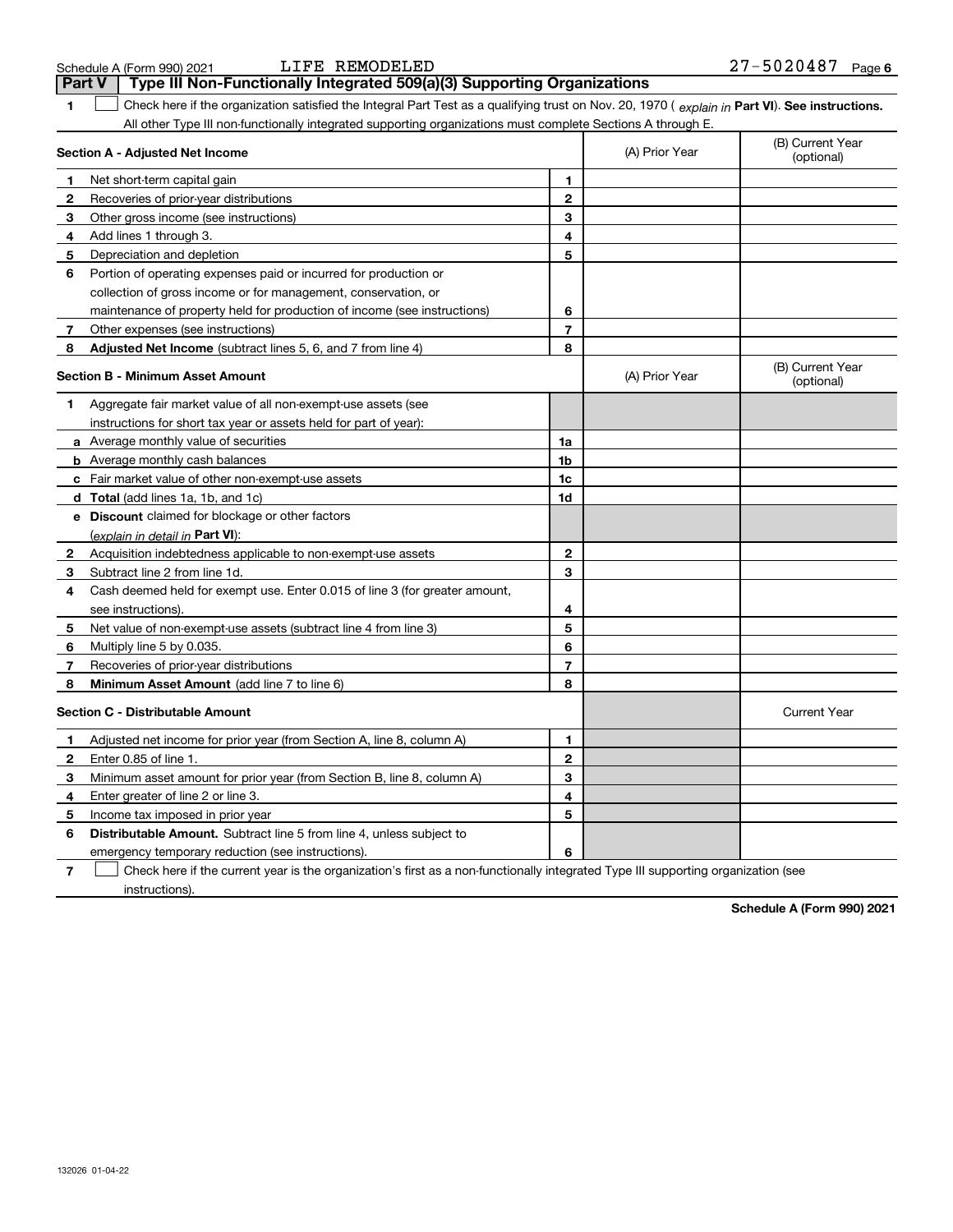|        | Schedule A (Form 990) 2021       | LIFE. | REMODELED |                                                                                                                     |  | 27-502048           | Page |
|--------|----------------------------------|-------|-----------|---------------------------------------------------------------------------------------------------------------------|--|---------------------|------|
| Part V |                                  |       |           | $\blacktriangleleft$ Type III Non-Functionally Integrated 509(a)(3) Supporting Organizations $\sqrt{1}$ (continued) |  |                     |      |
|        | <b>Section D - Distributions</b> |       |           |                                                                                                                     |  | <b>Current Year</b> |      |
|        |                                  |       |           |                                                                                                                     |  |                     |      |

| <b>Part V</b> | Type III Non-Functionally Integrated 509(a)(3) Supporting Organizations                    |                             | (continued)                           |                |                                                |
|---------------|--------------------------------------------------------------------------------------------|-----------------------------|---------------------------------------|----------------|------------------------------------------------|
|               | Section D - Distributions                                                                  |                             |                                       |                | <b>Current Year</b>                            |
| 1             | Amounts paid to supported organizations to accomplish exempt purposes                      |                             |                                       | 1              |                                                |
| 2             | Amounts paid to perform activity that directly furthers exempt purposes of supported       |                             |                                       |                |                                                |
|               | organizations, in excess of income from activity                                           |                             |                                       | 2              |                                                |
| 3             | Administrative expenses paid to accomplish exempt purposes of supported organizations      |                             |                                       | 3              |                                                |
| 4             | Amounts paid to acquire exempt-use assets                                                  |                             |                                       | 4              |                                                |
| 5             | Qualified set-aside amounts (prior IRS approval required - provide details in Part VI)     |                             |                                       | 5              |                                                |
| 6             | Other distributions ( <i>describe in</i> Part VI). See instructions.                       |                             |                                       | 6              |                                                |
| 7             | <b>Total annual distributions.</b> Add lines 1 through 6.                                  |                             |                                       | $\overline{7}$ |                                                |
| 8             | Distributions to attentive supported organizations to which the organization is responsive |                             |                                       |                |                                                |
|               | (provide details in Part VI). See instructions.                                            |                             |                                       | 8              |                                                |
| 9             | Distributable amount for 2021 from Section C, line 6                                       |                             |                                       | 9              |                                                |
| 10            | Line 8 amount divided by line 9 amount                                                     |                             |                                       | 10             |                                                |
|               |                                                                                            | (i)                         | (ii)                                  |                | (iii)                                          |
|               | <b>Section E - Distribution Allocations</b> (see instructions)                             | <b>Excess Distributions</b> | <b>Underdistributions</b><br>Pre-2021 |                | <b>Distributable</b><br><b>Amount for 2021</b> |
| 1             | Distributable amount for 2021 from Section C, line 6                                       |                             |                                       |                |                                                |
| 2             | Underdistributions, if any, for years prior to 2021 (reason-                               |                             |                                       |                |                                                |
|               | able cause required - explain in Part VI). See instructions.                               |                             |                                       |                |                                                |
| 3             | Excess distributions carryover, if any, to 2021                                            |                             |                                       |                |                                                |
|               | <b>a</b> From 2016                                                                         |                             |                                       |                |                                                |
|               | <b>b</b> From 2017                                                                         |                             |                                       |                |                                                |
|               | $c$ From 2018                                                                              |                             |                                       |                |                                                |
|               | d From 2019                                                                                |                             |                                       |                |                                                |
|               | e From 2020                                                                                |                             |                                       |                |                                                |
|               | f Total of lines 3a through 3e                                                             |                             |                                       |                |                                                |
|               | g Applied to underdistributions of prior years                                             |                             |                                       |                |                                                |
|               | <b>h</b> Applied to 2021 distributable amount                                              |                             |                                       |                |                                                |
| j.            | Carryover from 2016 not applied (see instructions)                                         |                             |                                       |                |                                                |
|               | Remainder. Subtract lines 3g, 3h, and 3i from line 3f.                                     |                             |                                       |                |                                                |
| 4             | Distributions for 2021 from Section D,                                                     |                             |                                       |                |                                                |
|               | \$<br>line $7:$                                                                            |                             |                                       |                |                                                |
|               | <b>a</b> Applied to underdistributions of prior years                                      |                             |                                       |                |                                                |
|               | <b>b</b> Applied to 2021 distributable amount                                              |                             |                                       |                |                                                |
|               | c Remainder. Subtract lines 4a and 4b from line 4.                                         |                             |                                       |                |                                                |
| 5             | Remaining underdistributions for years prior to 2021, if                                   |                             |                                       |                |                                                |
|               | any. Subtract lines 3g and 4a from line 2. For result greater                              |                             |                                       |                |                                                |
|               | than zero, explain in Part VI. See instructions.                                           |                             |                                       |                |                                                |
| 6             | Remaining underdistributions for 2021. Subtract lines 3h                                   |                             |                                       |                |                                                |
|               | and 4b from line 1. For result greater than zero, explain in                               |                             |                                       |                |                                                |
|               | Part VI. See instructions.                                                                 |                             |                                       |                |                                                |
| $\mathbf{7}$  | <b>Excess distributions carryover to 2022.</b> Add lines 3j                                |                             |                                       |                |                                                |
|               | and 4c.                                                                                    |                             |                                       |                |                                                |
| 8             | Breakdown of line 7:                                                                       |                             |                                       |                |                                                |
|               | a Excess from 2017                                                                         |                             |                                       |                |                                                |
|               | <b>b</b> Excess from 2018                                                                  |                             |                                       |                |                                                |
|               | c Excess from 2019                                                                         |                             |                                       |                |                                                |
|               | d Excess from 2020                                                                         |                             |                                       |                |                                                |
|               | e Excess from 2021                                                                         |                             |                                       |                |                                                |

**Schedule A (Form 990) 2021**

<u>E REMODELED</u>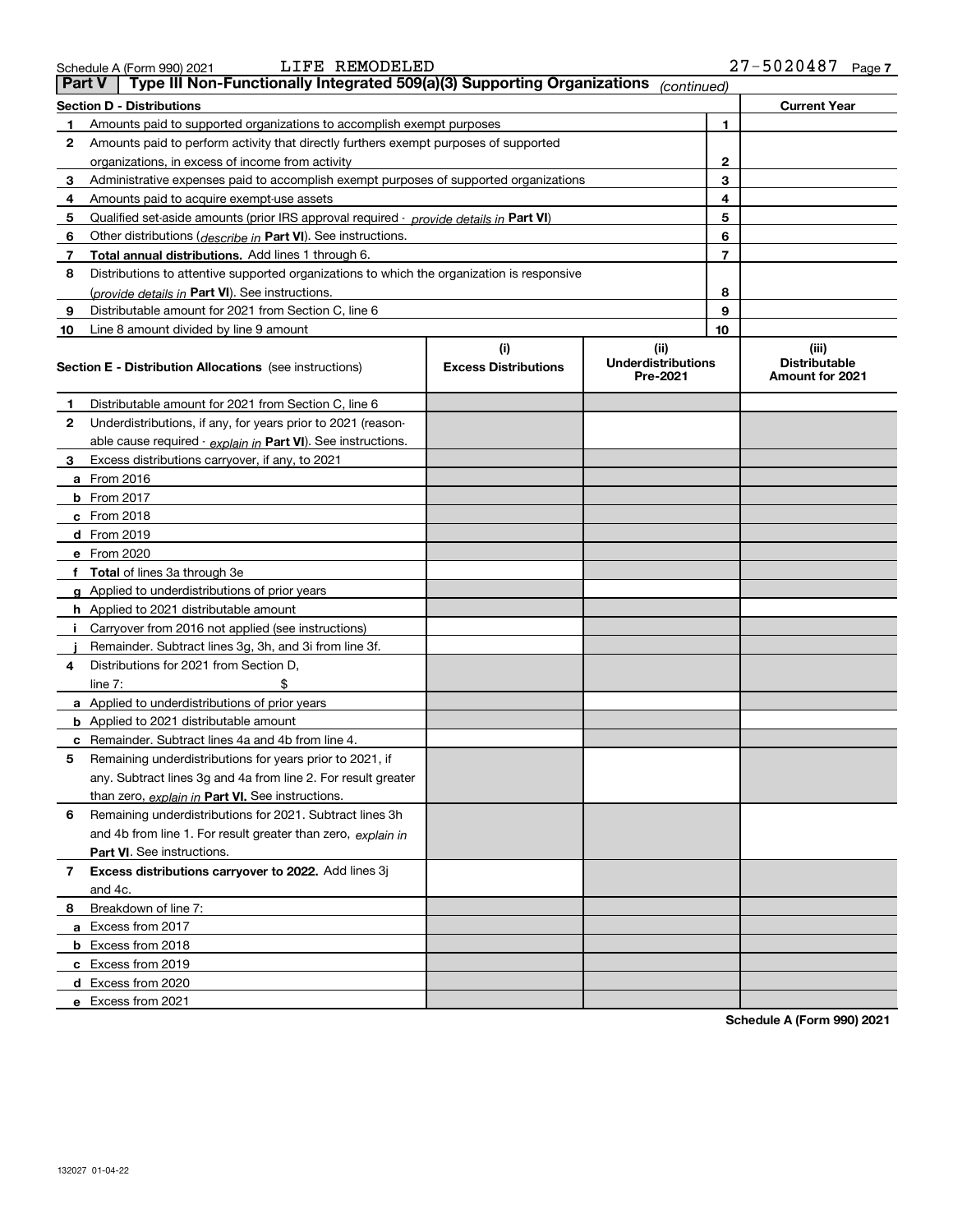| Part VI | Supplemental Information. Provide the explanations required by Part II, line 10; Part II, line 17a or 17b; Part III, line 12;                    |
|---------|--------------------------------------------------------------------------------------------------------------------------------------------------|
|         | Part IV, Section A, lines 1, 2, 3b, 3c, 4b, 4c, 5a, 6, 9a, 9b, 9c, 11a, 11b, and 11c; Part IV, Section B, lines 1 and 2; Part IV, Section C,     |
|         | line 1; Part IV, Section D, lines 2 and 3; Part IV, Section E, lines 1c, 2a, 2b, 3a, and 3b; Part V, line 1; Part V, Section B, line 1e; Part V, |
|         | Section D, lines 5, 6, and 8; and Part V, Section E, lines 2, 5, and 6. Also complete this part for any additional information.                  |
|         | (See instructions.)                                                                                                                              |
|         |                                                                                                                                                  |
|         |                                                                                                                                                  |
|         |                                                                                                                                                  |
|         |                                                                                                                                                  |
|         |                                                                                                                                                  |
|         |                                                                                                                                                  |
|         |                                                                                                                                                  |
|         |                                                                                                                                                  |
|         |                                                                                                                                                  |
|         |                                                                                                                                                  |
|         |                                                                                                                                                  |
|         |                                                                                                                                                  |
|         |                                                                                                                                                  |
|         |                                                                                                                                                  |
|         |                                                                                                                                                  |
|         |                                                                                                                                                  |
|         |                                                                                                                                                  |
|         |                                                                                                                                                  |
|         |                                                                                                                                                  |
|         |                                                                                                                                                  |
|         |                                                                                                                                                  |
|         |                                                                                                                                                  |
|         |                                                                                                                                                  |
|         |                                                                                                                                                  |
|         |                                                                                                                                                  |
|         |                                                                                                                                                  |
|         |                                                                                                                                                  |
|         |                                                                                                                                                  |
|         |                                                                                                                                                  |
|         |                                                                                                                                                  |
|         |                                                                                                                                                  |
|         |                                                                                                                                                  |
|         |                                                                                                                                                  |
|         |                                                                                                                                                  |
|         |                                                                                                                                                  |
|         |                                                                                                                                                  |
|         |                                                                                                                                                  |
|         |                                                                                                                                                  |
|         |                                                                                                                                                  |
|         |                                                                                                                                                  |
|         |                                                                                                                                                  |
|         |                                                                                                                                                  |
|         |                                                                                                                                                  |
|         |                                                                                                                                                  |
|         |                                                                                                                                                  |
|         |                                                                                                                                                  |
|         |                                                                                                                                                  |
|         |                                                                                                                                                  |
|         |                                                                                                                                                  |
|         |                                                                                                                                                  |
|         |                                                                                                                                                  |
|         |                                                                                                                                                  |
|         |                                                                                                                                                  |
|         |                                                                                                                                                  |
|         |                                                                                                                                                  |
|         |                                                                                                                                                  |
|         |                                                                                                                                                  |
|         |                                                                                                                                                  |
|         |                                                                                                                                                  |
|         |                                                                                                                                                  |
|         |                                                                                                                                                  |
|         |                                                                                                                                                  |
|         |                                                                                                                                                  |
|         |                                                                                                                                                  |
|         |                                                                                                                                                  |
|         |                                                                                                                                                  |
|         |                                                                                                                                                  |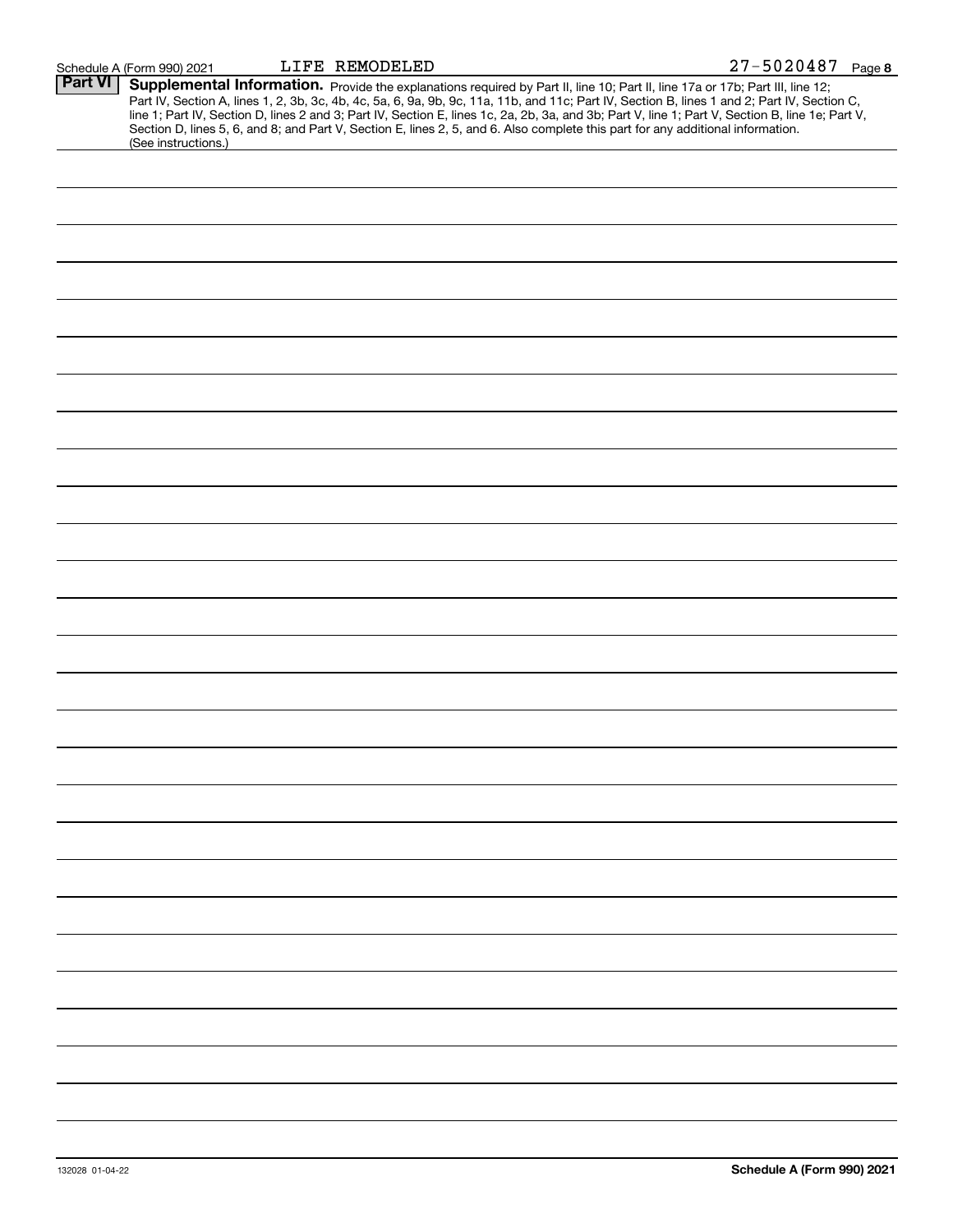| <b>SCHEDULE D</b> |  |
|-------------------|--|
|-------------------|--|

Department of the Treasury Internal Revenue Service

# **SCHEDULE D Supplemental Financial Statements**

**| Complete if the organization answered "Yes" on Form 990, Part IV, line 6, 7, 8, 9, 10, 11a, 11b, 11c, 11d, 11e, 11f, 12a, or 12b. | Attach to Form 990.** OMB No. 1545-0047 **Open to Public Inspection 2021**

|--|

|         | Name of the organization<br>LIFE REMODELED                                                                                                                                                                                     |                         | <b>Employer identification number</b><br>27-5020487 |
|---------|--------------------------------------------------------------------------------------------------------------------------------------------------------------------------------------------------------------------------------|-------------------------|-----------------------------------------------------|
| Part I  | Organizations Maintaining Donor Advised Funds or Other Similar Funds or Accounts. Complete if the                                                                                                                              |                         |                                                     |
|         | organization answered "Yes" on Form 990, Part IV, line 6.                                                                                                                                                                      |                         |                                                     |
|         |                                                                                                                                                                                                                                | (a) Donor advised funds | (b) Funds and other accounts                        |
|         |                                                                                                                                                                                                                                |                         |                                                     |
| 1       |                                                                                                                                                                                                                                |                         |                                                     |
| 2       | Aggregate value of contributions to (during year)                                                                                                                                                                              |                         |                                                     |
| 3       | Aggregate value of grants from (during year)                                                                                                                                                                                   |                         |                                                     |
| 4       |                                                                                                                                                                                                                                |                         |                                                     |
| 5       | Did the organization inform all donors and donor advisors in writing that the assets held in donor advised funds                                                                                                               |                         |                                                     |
|         |                                                                                                                                                                                                                                |                         | Yes                                                 |
| 6       | Did the organization inform all grantees, donors, and donor advisors in writing that grant funds can be used only                                                                                                              |                         |                                                     |
|         | for charitable purposes and not for the benefit of the donor or donor advisor, or for any other purpose conferring                                                                                                             |                         |                                                     |
| Part II | impermissible private benefit?                                                                                                                                                                                                 |                         | Yes                                                 |
|         | Conservation Easements. Complete if the organization answered "Yes" on Form 990, Part IV, line 7.                                                                                                                              |                         |                                                     |
| 1       | Purpose(s) of conservation easements held by the organization (check all that apply).                                                                                                                                          |                         |                                                     |
|         | Preservation of land for public use (for example, recreation or education)                                                                                                                                                     |                         | Preservation of a historically important land area  |
|         | Protection of natural habitat                                                                                                                                                                                                  |                         | Preservation of a certified historic structure      |
|         | Preservation of open space                                                                                                                                                                                                     |                         |                                                     |
| 2       | Complete lines 2a through 2d if the organization held a qualified conservation contribution in the form of a conservation easement on the last                                                                                 |                         |                                                     |
|         | day of the tax year.                                                                                                                                                                                                           |                         | Held at the End of the Tax Year                     |
| а       | Total number of conservation easements                                                                                                                                                                                         |                         | 2a                                                  |
| b       | Total acreage restricted by conservation easements                                                                                                                                                                             |                         | 2 <sub>b</sub>                                      |
| c       |                                                                                                                                                                                                                                |                         | 2c                                                  |
| d       | Number of conservation easements included in (c) acquired after 7/25/06, and not on a historic structure                                                                                                                       |                         |                                                     |
|         | listed in the National Register [111] [12] The Materian Control of the National Register [12] The Mational Register [12] [12] The Material Anna Material Anna Material Anna Material Anna Material Anna Material Anna Material |                         | 2d                                                  |
| з       | Number of conservation easements modified, transferred, released, extinguished, or terminated by the organization during the tax                                                                                               |                         |                                                     |
|         | $year \triangleright$                                                                                                                                                                                                          |                         |                                                     |
| 4       | Number of states where property subject to conservation easement is located >                                                                                                                                                  |                         |                                                     |
| 5       | Does the organization have a written policy regarding the periodic monitoring, inspection, handling of                                                                                                                         |                         |                                                     |
|         | violations, and enforcement of the conservation easements it holds?                                                                                                                                                            |                         | <b>Yes</b>                                          |
| 6       | Staff and volunteer hours devoted to monitoring, inspecting, handling of violations, and enforcing conservation easements during the year                                                                                      |                         |                                                     |
|         |                                                                                                                                                                                                                                |                         |                                                     |
| 7       | Amount of expenses incurred in monitoring, inspecting, handling of violations, and enforcing conservation easements during the year                                                                                            |                         |                                                     |
|         | ▶ \$                                                                                                                                                                                                                           |                         |                                                     |
| 8       | Does each conservation easement reported on line 2(d) above satisfy the requirements of section 170(h)(4)(B)(i)                                                                                                                |                         |                                                     |
|         |                                                                                                                                                                                                                                |                         | Yes                                                 |
|         | In Part XIII, describe how the organization reports conservation easements in its revenue and expense statement and                                                                                                            |                         |                                                     |
|         | balance sheet, and include, if applicable, the text of the footnote to the organization's financial statements that describes the                                                                                              |                         |                                                     |
|         | organization's accounting for conservation easements.<br>Organizations Maintaining Collections of Art, Historical Treasures, or Other Similar Assets.<br>Part III                                                              |                         |                                                     |
|         |                                                                                                                                                                                                                                |                         |                                                     |
|         | Complete if the organization answered "Yes" on Form 990, Part IV, line 8.                                                                                                                                                      |                         |                                                     |
|         | 1a If the organization elected, as permitted under FASB ASC 958, not to report in its revenue statement and balance sheet works                                                                                                |                         |                                                     |
|         | of art, historical treasures, or other similar assets held for public exhibition, education, or research in furtherance of public                                                                                              |                         |                                                     |
|         | service, provide in Part XIII the text of the footnote to its financial statements that describes these items.                                                                                                                 |                         |                                                     |
|         | <b>b</b> If the organization elected, as permitted under FASB ASC 958, to report in its revenue statement and balance sheet works of                                                                                           |                         |                                                     |
|         | art, historical treasures, or other similar assets held for public exhibition, education, or research in furtherance of public service,                                                                                        |                         |                                                     |
|         | provide the following amounts relating to these items:                                                                                                                                                                         |                         |                                                     |
|         |                                                                                                                                                                                                                                |                         | $\blacktriangleright$ \$                            |
|         | (ii) Assets included in Form 990, Part X                                                                                                                                                                                       |                         | $\blacktriangleright$ \$                            |
| 2       | If the organization received or held works of art, historical treasures, or other similar assets for financial gain, provide                                                                                                   |                         |                                                     |
|         | the following amounts required to be reported under FASB ASC 958 relating to these items:                                                                                                                                      |                         |                                                     |
| а       |                                                                                                                                                                                                                                |                         | $\blacktriangleright$ \$                            |
|         | b Assets included in Form 990, Part X [11] Marten and March 2014 (1997) Assets included in Form 990, Part X [11] Marten and Martin Assets included in Form 990, Part X [11] Marten and Martin Assets in the Assets in the Asse |                         | $\blacktriangleright$ \$                            |

132051 10-28-21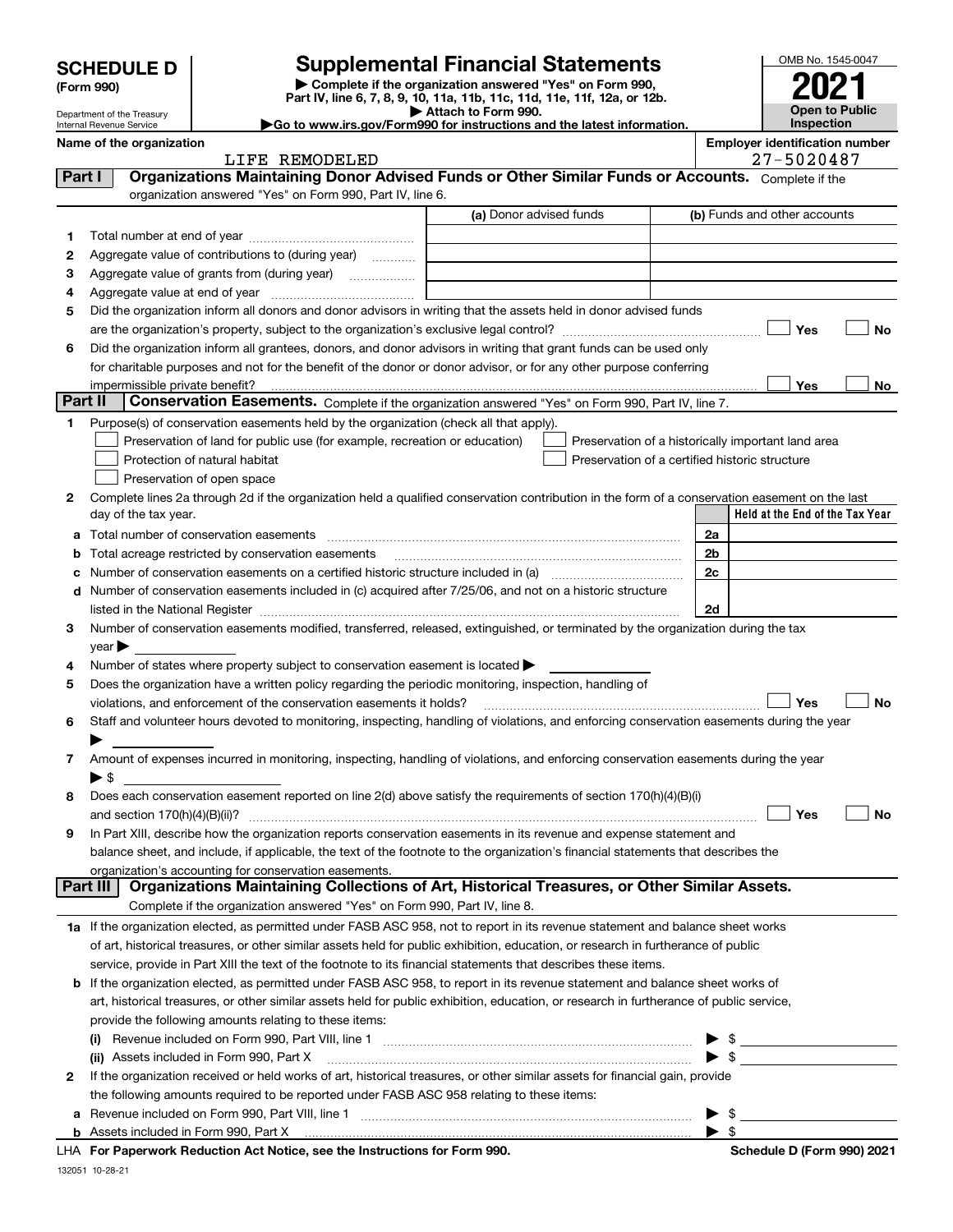|               | LIFE REMODELED<br>Schedule D (Form 990) 2021                                                                                                                                                                                         |                    |                |                                                                                                                                                                                                                               |                 | 27-5020487 |                     |          | Page 2 |
|---------------|--------------------------------------------------------------------------------------------------------------------------------------------------------------------------------------------------------------------------------------|--------------------|----------------|-------------------------------------------------------------------------------------------------------------------------------------------------------------------------------------------------------------------------------|-----------------|------------|---------------------|----------|--------|
| Part III      | Organizations Maintaining Collections of Art, Historical Treasures, or Other Similar Assets (continued)                                                                                                                              |                    |                |                                                                                                                                                                                                                               |                 |            |                     |          |        |
| з             | Using the organization's acquisition, accession, and other records, check any of the following that make significant use of its                                                                                                      |                    |                |                                                                                                                                                                                                                               |                 |            |                     |          |        |
|               | collection items (check all that apply):                                                                                                                                                                                             |                    |                |                                                                                                                                                                                                                               |                 |            |                     |          |        |
| a             | Public exhibition                                                                                                                                                                                                                    | d                  |                | Loan or exchange program                                                                                                                                                                                                      |                 |            |                     |          |        |
| b             | Scholarly research                                                                                                                                                                                                                   | е                  |                | Other and the contract of the contract of the contract of the contract of the contract of the contract of the contract of the contract of the contract of the contract of the contract of the contract of the contract of the |                 |            |                     |          |        |
| c             | Preservation for future generations                                                                                                                                                                                                  |                    |                |                                                                                                                                                                                                                               |                 |            |                     |          |        |
| 4             | Provide a description of the organization's collections and explain how they further the organization's exempt purpose in Part XIII.                                                                                                 |                    |                |                                                                                                                                                                                                                               |                 |            |                     |          |        |
| 5             | During the year, did the organization solicit or receive donations of art, historical treasures, or other similar assets                                                                                                             |                    |                |                                                                                                                                                                                                                               |                 |            |                     |          |        |
|               |                                                                                                                                                                                                                                      |                    |                |                                                                                                                                                                                                                               |                 |            | Yes                 |          | No     |
|               | Part IV<br>Escrow and Custodial Arrangements. Complete if the organization answered "Yes" on Form 990, Part IV, line 9, or<br>reported an amount on Form 990, Part X, line 21.                                                       |                    |                |                                                                                                                                                                                                                               |                 |            |                     |          |        |
|               | 1a Is the organization an agent, trustee, custodian or other intermediary for contributions or other assets not included                                                                                                             |                    |                |                                                                                                                                                                                                                               |                 |            |                     |          |        |
|               | on Form 990, Part X? [11] matter contracts and contracts and contracts are contracted as a function of the set of the set of the set of the set of the set of the set of the set of the set of the set of the set of the set o       |                    |                |                                                                                                                                                                                                                               |                 |            | Yes                 |          | No     |
|               | b If "Yes," explain the arrangement in Part XIII and complete the following table:                                                                                                                                                   |                    |                |                                                                                                                                                                                                                               |                 |            |                     |          |        |
|               |                                                                                                                                                                                                                                      |                    |                |                                                                                                                                                                                                                               |                 |            | Amount              |          |        |
| c             | Beginning balance <b>contract to the contract of the contract of the contract of the contract of the contract of the contract of the contract of the contract of the contract of the contract of the contract of the contract of</b> |                    |                |                                                                                                                                                                                                                               | 1c              |            |                     |          |        |
|               |                                                                                                                                                                                                                                      |                    |                |                                                                                                                                                                                                                               | 1d              |            |                     |          |        |
| е             | Distributions during the year manufactured and continuum and contained and the year manufactured and contained                                                                                                                       |                    |                |                                                                                                                                                                                                                               | 1e              |            |                     |          |        |
|               | Ending balance <i>www.communicality.communicality.communicality.communicality.communicality.communicality.communicality.com</i>                                                                                                      |                    |                |                                                                                                                                                                                                                               | 1f              |            |                     |          |        |
|               | 2a Did the organization include an amount on Form 990, Part X, line 21, for escrow or custodial account liability?                                                                                                                   |                    |                |                                                                                                                                                                                                                               |                 |            | Yes                 |          | No     |
|               | <b>b</b> If "Yes," explain the arrangement in Part XIII. Check here if the explanation has been provided on Part XIII                                                                                                                |                    |                |                                                                                                                                                                                                                               |                 |            |                     |          |        |
| <b>Part V</b> | Endowment Funds. Complete if the organization answered "Yes" on Form 990, Part IV, line 10.                                                                                                                                          |                    |                |                                                                                                                                                                                                                               |                 |            |                     |          |        |
|               |                                                                                                                                                                                                                                      | (a) Current year   | (b) Prior year | (c) Two years back $\vert$ (d) Three years back $\vert$                                                                                                                                                                       |                 |            | (e) Four years back |          |        |
| 1a            | Beginning of year balance                                                                                                                                                                                                            |                    |                |                                                                                                                                                                                                                               |                 |            |                     |          |        |
| b             |                                                                                                                                                                                                                                      |                    |                |                                                                                                                                                                                                                               |                 |            |                     |          |        |
|               | Net investment earnings, gains, and losses                                                                                                                                                                                           |                    |                |                                                                                                                                                                                                                               |                 |            |                     |          |        |
| d             |                                                                                                                                                                                                                                      |                    |                |                                                                                                                                                                                                                               |                 |            |                     |          |        |
|               | <b>e</b> Other expenditures for facilities                                                                                                                                                                                           |                    |                |                                                                                                                                                                                                                               |                 |            |                     |          |        |
|               | and programs                                                                                                                                                                                                                         |                    |                |                                                                                                                                                                                                                               |                 |            |                     |          |        |
| Ť.            |                                                                                                                                                                                                                                      |                    |                |                                                                                                                                                                                                                               |                 |            |                     |          |        |
| g             | End of year balance                                                                                                                                                                                                                  |                    |                |                                                                                                                                                                                                                               |                 |            |                     |          |        |
| 2             | Provide the estimated percentage of the current year end balance (line 1g, column (a)) held as:                                                                                                                                      |                    |                |                                                                                                                                                                                                                               |                 |            |                     |          |        |
| а             | Board designated or quasi-endowment >                                                                                                                                                                                                |                    | %              |                                                                                                                                                                                                                               |                 |            |                     |          |        |
| b             | Permanent endowment >                                                                                                                                                                                                                | %                  |                |                                                                                                                                                                                                                               |                 |            |                     |          |        |
|               | Term endowment $\blacktriangleright$                                                                                                                                                                                                 | %                  |                |                                                                                                                                                                                                                               |                 |            |                     |          |        |
|               | The percentages on lines 2a, 2b, and 2c should equal 100%.                                                                                                                                                                           |                    |                |                                                                                                                                                                                                                               |                 |            |                     |          |        |
|               | 3a Are there endowment funds not in the possession of the organization that are held and administered for the organization                                                                                                           |                    |                |                                                                                                                                                                                                                               |                 |            |                     | Yes      | No     |
|               | by:                                                                                                                                                                                                                                  |                    |                |                                                                                                                                                                                                                               |                 |            |                     |          |        |
|               | (i)                                                                                                                                                                                                                                  |                    |                |                                                                                                                                                                                                                               |                 |            | 3a(i)               |          |        |
|               |                                                                                                                                                                                                                                      |                    |                |                                                                                                                                                                                                                               |                 |            | 3a(ii)<br>3b        |          |        |
| 4             | Describe in Part XIII the intended uses of the organization's endowment funds.                                                                                                                                                       |                    |                |                                                                                                                                                                                                                               |                 |            |                     |          |        |
|               | Land, Buildings, and Equipment.<br><b>Part VI</b>                                                                                                                                                                                    |                    |                |                                                                                                                                                                                                                               |                 |            |                     |          |        |
|               | Complete if the organization answered "Yes" on Form 990, Part IV, line 11a. See Form 990, Part X, line 10.                                                                                                                           |                    |                |                                                                                                                                                                                                                               |                 |            |                     |          |        |
|               | Description of property                                                                                                                                                                                                              | (a) Cost or other  |                | (b) Cost or other                                                                                                                                                                                                             | (c) Accumulated |            | (d) Book value      |          |        |
|               |                                                                                                                                                                                                                                      | basis (investment) |                | basis (other)                                                                                                                                                                                                                 | depreciation    |            |                     |          |        |
|               |                                                                                                                                                                                                                                      |                    |                |                                                                                                                                                                                                                               |                 |            |                     |          |        |
|               |                                                                                                                                                                                                                                      |                    |                |                                                                                                                                                                                                                               |                 |            |                     |          |        |
|               |                                                                                                                                                                                                                                      |                    |                | 3,497,719.                                                                                                                                                                                                                    | 232,515.        |            | 3, 265, 204.        |          |        |
|               |                                                                                                                                                                                                                                      |                    |                | 231, 118.                                                                                                                                                                                                                     |                 |            |                     | 141,742. |        |
|               |                                                                                                                                                                                                                                      |                    |                |                                                                                                                                                                                                                               | 89,376.         |            | 3,406,946.          |          |        |
|               |                                                                                                                                                                                                                                      |                    |                |                                                                                                                                                                                                                               |                 |            |                     |          |        |

**Schedule D (Form 990) 2021**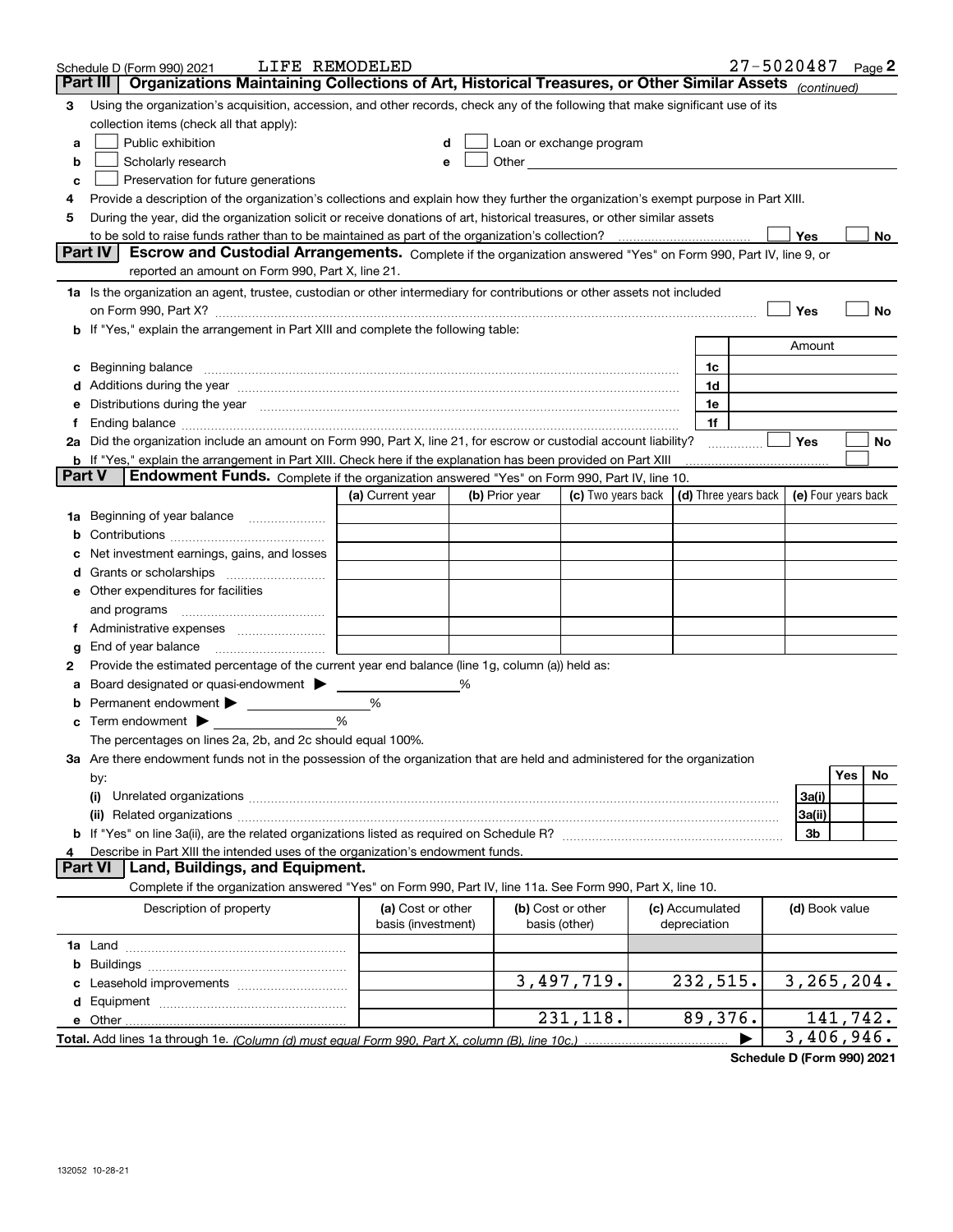| (a) Description of security or category (including name of security)                                              | (b) Book value  | (c) Method of valuation: Cost or end-of-year market value |                |
|-------------------------------------------------------------------------------------------------------------------|-----------------|-----------------------------------------------------------|----------------|
| (1) Financial derivatives                                                                                         |                 |                                                           |                |
| (2) Closely held equity interests                                                                                 |                 |                                                           |                |
| $(3)$ Other                                                                                                       |                 |                                                           |                |
| (A)                                                                                                               |                 |                                                           |                |
| (B)                                                                                                               |                 |                                                           |                |
| (C)                                                                                                               |                 |                                                           |                |
| (D)                                                                                                               |                 |                                                           |                |
| (E)                                                                                                               |                 |                                                           |                |
| (F)                                                                                                               |                 |                                                           |                |
| (G)                                                                                                               |                 |                                                           |                |
| (H)                                                                                                               |                 |                                                           |                |
| <b>Total.</b> (Col. (b) must equal Form 990, Part X, col. (B) line 12.)                                           |                 |                                                           |                |
| Part VIII Investments - Program Related.                                                                          |                 |                                                           |                |
| Complete if the organization answered "Yes" on Form 990, Part IV, line 11c. See Form 990, Part X, line 13.        |                 |                                                           |                |
| (a) Description of investment                                                                                     | (b) Book value  | (c) Method of valuation: Cost or end-of-year market value |                |
| (1)                                                                                                               |                 |                                                           |                |
| (2)                                                                                                               |                 |                                                           |                |
| (3)                                                                                                               |                 |                                                           |                |
| (4)                                                                                                               |                 |                                                           |                |
| (5)                                                                                                               |                 |                                                           |                |
| (6)                                                                                                               |                 |                                                           |                |
| (7)                                                                                                               |                 |                                                           |                |
| (8)                                                                                                               |                 |                                                           |                |
| (9)                                                                                                               |                 |                                                           |                |
| Total. (Col. (b) must equal Form 990, Part X, col. (B) line 13.)                                                  |                 |                                                           |                |
| <b>Other Assets.</b><br>Part IX                                                                                   |                 |                                                           |                |
| Complete if the organization answered "Yes" on Form 990, Part IV, line 11d. See Form 990, Part X, line 15.        |                 |                                                           |                |
|                                                                                                                   | (a) Description |                                                           | (b) Book value |
| (1)                                                                                                               |                 |                                                           |                |
| (2)                                                                                                               |                 |                                                           |                |
| (3)                                                                                                               |                 |                                                           |                |
|                                                                                                                   |                 |                                                           |                |
| (4)<br>(5)                                                                                                        |                 |                                                           |                |
| (6)                                                                                                               |                 |                                                           |                |
| (7)                                                                                                               |                 |                                                           |                |
| (8)                                                                                                               |                 |                                                           |                |
| (9)                                                                                                               |                 |                                                           |                |
|                                                                                                                   |                 |                                                           |                |
| <b>Other Liabilities.</b><br>Part X                                                                               |                 |                                                           |                |
| Complete if the organization answered "Yes" on Form 990, Part IV, line 11e or 11f. See Form 990, Part X, line 25. |                 |                                                           |                |
| (a) Description of liability<br>1.                                                                                |                 |                                                           | (b) Book value |
| (1)<br>Federal income taxes                                                                                       |                 |                                                           |                |
| SECURITY DEPOSIT<br>(2)                                                                                           |                 |                                                           | 83,275.        |
| FIDUCIARY LIABILITY<br>(3)                                                                                        |                 |                                                           | 114,375.       |
|                                                                                                                   |                 |                                                           |                |
| (4)                                                                                                               |                 |                                                           |                |
| (5)                                                                                                               |                 |                                                           |                |
|                                                                                                                   |                 |                                                           |                |
| (6)                                                                                                               |                 |                                                           |                |
| (7)                                                                                                               |                 |                                                           |                |
| (8)<br>(9)                                                                                                        |                 |                                                           |                |

*(Column (b) must equal Form 990, Part X, col. (B) line 25.)*

**2.** Liability for uncertain tax positions. In Part XIII, provide the text of the footnote to the organization's financial statements that reports the organization's liability for uncertain tax positions under FASB ASC 740. Check here if the text of the footnote has been provided in Part XIII  $\vert$  X  $\vert$ 

**Schedule D (Form 990) 2021**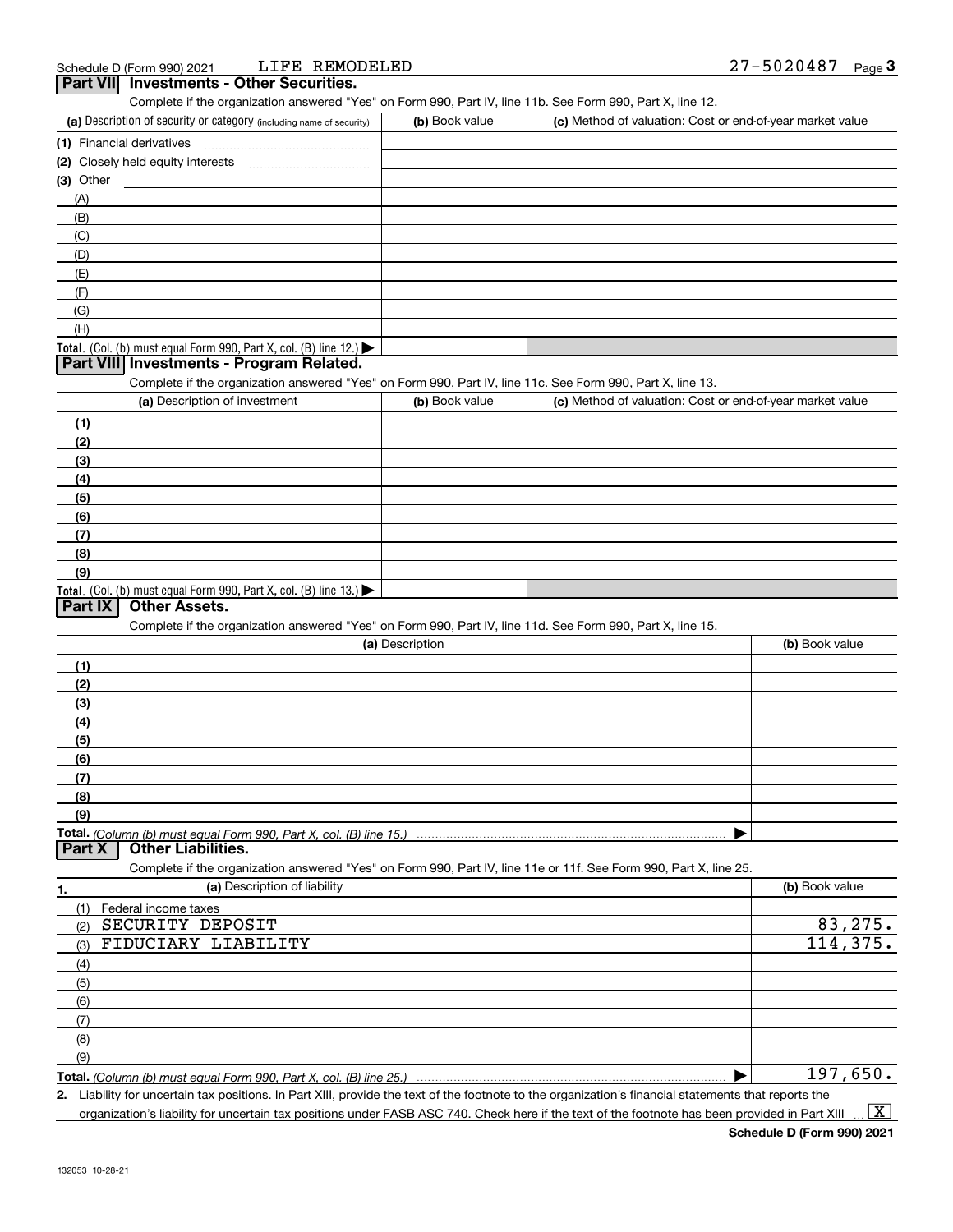|    | LIFE REMODELED<br>Schedule D (Form 990) 2021                                                                                                                                                                                       |                |  |  |  |  |            | 27-5020487     |   |  | Page 4                   |    |
|----|------------------------------------------------------------------------------------------------------------------------------------------------------------------------------------------------------------------------------------|----------------|--|--|--|--|------------|----------------|---|--|--------------------------|----|
|    | Reconciliation of Revenue per Audited Financial Statements With Revenue per Return.<br><b>Part XI</b>                                                                                                                              |                |  |  |  |  |            |                |   |  |                          |    |
|    | Complete if the organization answered "Yes" on Form 990, Part IV, line 12a.                                                                                                                                                        |                |  |  |  |  |            |                |   |  |                          |    |
| 1  | Total revenue, gains, and other support per audited financial statements                                                                                                                                                           |                |  |  |  |  |            | $\mathbf 1$    |   |  | 4,077,995.               |    |
| 2  | Amounts included on line 1 but not on Form 990, Part VIII, line 12:                                                                                                                                                                |                |  |  |  |  |            |                |   |  |                          |    |
| a  | Net unrealized gains (losses) on investments [11] matter contracts and the unrealized gains (losses) on investments                                                                                                                | 2a             |  |  |  |  |            |                |   |  |                          |    |
| b  |                                                                                                                                                                                                                                    | 2 <sub>b</sub> |  |  |  |  | 1,511,891. |                |   |  |                          |    |
| с  |                                                                                                                                                                                                                                    | 2c             |  |  |  |  |            |                |   |  |                          |    |
| d  | Other (Describe in Part XIII.)                                                                                                                                                                                                     | 2d             |  |  |  |  |            |                |   |  |                          |    |
| е  | Add lines 2a through 2d                                                                                                                                                                                                            |                |  |  |  |  |            | 2e             |   |  | 1, 511, 891.             |    |
| 3  |                                                                                                                                                                                                                                    |                |  |  |  |  |            | $\mathbf{R}$   |   |  | $\overline{2,566,104}$ . |    |
|    | Amounts included on Form 990, Part VIII, line 12, but not on line 1:                                                                                                                                                               |                |  |  |  |  |            |                |   |  |                          |    |
| a  |                                                                                                                                                                                                                                    | 4a             |  |  |  |  |            |                |   |  |                          |    |
| b  | Other (Describe in Part XIII.)                                                                                                                                                                                                     | 4 <sub>b</sub> |  |  |  |  |            |                |   |  |                          |    |
|    | Add lines 4a and 4b                                                                                                                                                                                                                |                |  |  |  |  |            | 4c             |   |  |                          | 0. |
| 5. |                                                                                                                                                                                                                                    |                |  |  |  |  |            |                | 5 |  | 2,566,104.               |    |
|    | Part XII   Reconciliation of Expenses per Audited Financial Statements With Expenses per Return.                                                                                                                                   |                |  |  |  |  |            |                |   |  |                          |    |
|    | Complete if the organization answered "Yes" on Form 990, Part IV, line 12a.                                                                                                                                                        |                |  |  |  |  |            |                |   |  |                          |    |
| 1  | Total expenses and losses per audited financial statements [11] [11] Total expenses and losses per audited financial statements [11] [11] Total expenses and losses per audited financial statements                               |                |  |  |  |  |            | $\blacksquare$ |   |  | 3,521,923.               |    |
| 2  | Amounts included on line 1 but not on Form 990, Part IX, line 25:                                                                                                                                                                  |                |  |  |  |  |            |                |   |  |                          |    |
| a  |                                                                                                                                                                                                                                    | 2a             |  |  |  |  | 1,511,891. |                |   |  |                          |    |
| b  |                                                                                                                                                                                                                                    | 2 <sub>b</sub> |  |  |  |  |            |                |   |  |                          |    |
| c  | Other losses                                                                                                                                                                                                                       | 2 <sub>c</sub> |  |  |  |  |            |                |   |  |                          |    |
|    |                                                                                                                                                                                                                                    | 2d             |  |  |  |  |            |                |   |  |                          |    |
| e  | Add lines 2a through 2d <b>manufactures</b> in the contract of the contract of the contract of the contract of the contract of the contract of the contract of the contract of the contract of the contract of the contract of the |                |  |  |  |  |            | 2e             |   |  | 1,511,891.               |    |
| з  |                                                                                                                                                                                                                                    |                |  |  |  |  |            | 3              |   |  | $\overline{2,010},032.$  |    |
| 4  | Amounts included on Form 990, Part IX, line 25, but not on line 1:                                                                                                                                                                 |                |  |  |  |  |            |                |   |  |                          |    |
| a  |                                                                                                                                                                                                                                    | 4a             |  |  |  |  |            |                |   |  |                          |    |
|    |                                                                                                                                                                                                                                    | 4b             |  |  |  |  |            |                |   |  |                          |    |
|    | Add lines 4a and 4b                                                                                                                                                                                                                |                |  |  |  |  |            | 4с             |   |  |                          |    |
|    |                                                                                                                                                                                                                                    |                |  |  |  |  |            | 5              |   |  | 2,010,032.               |    |
|    | Part XIII Supplemental Information.                                                                                                                                                                                                |                |  |  |  |  |            |                |   |  |                          |    |

Provide the descriptions required for Part II, lines 3, 5, and 9; Part III, lines 1a and 4; Part IV, lines 1b and 2b; Part V, line 4; Part X, line 2; Part XI, lines 2d and 4b; and Part XII, lines 2d and 4b. Also complete this part to provide any additional information.

<u> 1989 - Johann Barn, mars eta bainar eta idazlea (</u>

# PART X, LINE 2:

| ASC GUIDANCE REGARDING ACCOUNTING FOR UNCERTAINTY IN INCOME TAXES          |
|----------------------------------------------------------------------------|
| CLARIFIES THE ACCOUNTING FOR INCOME TAXES BY PRESCRIBING THE MINIMUM       |
| RECOGNITION THRESHOLD INCOME TAX POSITION IS REQUIRED TO MEET BEFORE BEING |
| RECOGNIZED IN THE FINANCIAL STATEMENTS AND APPLIES TO ALL INCOME TAX       |
| POSITIONS. EACH INCOME TAX POSITION IS ASSESSED USING A TWO-STEP PROCESS.  |
| A DETERMINATION IS FIRST MADE AS TO WHETHER IT IS MORE LIKELY THAN NOT     |
| THAT THE INCOME TAX POSITION WILL BE SUSTAINED, BASED UPON TECHNICAL       |
| MERITS, UPON EXAMINATION BY THE TAXING AUTHORITIES. IF THE INCOME TAX      |
| POSITION IS EXPECTED TO MEET THE MORE LIKELY THAN NOT CRITERIA, THE        |
| BENEFIT RECORDED IN THE FINANCIAL STATEMENT EQUALS THE LARGEST AMOUNT THAT |
| IS GREATER THAN 50% LIKELY TO BE REALIZED UPON ITS ULTIMATE SETTLEMENT.    |
| Schedule D (Form 990) 2021<br>132054 10-28-21                              |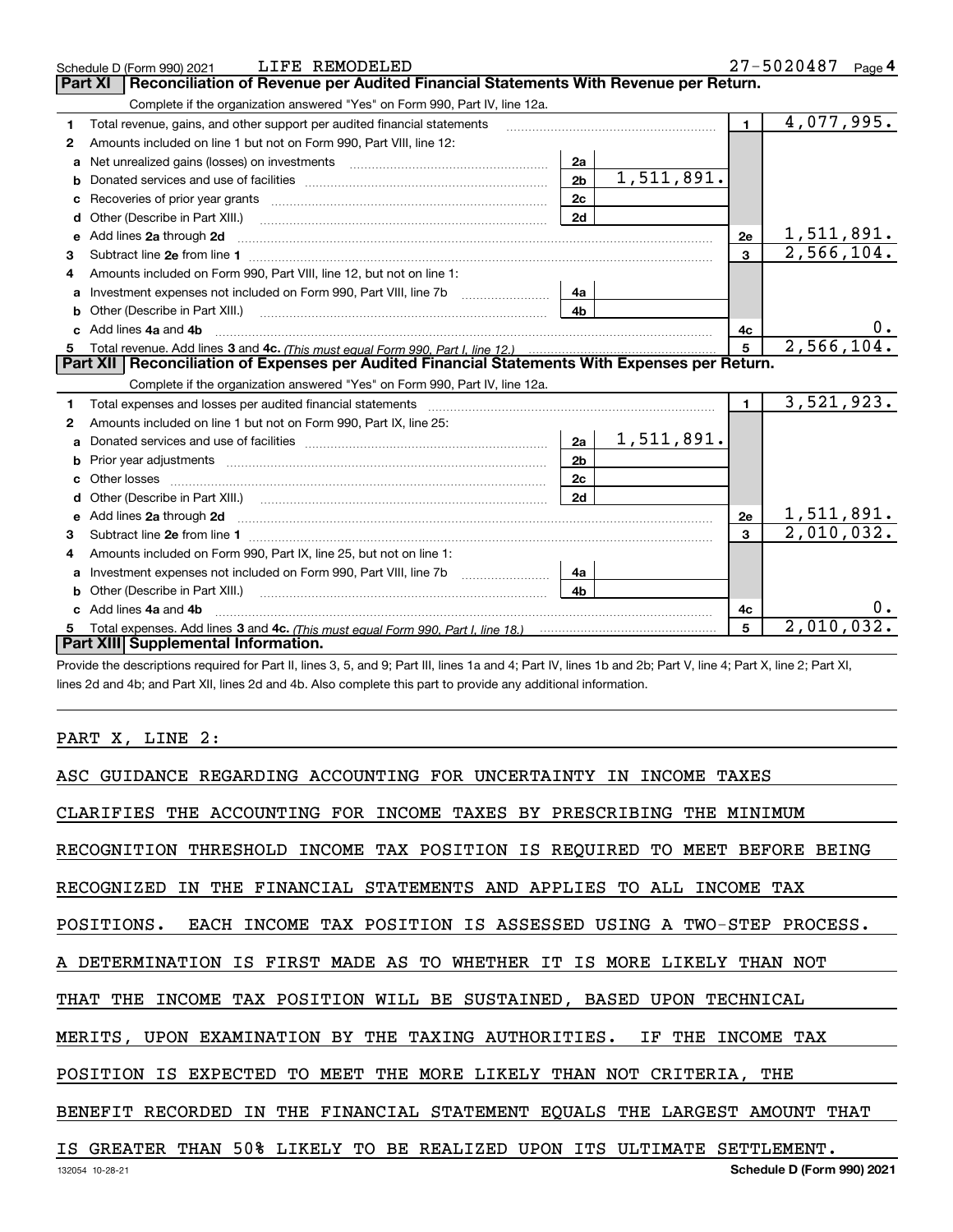| Schedule D (Form 990) 2021 | LIFE | REMODELED | -5020487<br><u>ר ה</u> | Page 5 |
|----------------------------|------|-----------|------------------------|--------|
|                            |      |           |                        |        |

| Part XIII Supplemental Information (continued) |  |  |  |  |  |  |  |  |                                                                        |  |
|------------------------------------------------|--|--|--|--|--|--|--|--|------------------------------------------------------------------------|--|
|                                                |  |  |  |  |  |  |  |  | AT DECEMBER 31, 2021, THERE WERE NO CERTAIN TAX POSITIONS THAT REQUIRE |  |
| ACCRUAL.                                       |  |  |  |  |  |  |  |  |                                                                        |  |
|                                                |  |  |  |  |  |  |  |  |                                                                        |  |
|                                                |  |  |  |  |  |  |  |  |                                                                        |  |
|                                                |  |  |  |  |  |  |  |  |                                                                        |  |
|                                                |  |  |  |  |  |  |  |  |                                                                        |  |
|                                                |  |  |  |  |  |  |  |  |                                                                        |  |
|                                                |  |  |  |  |  |  |  |  |                                                                        |  |
|                                                |  |  |  |  |  |  |  |  |                                                                        |  |
|                                                |  |  |  |  |  |  |  |  |                                                                        |  |
|                                                |  |  |  |  |  |  |  |  |                                                                        |  |
|                                                |  |  |  |  |  |  |  |  |                                                                        |  |
|                                                |  |  |  |  |  |  |  |  |                                                                        |  |
|                                                |  |  |  |  |  |  |  |  |                                                                        |  |
|                                                |  |  |  |  |  |  |  |  |                                                                        |  |
|                                                |  |  |  |  |  |  |  |  |                                                                        |  |
|                                                |  |  |  |  |  |  |  |  |                                                                        |  |
|                                                |  |  |  |  |  |  |  |  |                                                                        |  |
|                                                |  |  |  |  |  |  |  |  |                                                                        |  |
|                                                |  |  |  |  |  |  |  |  |                                                                        |  |
|                                                |  |  |  |  |  |  |  |  |                                                                        |  |
|                                                |  |  |  |  |  |  |  |  |                                                                        |  |
|                                                |  |  |  |  |  |  |  |  |                                                                        |  |
|                                                |  |  |  |  |  |  |  |  |                                                                        |  |
|                                                |  |  |  |  |  |  |  |  |                                                                        |  |
|                                                |  |  |  |  |  |  |  |  |                                                                        |  |
|                                                |  |  |  |  |  |  |  |  |                                                                        |  |
|                                                |  |  |  |  |  |  |  |  |                                                                        |  |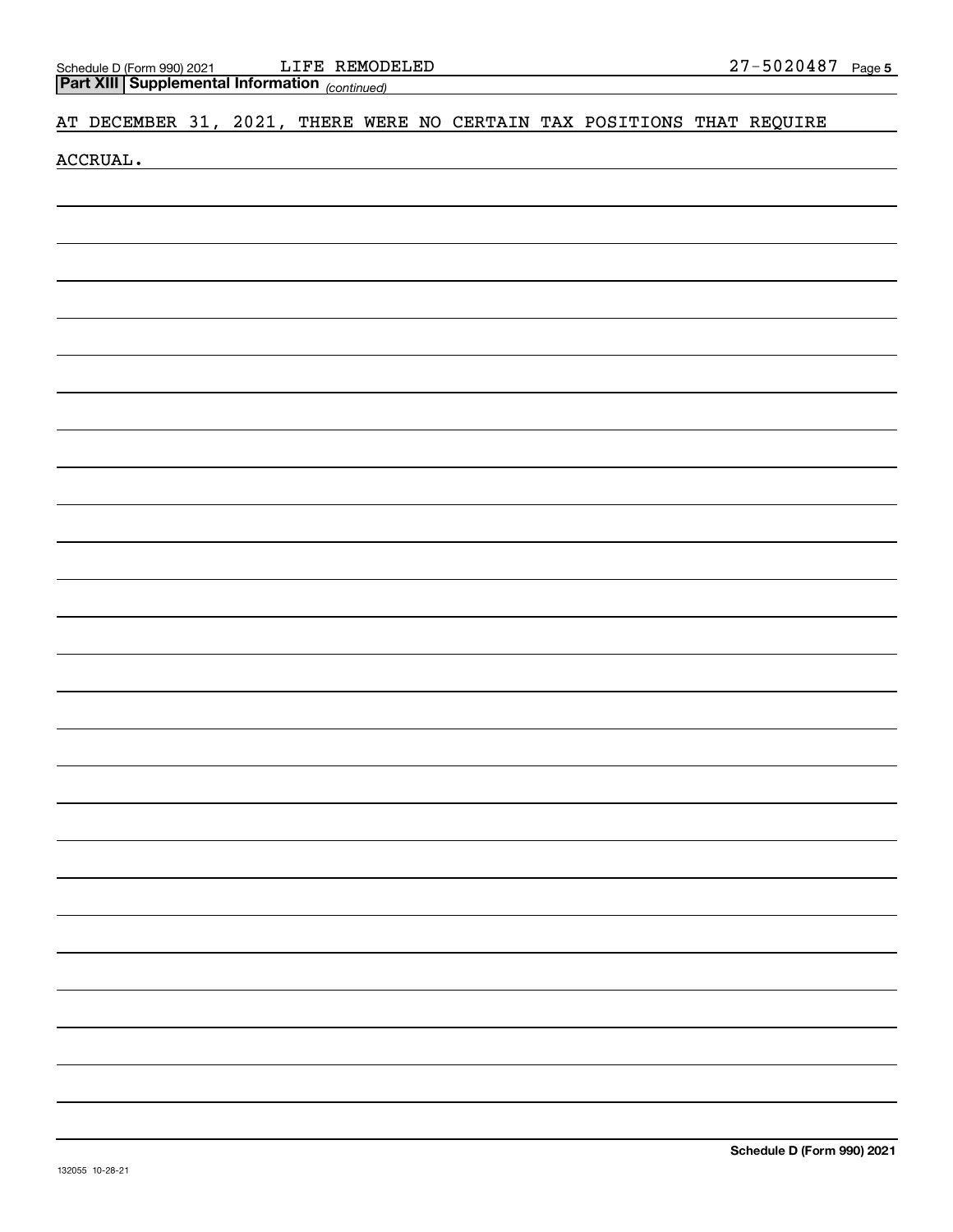| <b>SCHEDULE G</b>                                                                                                          |                                                                                                                                                                                                                                                          | Supplemental Information Regarding Fundraising or Gaming Activities                                                                                                                                                                                                                                                                                                                                                                                                                                                                                                                       |     |    |                                                                            |                                                         | OMB No. 1545-0047     |  |  |
|----------------------------------------------------------------------------------------------------------------------------|----------------------------------------------------------------------------------------------------------------------------------------------------------------------------------------------------------------------------------------------------------|-------------------------------------------------------------------------------------------------------------------------------------------------------------------------------------------------------------------------------------------------------------------------------------------------------------------------------------------------------------------------------------------------------------------------------------------------------------------------------------------------------------------------------------------------------------------------------------------|-----|----|----------------------------------------------------------------------------|---------------------------------------------------------|-----------------------|--|--|
| (Form 990)                                                                                                                 |                                                                                                                                                                                                                                                          | Complete if the organization answered "Yes" on Form 990, Part IV, line 17, 18, or 19, or if the<br>organization entered more than \$15,000 on Form 990-EZ, line 6a.                                                                                                                                                                                                                                                                                                                                                                                                                       |     |    |                                                                            |                                                         | 2021                  |  |  |
| Department of the Treasury                                                                                                 |                                                                                                                                                                                                                                                          | Attach to Form 990 or Form 990-EZ.                                                                                                                                                                                                                                                                                                                                                                                                                                                                                                                                                        |     |    |                                                                            |                                                         | <b>Open to Public</b> |  |  |
| Internal Revenue Service                                                                                                   |                                                                                                                                                                                                                                                          | ► Go to www.irs.gov/Form990 for instructions and the latest information.                                                                                                                                                                                                                                                                                                                                                                                                                                                                                                                  |     |    |                                                                            |                                                         | Inspection            |  |  |
| Name of the organization                                                                                                   |                                                                                                                                                                                                                                                          |                                                                                                                                                                                                                                                                                                                                                                                                                                                                                                                                                                                           |     |    |                                                                            | <b>Employer identification number</b>                   |                       |  |  |
|                                                                                                                            | LIFE REMODELED                                                                                                                                                                                                                                           |                                                                                                                                                                                                                                                                                                                                                                                                                                                                                                                                                                                           |     |    |                                                                            | 27-5020487                                              |                       |  |  |
| Part I                                                                                                                     | required to complete this part.                                                                                                                                                                                                                          | Fundraising Activities. Complete if the organization answered "Yes" on Form 990, Part IV, line 17. Form 990-EZ filers are not                                                                                                                                                                                                                                                                                                                                                                                                                                                             |     |    |                                                                            |                                                         |                       |  |  |
| $\overline{X}$ Mail solicitations<br>a<br>b<br>Phone solicitations<br>c<br>$\boxed{\text{X}}$ In-person solicitations<br>d | Internet and email solicitations                                                                                                                                                                                                                         | 1 Indicate whether the organization raised funds through any of the following activities. Check all that apply.<br>$f[X]$ Solicitation of government grants<br>$g\mid X$ Special fundraising events<br>2 a Did the organization have a written or oral agreement with any individual (including officers, directors, trustees, or<br>key employees listed in Form 990, Part VII) or entity in connection with professional fundraising services?<br>b If "Yes," list the 10 highest paid individuals or entities (fundraisers) pursuant to agreements under which the fundraiser is to be |     |    | $\mathbf{e} \times \mathbf{X}$ Solicitation of non-government grants       | $\boxed{\text{X}}$ Yes                                  | No                    |  |  |
|                                                                                                                            | compensated at least \$5,000 by the organization.<br>(iii) Did<br>(i) Name and address of individual<br>(iv) Gross receipts<br>fundraiser<br>(ii) Activity<br>have custody<br>or entity (fundraiser)<br>from activity<br>or control of<br>contributions? |                                                                                                                                                                                                                                                                                                                                                                                                                                                                                                                                                                                           |     |    | (v) Amount paid<br>to (or retained by)<br>fundraiser<br>listed in col. (i) | (vi) Amount paid<br>to (or retained by)<br>organization |                       |  |  |
| HAMMOND & ASSOCIATES - 682                                                                                                 |                                                                                                                                                                                                                                                          |                                                                                                                                                                                                                                                                                                                                                                                                                                                                                                                                                                                           | Yes | No |                                                                            |                                                         |                       |  |  |
| GLENEAGLES, HIGHLAND, MI                                                                                                   |                                                                                                                                                                                                                                                          | FUNDRAISING CONSULTANT                                                                                                                                                                                                                                                                                                                                                                                                                                                                                                                                                                    |     | X  | $\mathbf 0$ .                                                              | 53,852.                                                 | $-53,852.$            |  |  |
|                                                                                                                            |                                                                                                                                                                                                                                                          |                                                                                                                                                                                                                                                                                                                                                                                                                                                                                                                                                                                           |     |    |                                                                            |                                                         |                       |  |  |
| Total<br>or licensing.                                                                                                     |                                                                                                                                                                                                                                                          | 3 List all states in which the organization is registered or licensed to solicit contributions or has been notified it is exempt from registration                                                                                                                                                                                                                                                                                                                                                                                                                                        |     |    |                                                                            | 53,852.                                                 | $-53,852.$            |  |  |
|                                                                                                                            |                                                                                                                                                                                                                                                          |                                                                                                                                                                                                                                                                                                                                                                                                                                                                                                                                                                                           |     |    |                                                                            |                                                         |                       |  |  |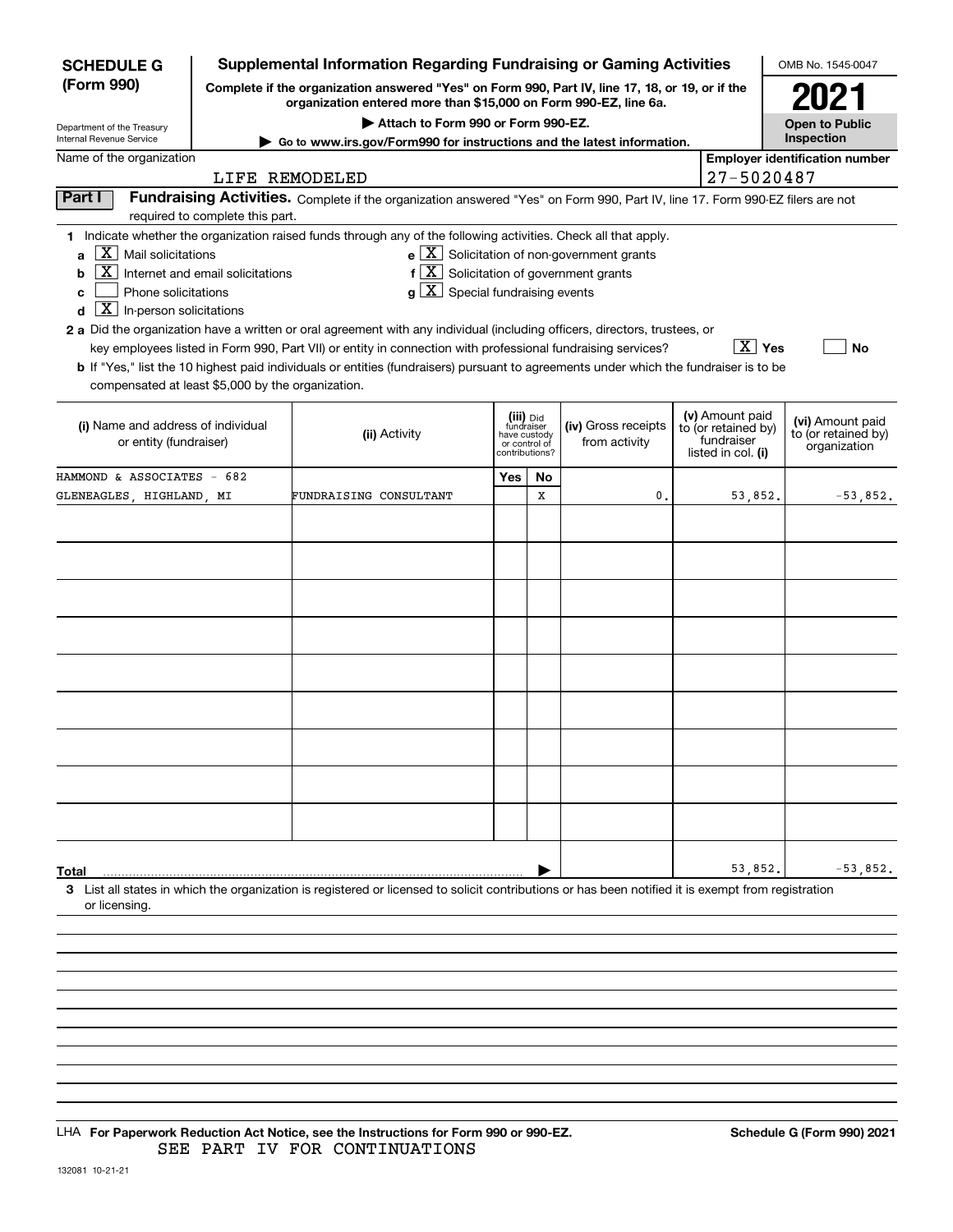LIFE REMODELED

**Part II** | Fundraising Events. Complete if the organization answered "Yes" on Form 990, Part IV, line 18, or reported more than \$15,000

|                 |          | of fundraising event contributions and gross income on Form 990-EZ, lines 1 and 6b. List events with gross receipts greater than \$5,000.                                                                                                 |                |                                                  |                  |                                                     |
|-----------------|----------|-------------------------------------------------------------------------------------------------------------------------------------------------------------------------------------------------------------------------------------------|----------------|--------------------------------------------------|------------------|-----------------------------------------------------|
|                 |          |                                                                                                                                                                                                                                           | (a) Event #1   | (b) Event #2                                     | (c) Other events | (d) Total events<br>(add col. (a) through           |
|                 |          |                                                                                                                                                                                                                                           | (event type)   | (event type)                                     | (total number)   | col. (c)                                            |
| Revenue         |          |                                                                                                                                                                                                                                           |                |                                                  |                  |                                                     |
|                 |          |                                                                                                                                                                                                                                           |                |                                                  |                  |                                                     |
|                 |          |                                                                                                                                                                                                                                           |                |                                                  |                  |                                                     |
|                 |          |                                                                                                                                                                                                                                           |                |                                                  |                  |                                                     |
|                 | 3        | Gross income (line 1 minus line 2)                                                                                                                                                                                                        |                |                                                  |                  |                                                     |
|                 |          |                                                                                                                                                                                                                                           |                |                                                  |                  |                                                     |
|                 |          |                                                                                                                                                                                                                                           |                |                                                  |                  |                                                     |
|                 |          |                                                                                                                                                                                                                                           |                |                                                  |                  |                                                     |
|                 | 5        |                                                                                                                                                                                                                                           |                |                                                  |                  |                                                     |
| Direct Expenses | 6        |                                                                                                                                                                                                                                           |                |                                                  |                  |                                                     |
|                 |          |                                                                                                                                                                                                                                           |                |                                                  |                  |                                                     |
|                 |          | 7 Food and beverages                                                                                                                                                                                                                      |                |                                                  |                  |                                                     |
|                 |          |                                                                                                                                                                                                                                           |                |                                                  |                  |                                                     |
|                 | 8<br>9   |                                                                                                                                                                                                                                           |                |                                                  |                  |                                                     |
|                 | 10       | Direct expense summary. Add lines 4 through 9 in column (d)                                                                                                                                                                               |                |                                                  |                  |                                                     |
|                 |          | 11 Net income summary. Subtract line 10 from line 3, column (d)                                                                                                                                                                           |                |                                                  |                  |                                                     |
|                 | Part III | Gaming. Complete if the organization answered "Yes" on Form 990, Part IV, line 19, or reported more than                                                                                                                                  |                |                                                  |                  |                                                     |
|                 |          | \$15,000 on Form 990-EZ, line 6a.                                                                                                                                                                                                         |                |                                                  |                  |                                                     |
|                 |          |                                                                                                                                                                                                                                           | (a) Bingo      | (b) Pull tabs/instant<br>bingo/progressive bingo | (c) Other gaming | (d) Total gaming (add<br>col. (a) through col. (c)) |
| Revenue         |          |                                                                                                                                                                                                                                           |                |                                                  |                  |                                                     |
|                 | 1        |                                                                                                                                                                                                                                           |                |                                                  |                  |                                                     |
|                 |          |                                                                                                                                                                                                                                           |                |                                                  |                  |                                                     |
|                 |          |                                                                                                                                                                                                                                           |                |                                                  |                  |                                                     |
| Expenses        | 3        |                                                                                                                                                                                                                                           |                |                                                  |                  |                                                     |
|                 |          |                                                                                                                                                                                                                                           |                |                                                  |                  |                                                     |
| Direct          | 4        |                                                                                                                                                                                                                                           |                |                                                  |                  |                                                     |
|                 |          |                                                                                                                                                                                                                                           |                |                                                  |                  |                                                     |
|                 |          | 5 Other direct expenses                                                                                                                                                                                                                   |                |                                                  |                  |                                                     |
|                 |          | 6 Volunteer labor                                                                                                                                                                                                                         | %<br>Yes<br>No | %<br>Yes<br>No                                   | Yes<br>%<br>No   |                                                     |
|                 |          |                                                                                                                                                                                                                                           |                |                                                  |                  |                                                     |
|                 |          | 7 Direct expense summary. Add lines 2 through 5 in column (d)                                                                                                                                                                             |                |                                                  | ▶                |                                                     |
|                 |          |                                                                                                                                                                                                                                           |                |                                                  |                  |                                                     |
|                 |          |                                                                                                                                                                                                                                           |                |                                                  |                  |                                                     |
| 9               |          | Enter the state(s) in which the organization conducts gaming activities:                                                                                                                                                                  |                |                                                  |                  |                                                     |
|                 |          |                                                                                                                                                                                                                                           |                |                                                  |                  | Yes<br>No                                           |
|                 |          | <b>b</b> If "No," explain: <u>example and the set of the set of the set of the set of the set of the set of the set of the set of the set of the set of the set of the set of the set of the set of the set of the set of the set of </u> |                |                                                  |                  |                                                     |
|                 |          |                                                                                                                                                                                                                                           |                |                                                  |                  |                                                     |
|                 |          |                                                                                                                                                                                                                                           |                |                                                  |                  |                                                     |
|                 |          |                                                                                                                                                                                                                                           |                |                                                  |                  | Yes<br>No                                           |
|                 |          |                                                                                                                                                                                                                                           |                |                                                  |                  |                                                     |
|                 |          |                                                                                                                                                                                                                                           |                |                                                  |                  |                                                     |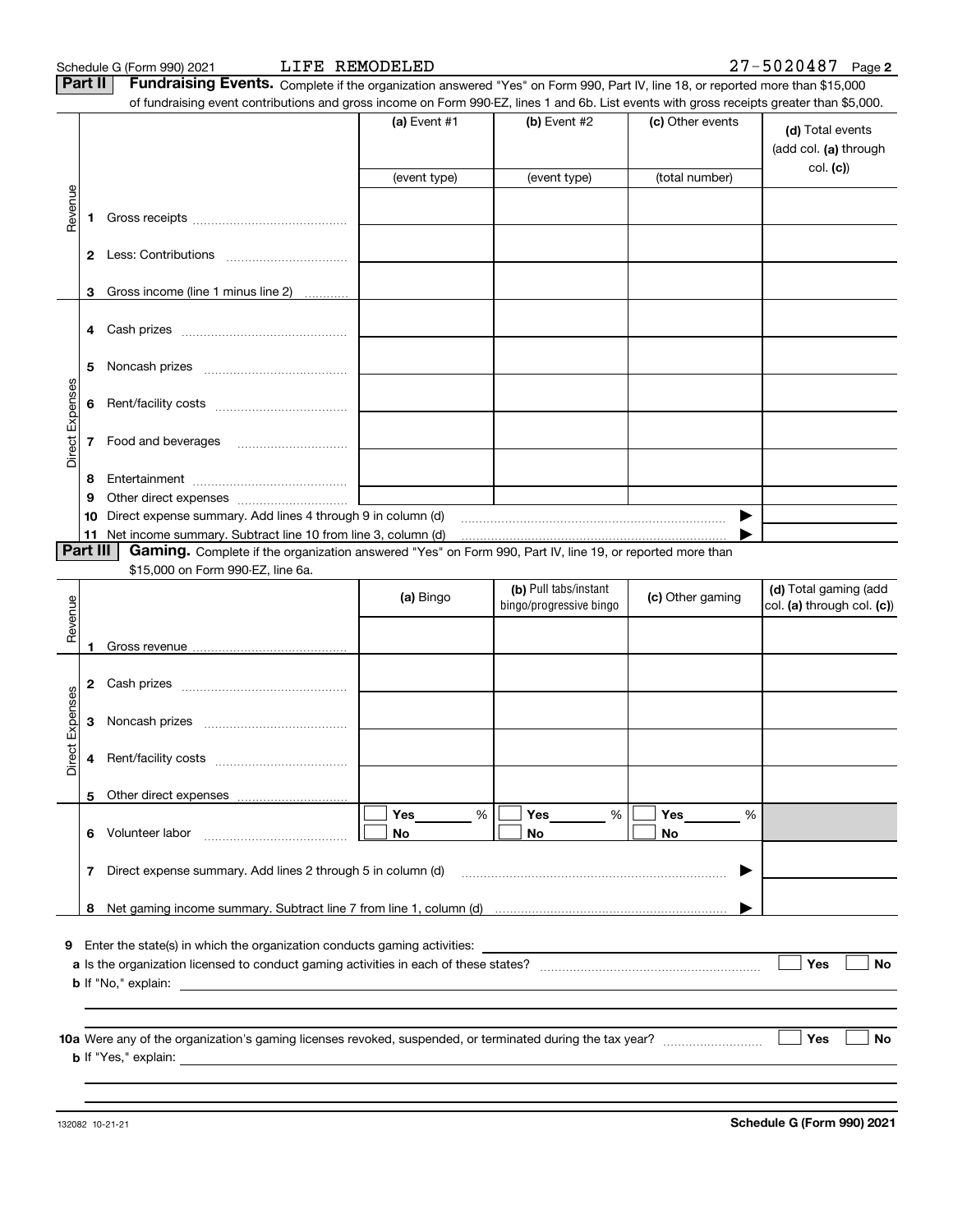|       | LIFE REMODELED<br>Schedule G (Form 990) 2021                                                                                                                                                                                              | 27-5020487      |     | Page 3               |
|-------|-------------------------------------------------------------------------------------------------------------------------------------------------------------------------------------------------------------------------------------------|-----------------|-----|----------------------|
|       |                                                                                                                                                                                                                                           |                 | Yes | No                   |
|       | 12 Is the organization a grantor, beneficiary or trustee of a trust, or a member of a partnership or other entity formed                                                                                                                  |                 |     |                      |
|       |                                                                                                                                                                                                                                           |                 | Yes | No                   |
|       | 13 Indicate the percentage of gaming activity conducted in:                                                                                                                                                                               |                 |     |                      |
|       |                                                                                                                                                                                                                                           | 13а             |     | %                    |
|       | <b>b</b> An outside facility <b>contained an according to the contract of the contract of the contract of the contract of the contract of the contract of the contract of the contract of the contract of the contract of the contrac</b> | 13 <sub>b</sub> |     | %                    |
|       | 14 Enter the name and address of the person who prepares the organization's gaming/special events books and records:                                                                                                                      |                 |     |                      |
|       |                                                                                                                                                                                                                                           |                 |     |                      |
|       | Name $\blacktriangleright$<br><u> 1989 - Johann Barbara, martin amerikan basal dan berasal dan berasal dan berasal dari berasal dan berasal dan</u>                                                                                       |                 |     |                      |
|       |                                                                                                                                                                                                                                           |                 |     |                      |
|       |                                                                                                                                                                                                                                           |                 | Yes | <b>No</b>            |
|       |                                                                                                                                                                                                                                           |                 |     |                      |
|       | of gaming revenue retained by the third party $\triangleright$ \$                                                                                                                                                                         |                 |     |                      |
|       | c If "Yes," enter name and address of the third party:                                                                                                                                                                                    |                 |     |                      |
|       |                                                                                                                                                                                                                                           |                 |     |                      |
|       | Name $\blacktriangleright$ $\bot$                                                                                                                                                                                                         |                 |     |                      |
|       |                                                                                                                                                                                                                                           |                 |     |                      |
| 16    | Gaming manager information:                                                                                                                                                                                                               |                 |     |                      |
|       |                                                                                                                                                                                                                                           |                 |     |                      |
|       | $Name \rightarrow$                                                                                                                                                                                                                        |                 |     |                      |
|       |                                                                                                                                                                                                                                           |                 |     |                      |
|       | Gaming manager compensation > \$                                                                                                                                                                                                          |                 |     |                      |
|       |                                                                                                                                                                                                                                           |                 |     |                      |
|       | $\blacksquare$ Description of services provided $\blacktriangleright$                                                                                                                                                                     |                 |     |                      |
|       |                                                                                                                                                                                                                                           |                 |     |                      |
|       |                                                                                                                                                                                                                                           |                 |     |                      |
|       | Director/officer<br>Employee<br>Independent contractor                                                                                                                                                                                    |                 |     |                      |
|       |                                                                                                                                                                                                                                           |                 |     |                      |
|       | <b>17</b> Mandatory distributions:                                                                                                                                                                                                        |                 |     |                      |
|       | a Is the organization required under state law to make charitable distributions from the gaming proceeds to                                                                                                                               |                 |     |                      |
|       | retain the state gaming license?                                                                                                                                                                                                          |                 |     | $\Box$ Yes $\Box$ No |
|       | <b>b</b> Enter the amount of distributions required under state law to be distributed to other exempt organizations or spent in the                                                                                                       |                 |     |                      |
|       | organization's own exempt activities during the tax year $\triangleright$ \$                                                                                                                                                              |                 |     |                      |
|       | <b>Part IV</b><br><b>Supplemental Information.</b> Provide the explanations required by Part I, line 2b, columns (iii) and (v); and Part III, lines 9, 9b, 10b,                                                                           |                 |     |                      |
|       | 15b, 15c, 16, and 17b, as applicable. Also provide any additional information. See instructions.                                                                                                                                          |                 |     |                      |
|       |                                                                                                                                                                                                                                           |                 |     |                      |
|       | SCHEDULE G, PART I, LINE 2B, LIST OF TEN HIGHEST PAID FUNDRAISERS:                                                                                                                                                                        |                 |     |                      |
|       |                                                                                                                                                                                                                                           |                 |     |                      |
|       |                                                                                                                                                                                                                                           |                 |     |                      |
| ( I ) | NAME OF FUNDRAISER: HAMMOND & ASSOCIATES                                                                                                                                                                                                  |                 |     |                      |
|       |                                                                                                                                                                                                                                           |                 |     |                      |
| ( I ) | ADDRESS OF FUNDRAISER: 682 GLENEAGLES, HIGHLAND, MI<br>48357                                                                                                                                                                              |                 |     |                      |
|       |                                                                                                                                                                                                                                           |                 |     |                      |
|       |                                                                                                                                                                                                                                           |                 |     |                      |
|       |                                                                                                                                                                                                                                           |                 |     |                      |
|       |                                                                                                                                                                                                                                           |                 |     |                      |
|       |                                                                                                                                                                                                                                           |                 |     |                      |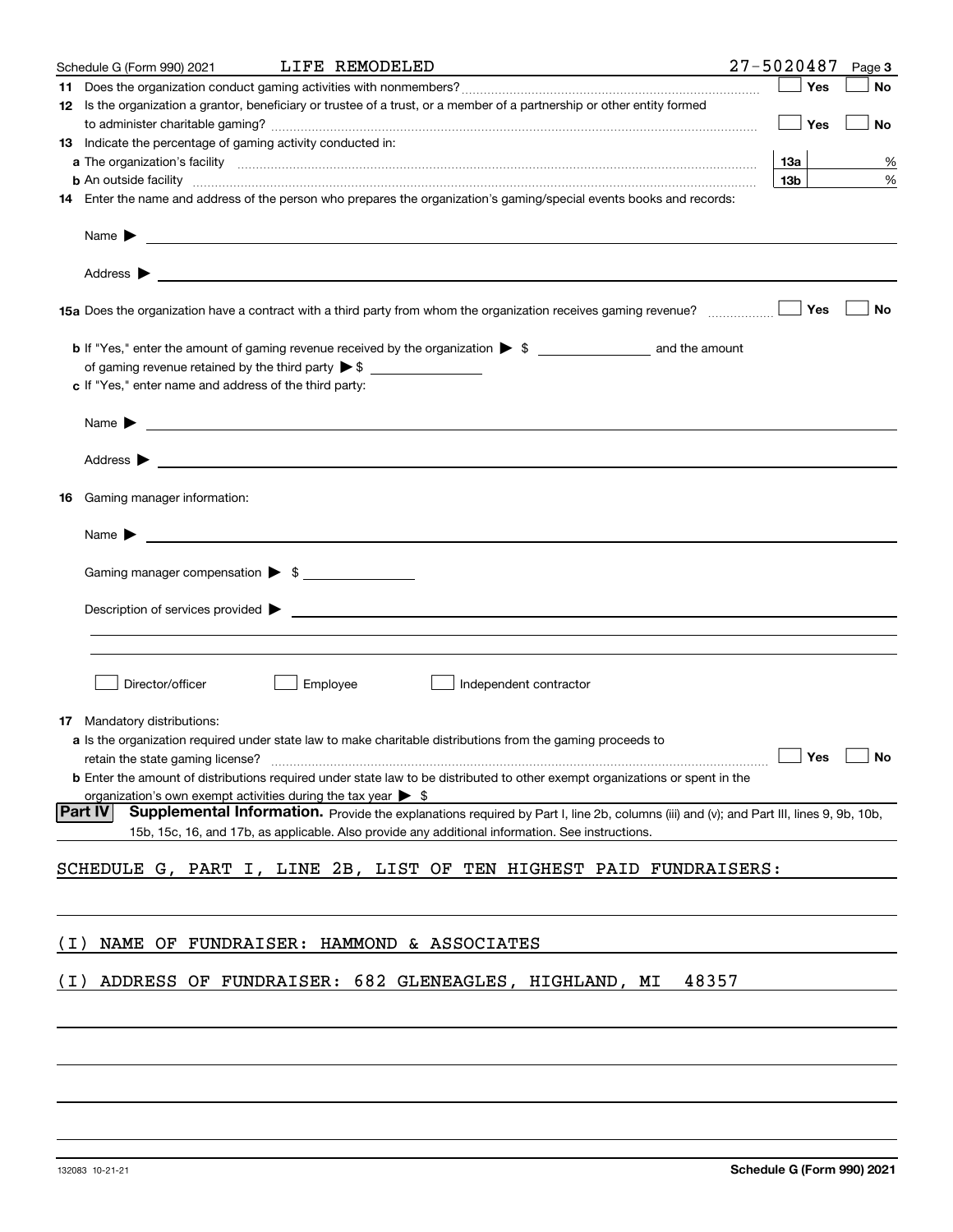| <b>Part IV</b> Supplemental Information (continued) |  |
|-----------------------------------------------------|--|
|                                                     |  |
|                                                     |  |
|                                                     |  |
|                                                     |  |
|                                                     |  |
|                                                     |  |
|                                                     |  |
|                                                     |  |
|                                                     |  |
|                                                     |  |
|                                                     |  |
|                                                     |  |
|                                                     |  |
|                                                     |  |
|                                                     |  |
|                                                     |  |
|                                                     |  |
|                                                     |  |
|                                                     |  |
|                                                     |  |
|                                                     |  |
|                                                     |  |
|                                                     |  |
|                                                     |  |
|                                                     |  |
|                                                     |  |
|                                                     |  |
|                                                     |  |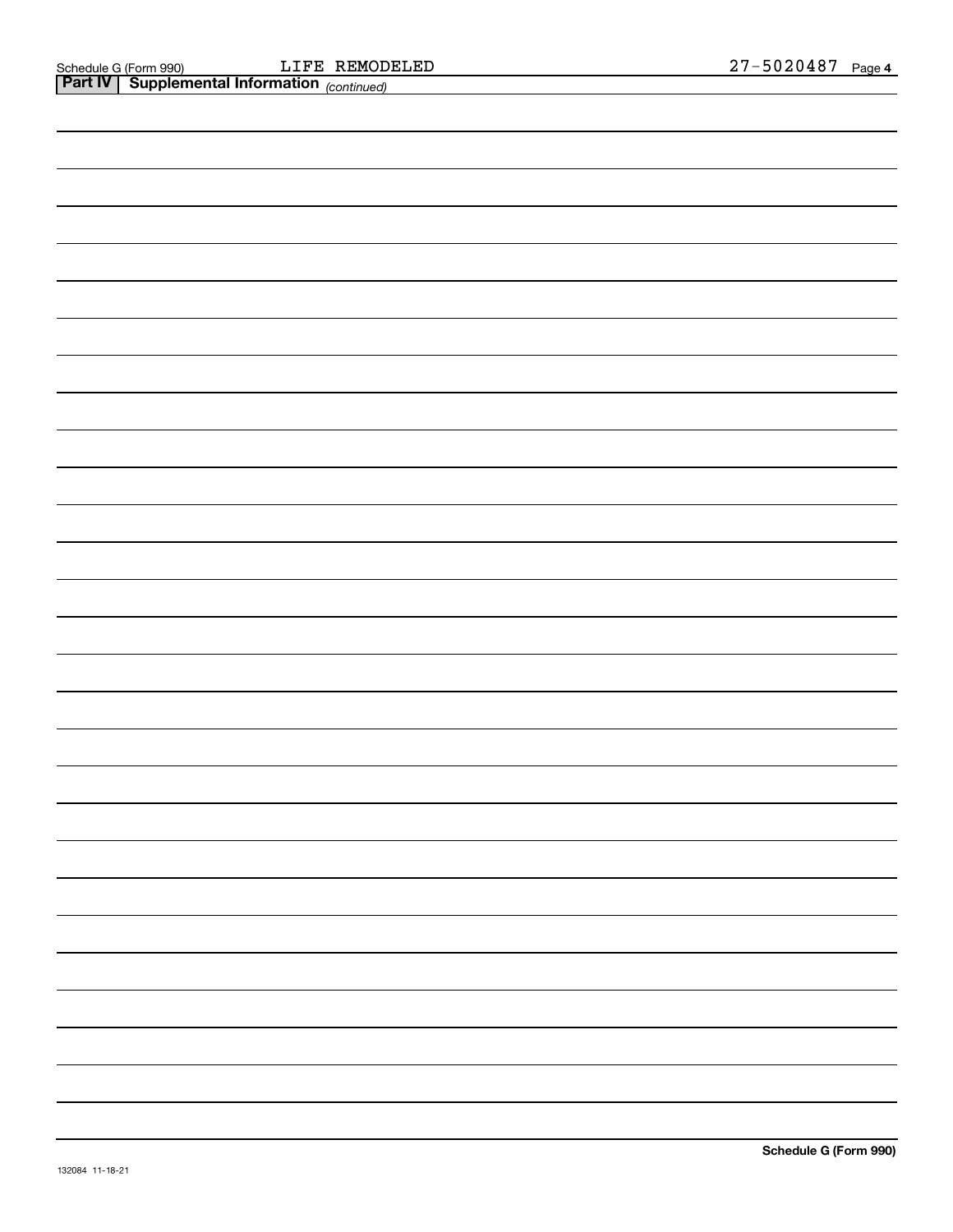|    | <b>SCHEDULE J</b>                       | <b>Compensation Information</b>                                                                                                                                                                                                      |  | OMB No. 1545-0047                     |            |             |  |  |  |
|----|-----------------------------------------|--------------------------------------------------------------------------------------------------------------------------------------------------------------------------------------------------------------------------------------|--|---------------------------------------|------------|-------------|--|--|--|
|    | (Form 990)                              | For certain Officers, Directors, Trustees, Key Employees, and Highest                                                                                                                                                                |  |                                       |            |             |  |  |  |
|    |                                         | <b>Compensated Employees</b>                                                                                                                                                                                                         |  |                                       | 2021       |             |  |  |  |
|    | Department of the Treasury              | Complete if the organization answered "Yes" on Form 990, Part IV, line 23.<br>Attach to Form 990.                                                                                                                                    |  | <b>Open to Public</b>                 |            |             |  |  |  |
|    | Internal Revenue Service                | ► Go to www.irs.gov/Form990 for instructions and the latest information.                                                                                                                                                             |  |                                       | Inspection |             |  |  |  |
|    | Name of the organization                |                                                                                                                                                                                                                                      |  | <b>Employer identification number</b> |            |             |  |  |  |
|    |                                         | LIFE REMODELED                                                                                                                                                                                                                       |  | 27-5020487                            |            |             |  |  |  |
|    | Part I                                  | <b>Questions Regarding Compensation</b>                                                                                                                                                                                              |  |                                       |            |             |  |  |  |
|    |                                         |                                                                                                                                                                                                                                      |  |                                       | Yes        | No          |  |  |  |
| 1a |                                         | Check the appropriate box(es) if the organization provided any of the following to or for a person listed on Form 990,                                                                                                               |  |                                       |            |             |  |  |  |
|    |                                         | Part VII, Section A, line 1a. Complete Part III to provide any relevant information regarding these items.                                                                                                                           |  |                                       |            |             |  |  |  |
|    | First-class or charter travel           | Housing allowance or residence for personal use                                                                                                                                                                                      |  |                                       |            |             |  |  |  |
|    | Travel for companions                   | Payments for business use of personal residence                                                                                                                                                                                      |  |                                       |            |             |  |  |  |
|    |                                         | Health or social club dues or initiation fees<br>Tax indemnification and gross-up payments                                                                                                                                           |  |                                       |            |             |  |  |  |
|    |                                         | Discretionary spending account<br>Personal services (such as maid, chauffeur, chef)                                                                                                                                                  |  |                                       |            |             |  |  |  |
|    |                                         |                                                                                                                                                                                                                                      |  |                                       |            |             |  |  |  |
|    |                                         | <b>b</b> If any of the boxes on line 1a are checked, did the organization follow a written policy regarding payment or                                                                                                               |  |                                       |            |             |  |  |  |
|    |                                         | reimbursement or provision of all of the expenses described above? If "No," complete Part III to explain                                                                                                                             |  | 1b                                    |            |             |  |  |  |
| 2  |                                         | Did the organization require substantiation prior to reimbursing or allowing expenses incurred by all directors,                                                                                                                     |  |                                       |            |             |  |  |  |
|    |                                         |                                                                                                                                                                                                                                      |  | $\mathbf{2}$                          |            |             |  |  |  |
|    |                                         |                                                                                                                                                                                                                                      |  |                                       |            |             |  |  |  |
| з  |                                         | Indicate which, if any, of the following the organization used to establish the compensation of the organization's                                                                                                                   |  |                                       |            |             |  |  |  |
|    |                                         | CEO/Executive Director. Check all that apply. Do not check any boxes for methods used by a related organization to                                                                                                                   |  |                                       |            |             |  |  |  |
|    |                                         | establish compensation of the CEO/Executive Director, but explain in Part III.                                                                                                                                                       |  |                                       |            |             |  |  |  |
|    | Compensation committee                  | Written employment contract                                                                                                                                                                                                          |  |                                       |            |             |  |  |  |
|    |                                         | Compensation survey or study<br>Independent compensation consultant                                                                                                                                                                  |  |                                       |            |             |  |  |  |
|    |                                         | Form 990 of other organizations<br>Approval by the board or compensation committee                                                                                                                                                   |  |                                       |            |             |  |  |  |
|    |                                         |                                                                                                                                                                                                                                      |  |                                       |            |             |  |  |  |
| 4  |                                         | During the year, did any person listed on Form 990, Part VII, Section A, line 1a, with respect to the filing                                                                                                                         |  |                                       |            |             |  |  |  |
|    | organization or a related organization: |                                                                                                                                                                                                                                      |  |                                       |            |             |  |  |  |
| а  |                                         | Receive a severance payment or change-of-control payment?                                                                                                                                                                            |  | 4a                                    |            | х           |  |  |  |
| b  |                                         | Participate in or receive payment from a supplemental nonqualified retirement plan?                                                                                                                                                  |  | 4b                                    |            | X           |  |  |  |
| с  |                                         | Participate in or receive payment from an equity-based compensation arrangement?                                                                                                                                                     |  | 4с                                    |            | X           |  |  |  |
|    |                                         | If "Yes" to any of lines 4a-c, list the persons and provide the applicable amounts for each item in Part III.                                                                                                                        |  |                                       |            |             |  |  |  |
|    |                                         |                                                                                                                                                                                                                                      |  |                                       |            |             |  |  |  |
|    |                                         | Only section 501(c)(3), 501(c)(4), and 501(c)(29) organizations must complete lines 5-9.                                                                                                                                             |  |                                       |            |             |  |  |  |
|    |                                         | For persons listed on Form 990, Part VII, Section A, line 1a, did the organization pay or accrue any compensation                                                                                                                    |  |                                       |            |             |  |  |  |
|    | contingent on the revenues of:          |                                                                                                                                                                                                                                      |  |                                       |            |             |  |  |  |
| a  |                                         | The organization? <b>With the contract of the contract of the contract of the contract of the contract of the contract of the contract of the contract of the contract of the contract of the contract of the contract of the co</b> |  | 5a                                    |            | х           |  |  |  |
|    |                                         |                                                                                                                                                                                                                                      |  | 5b                                    |            | X           |  |  |  |
|    |                                         | If "Yes" on line 5a or 5b, describe in Part III.                                                                                                                                                                                     |  |                                       |            |             |  |  |  |
| 6  |                                         | For persons listed on Form 990, Part VII, Section A, line 1a, did the organization pay or accrue any compensation                                                                                                                    |  |                                       |            |             |  |  |  |
|    | contingent on the net earnings of:      |                                                                                                                                                                                                                                      |  |                                       |            |             |  |  |  |
| a  |                                         |                                                                                                                                                                                                                                      |  | 6a                                    |            | х           |  |  |  |
|    |                                         |                                                                                                                                                                                                                                      |  | 6b                                    |            | $\mathbf X$ |  |  |  |
|    |                                         | If "Yes" on line 6a or 6b, describe in Part III.                                                                                                                                                                                     |  |                                       |            |             |  |  |  |
| 7  |                                         | For persons listed on Form 990, Part VII, Section A, line 1a, did the organization provide any nonfixed payments                                                                                                                     |  |                                       |            |             |  |  |  |
|    |                                         |                                                                                                                                                                                                                                      |  | $\overline{7}$                        |            | х           |  |  |  |
| 8  |                                         | Were any amounts reported on Form 990, Part VII, paid or accrued pursuant to a contract that was subject to the                                                                                                                      |  |                                       |            |             |  |  |  |
|    |                                         | initial contract exception described in Regulations section 53.4958-4(a)(3)? If "Yes," describe in Part III                                                                                                                          |  | 8                                     |            | х           |  |  |  |
| 9  |                                         | If "Yes" on line 8, did the organization also follow the rebuttable presumption procedure described in                                                                                                                               |  |                                       |            |             |  |  |  |
|    |                                         |                                                                                                                                                                                                                                      |  | 9                                     |            |             |  |  |  |
|    |                                         | LHA For Departments Reduction Act Notice, and the Instructions for Form 000                                                                                                                                                          |  | Cohodule I (Form 000) 2004            |            |             |  |  |  |

LHA For Paperwork Reduction Act Notice, see the Instructions for Form 990. Schedule J (Form 990) 2021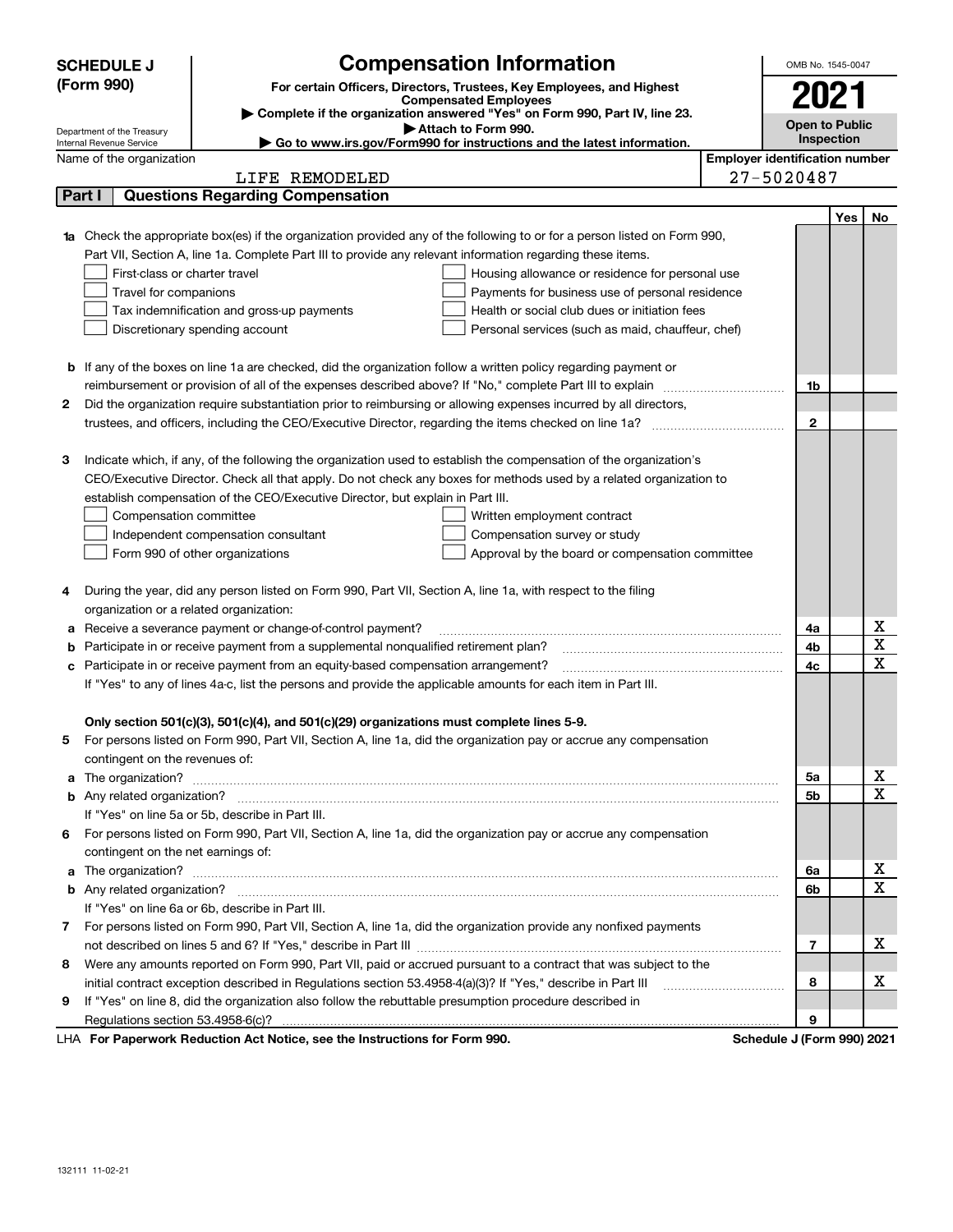#### 27-5020487

# **Part II Officers, Directors, Trustees, Key Employees, and Highest Compensated Employees.**  Schedule J (Form 990) 2021 Page Use duplicate copies if additional space is needed.

For each individual whose compensation must be reported on Schedule J, report compensation from the organization on row (i) and from related organizations, described in the instructions, on row (ii). Do not list any individuals that aren't listed on Form 990, Part VII.

**Note:**  The sum of columns (B)(i)-(iii) for each listed individual must equal the total amount of Form 990, Part VII, Section A, line 1a, applicable column (D) and (E) amounts for that individual.

| (A) Name and Title |                              |                                                                       |                  | (B) Breakdown of W-2 and/or 1099-MISC and/or 1099-NEC<br>compensation | (C) Retirement and<br>other deferred | (D) Nontaxable<br>benefits | (E) Total of columns<br>$(B)(i)-(D)$ | (F) Compensation<br>in column (B)         |  |
|--------------------|------------------------------|-----------------------------------------------------------------------|------------------|-----------------------------------------------------------------------|--------------------------------------|----------------------------|--------------------------------------|-------------------------------------------|--|
|                    |                              | (i) Base<br>(ii) Bonus &<br>incentive<br>compensation<br>compensation |                  | (iii) Other<br>reportable<br>compensation                             | compensation                         |                            |                                      | reported as deferred<br>on prior Form 990 |  |
| (1) CHRIS LAMBERT  | (i)                          | 135,000.                                                              | 24, 114.         | $\overline{0}$ .                                                      | $\overline{0}$ .                     | 25, 269.                   | 184,383.                             | 0.                                        |  |
| PRESIDENT          | (ii)                         | $\overline{0}$ .                                                      | $\overline{0}$ . | $\overline{0}$ .                                                      | $\overline{0}$ .                     | $\overline{0}$ .           | $\overline{0}$ .                     | $\overline{0}$ .                          |  |
|                    | $(\sf{i})$                   |                                                                       |                  |                                                                       |                                      |                            |                                      |                                           |  |
|                    | (ii)                         |                                                                       |                  |                                                                       |                                      |                            |                                      |                                           |  |
|                    | $(\sf{i})$                   |                                                                       |                  |                                                                       |                                      |                            |                                      |                                           |  |
|                    | (ii)                         |                                                                       |                  |                                                                       |                                      |                            |                                      |                                           |  |
|                    | $(\sf{i})$                   |                                                                       |                  |                                                                       |                                      |                            |                                      |                                           |  |
|                    | (ii)                         |                                                                       |                  |                                                                       |                                      |                            |                                      |                                           |  |
|                    | $(\sf{i})$                   |                                                                       |                  |                                                                       |                                      |                            |                                      |                                           |  |
|                    | (ii)                         |                                                                       |                  |                                                                       |                                      |                            |                                      |                                           |  |
|                    | $\qquad \qquad \textbf{(i)}$ |                                                                       |                  |                                                                       |                                      |                            |                                      |                                           |  |
|                    | (ii)                         |                                                                       |                  |                                                                       |                                      |                            |                                      |                                           |  |
|                    | $\qquad \qquad \textbf{(i)}$ |                                                                       |                  |                                                                       |                                      |                            |                                      |                                           |  |
|                    | (ii)                         |                                                                       |                  |                                                                       |                                      |                            |                                      |                                           |  |
|                    | $(\sf{i})$                   |                                                                       |                  |                                                                       |                                      |                            |                                      |                                           |  |
|                    | (ii)                         |                                                                       |                  |                                                                       |                                      |                            |                                      |                                           |  |
|                    | $(\sf{i})$                   |                                                                       |                  |                                                                       |                                      |                            |                                      |                                           |  |
|                    | (ii)                         |                                                                       |                  |                                                                       |                                      |                            |                                      |                                           |  |
|                    | $(\sf{i})$                   |                                                                       |                  |                                                                       |                                      |                            |                                      |                                           |  |
|                    | (ii)<br>$(\sf{i})$           |                                                                       |                  |                                                                       |                                      |                            |                                      |                                           |  |
|                    | (ii)                         |                                                                       |                  |                                                                       |                                      |                            |                                      |                                           |  |
|                    | $(\sf{i})$                   |                                                                       |                  |                                                                       |                                      |                            |                                      |                                           |  |
|                    | (ii)                         |                                                                       |                  |                                                                       |                                      |                            |                                      |                                           |  |
|                    | $(\sf{i})$                   |                                                                       |                  |                                                                       |                                      |                            |                                      |                                           |  |
|                    | (ii)                         |                                                                       |                  |                                                                       |                                      |                            |                                      |                                           |  |
|                    | $(\sf{i})$                   |                                                                       |                  |                                                                       |                                      |                            |                                      |                                           |  |
|                    | (ii)                         |                                                                       |                  |                                                                       |                                      |                            |                                      |                                           |  |
|                    | $(\sf{i})$                   |                                                                       |                  |                                                                       |                                      |                            |                                      |                                           |  |
|                    | (ii)                         |                                                                       |                  |                                                                       |                                      |                            |                                      |                                           |  |
|                    | $(\sf{i})$                   |                                                                       |                  |                                                                       |                                      |                            |                                      |                                           |  |
|                    | (ii)                         |                                                                       |                  |                                                                       |                                      |                            |                                      |                                           |  |
|                    |                              |                                                                       |                  |                                                                       |                                      |                            |                                      |                                           |  |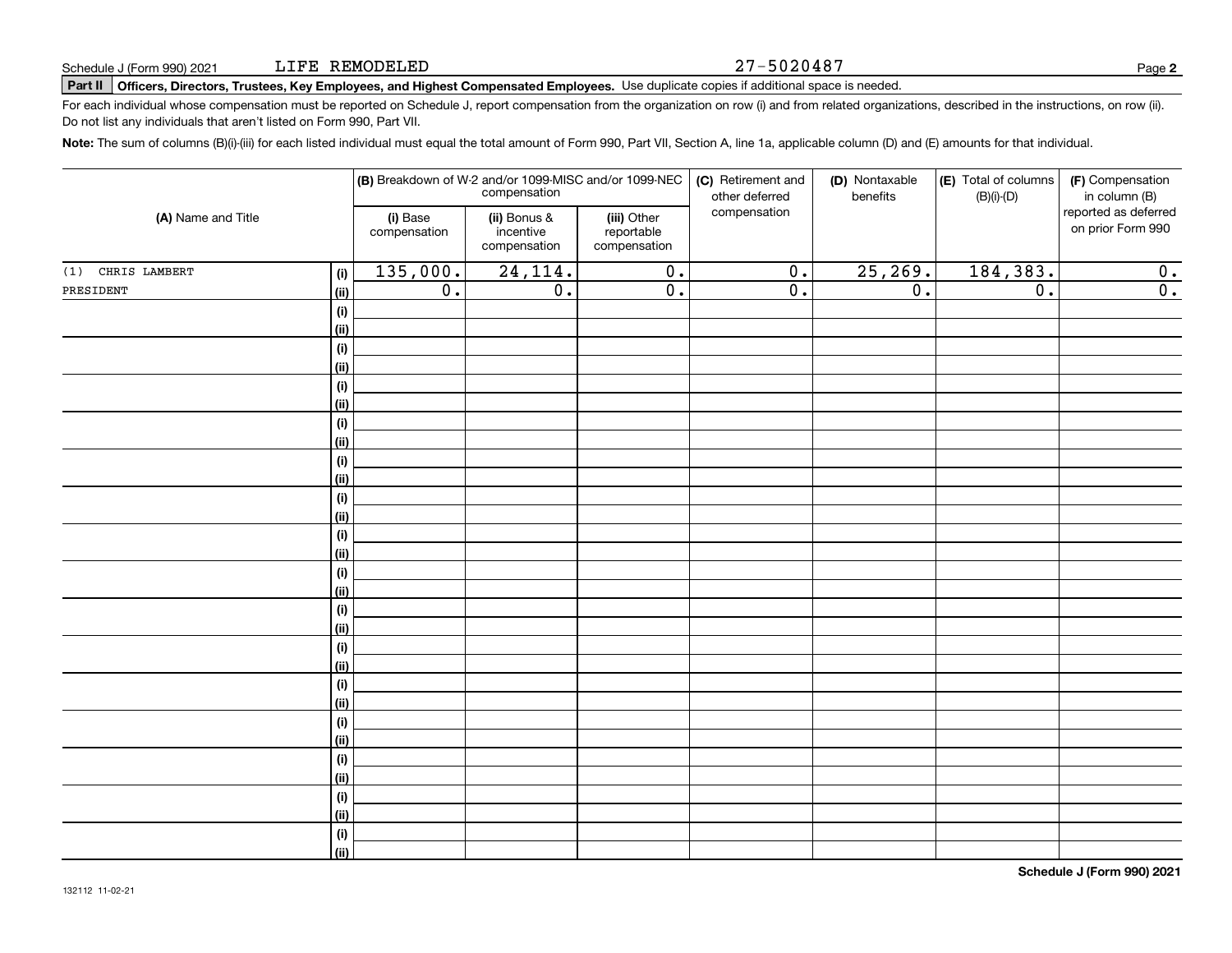# **Part III Supplemental Information**

Schedule J (Form 990) 2021 LIFE REMODELED<br>
Part III Supplemental Information<br>
Provide the information, explanation, or descriptions required for Part I, lines 1a, 1b, 3, 4a, 4b, 4c, 5a, 5b, 6a, 6b, 7, and 8, and for Part I

**Schedule J (Form 990) 2021**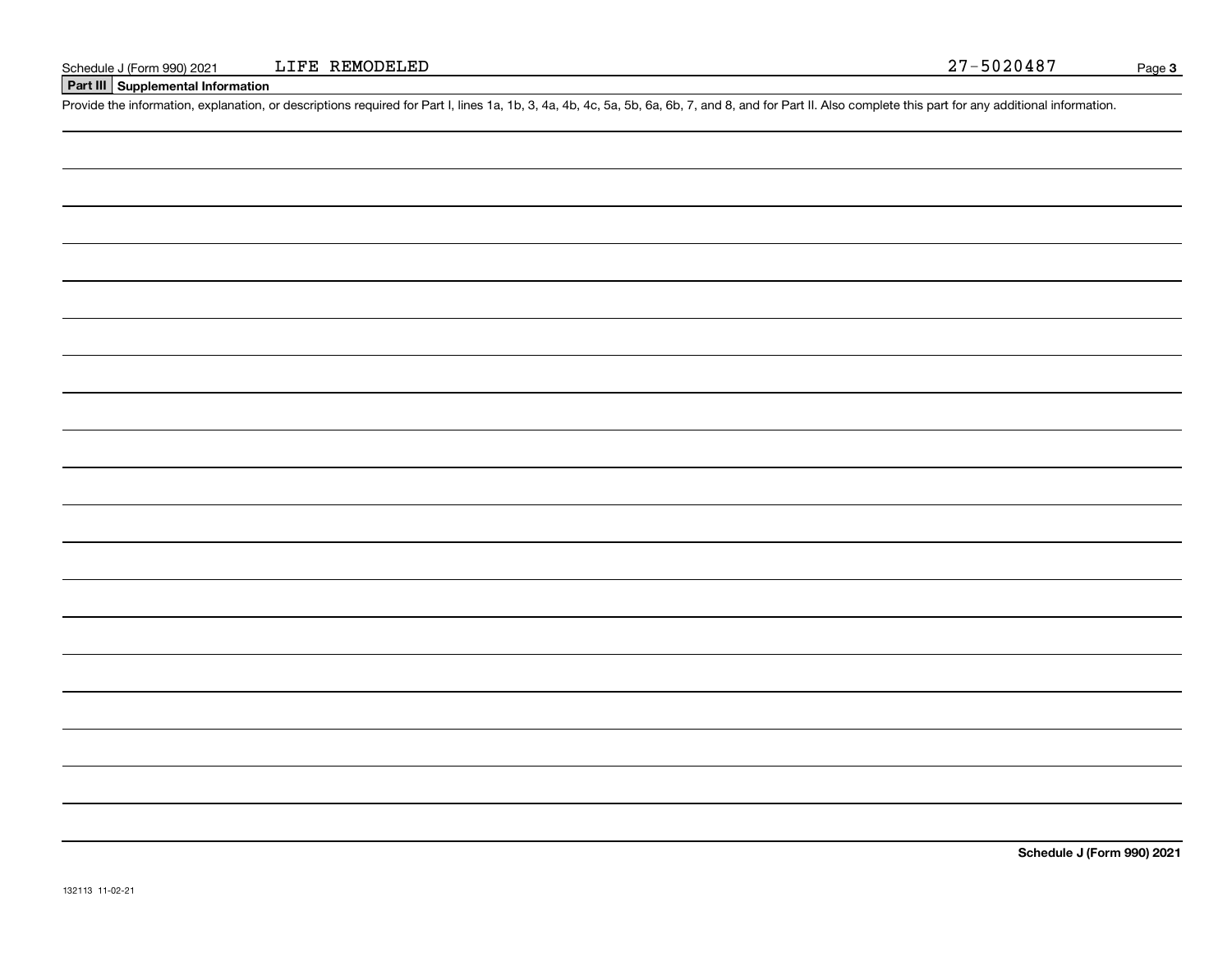## **SCHEDULE M (Form 990)**

# **Noncash Contributions**

OMB No. 1545-0047

| Department of the Treasury      |
|---------------------------------|
| <b>Internal Revenue Service</b> |

**Complete if the organizations answered "Yes" on Form 990, Part IV, lines 29 or 30.** <sup>J</sup>**2021 Attach to Form 990.** J

 **Go to www.irs.gov/Form990 for instructions and the latest information.** J

**Open to Public Inspection**

|  | Name of the organization |
|--|--------------------------|
|  |                          |

# LIFE REMODELED

| <b>Employer identification number</b> |
|---------------------------------------|
| 27-5020487                            |

| Part | <b>Types of Property</b>                                                                                                       |                               |                                      |                                                                                                      |         |                                                              |     |     |    |
|------|--------------------------------------------------------------------------------------------------------------------------------|-------------------------------|--------------------------------------|------------------------------------------------------------------------------------------------------|---------|--------------------------------------------------------------|-----|-----|----|
|      |                                                                                                                                | (a)<br>Check if<br>applicable | (b)<br>Number of<br>contributions or | (c)<br>Noncash contribution<br>amounts reported on<br>items contributed Form 990, Part VIII, line 1g |         | (d)<br>Method of determining<br>noncash contribution amounts |     |     |    |
| 1    |                                                                                                                                |                               |                                      |                                                                                                      |         |                                                              |     |     |    |
| 2    |                                                                                                                                |                               |                                      |                                                                                                      |         |                                                              |     |     |    |
| з    | Art - Fractional interests                                                                                                     |                               |                                      |                                                                                                      |         |                                                              |     |     |    |
| 4    | Books and publications                                                                                                         |                               |                                      |                                                                                                      |         |                                                              |     |     |    |
| 5    | Clothing and household goods                                                                                                   |                               |                                      |                                                                                                      |         |                                                              |     |     |    |
| 6    |                                                                                                                                |                               |                                      |                                                                                                      |         |                                                              |     |     |    |
| 7    |                                                                                                                                |                               |                                      |                                                                                                      |         |                                                              |     |     |    |
| 8    |                                                                                                                                |                               |                                      |                                                                                                      |         |                                                              |     |     |    |
| 9    | Securities - Publicly traded                                                                                                   |                               |                                      |                                                                                                      |         |                                                              |     |     |    |
| 10   | Securities - Closely held stock                                                                                                |                               |                                      |                                                                                                      |         |                                                              |     |     |    |
| 11   | Securities - Partnership, LLC, or                                                                                              |                               |                                      |                                                                                                      |         |                                                              |     |     |    |
|      | trust interests                                                                                                                |                               |                                      |                                                                                                      |         |                                                              |     |     |    |
|      |                                                                                                                                |                               |                                      |                                                                                                      |         |                                                              |     |     |    |
| 12   | Qualified conservation contribution -                                                                                          |                               |                                      |                                                                                                      |         |                                                              |     |     |    |
| 13   |                                                                                                                                |                               |                                      |                                                                                                      |         |                                                              |     |     |    |
|      | Historic structures<br>Qualified conservation contribution - Other                                                             |                               |                                      |                                                                                                      |         |                                                              |     |     |    |
| 14   |                                                                                                                                |                               |                                      |                                                                                                      |         |                                                              |     |     |    |
| 15   |                                                                                                                                |                               |                                      |                                                                                                      |         |                                                              |     |     |    |
| 16   | Real estate - Commercial                                                                                                       |                               |                                      |                                                                                                      |         |                                                              |     |     |    |
| 17   |                                                                                                                                |                               |                                      |                                                                                                      |         |                                                              |     |     |    |
| 18   |                                                                                                                                |                               |                                      |                                                                                                      |         |                                                              |     |     |    |
| 19   |                                                                                                                                |                               |                                      |                                                                                                      |         |                                                              |     |     |    |
| 20   | Drugs and medical supplies                                                                                                     |                               |                                      |                                                                                                      |         |                                                              |     |     |    |
| 21   |                                                                                                                                |                               |                                      |                                                                                                      |         |                                                              |     |     |    |
| 22   |                                                                                                                                |                               |                                      |                                                                                                      |         |                                                              |     |     |    |
| 23   |                                                                                                                                |                               |                                      |                                                                                                      |         |                                                              |     |     |    |
| 24   |                                                                                                                                |                               |                                      |                                                                                                      |         |                                                              |     |     |    |
| 25   | (BUILDING MATE)<br>Other $\blacktriangleright$                                                                                 | X                             | 0                                    |                                                                                                      | 41,560. |                                                              |     |     |    |
| 26   | Other $\blacktriangleright$<br>$($ $)$                                                                                         |                               |                                      |                                                                                                      |         |                                                              |     |     |    |
| 27   | Other $\blacktriangleright$                                                                                                    |                               |                                      |                                                                                                      |         |                                                              |     |     |    |
| 28   | Other<br>▶                                                                                                                     |                               |                                      |                                                                                                      |         |                                                              |     |     |    |
| 29   | Number of Forms 8283 received by the organization during the tax year for contributions                                        |                               |                                      |                                                                                                      |         |                                                              |     |     |    |
|      | for which the organization completed Form 8283, Part V, Donee Acknowledgement<br>29                                            |                               |                                      |                                                                                                      |         |                                                              |     |     |    |
|      |                                                                                                                                |                               |                                      |                                                                                                      |         |                                                              |     | Yes | No |
|      | 30a During the year, did the organization receive by contribution any property reported in Part I, lines 1 through 28, that it |                               |                                      |                                                                                                      |         |                                                              |     |     |    |
|      | must hold for at least three years from the date of the initial contribution, and which isn't required to be used for          |                               |                                      |                                                                                                      |         |                                                              |     |     |    |
|      | exempt purposes for the entire holding period?                                                                                 |                               |                                      |                                                                                                      |         |                                                              | 30a |     | х  |
|      | <b>b</b> If "Yes," describe the arrangement in Part II.                                                                        |                               |                                      |                                                                                                      |         |                                                              |     |     |    |
| 31   | Does the organization have a gift acceptance policy that requires the review of any nonstandard contributions?<br>.            |                               |                                      |                                                                                                      |         |                                                              | 31  |     | х  |
|      | 32a Does the organization hire or use third parties or related organizations to solicit, process, or sell noncash              |                               |                                      |                                                                                                      |         |                                                              |     |     |    |
|      | contributions?<br>32a                                                                                                          |                               |                                      |                                                                                                      |         |                                                              |     | x   |    |
|      | <b>b</b> If "Yes," describe in Part II.                                                                                        |                               |                                      |                                                                                                      |         |                                                              |     |     |    |
| 33   | If the organization didn't report an amount in column (c) for a type of property for which column (a) is checked,              |                               |                                      |                                                                                                      |         |                                                              |     |     |    |
|      | describe in Part II.                                                                                                           |                               |                                      |                                                                                                      |         |                                                              |     |     |    |
| LHA  | For Paperwork Reduction Act Notice, see the Instructions for Form 990.                                                         |                               |                                      |                                                                                                      |         | Schedule M (Form 990) 2021                                   |     |     |    |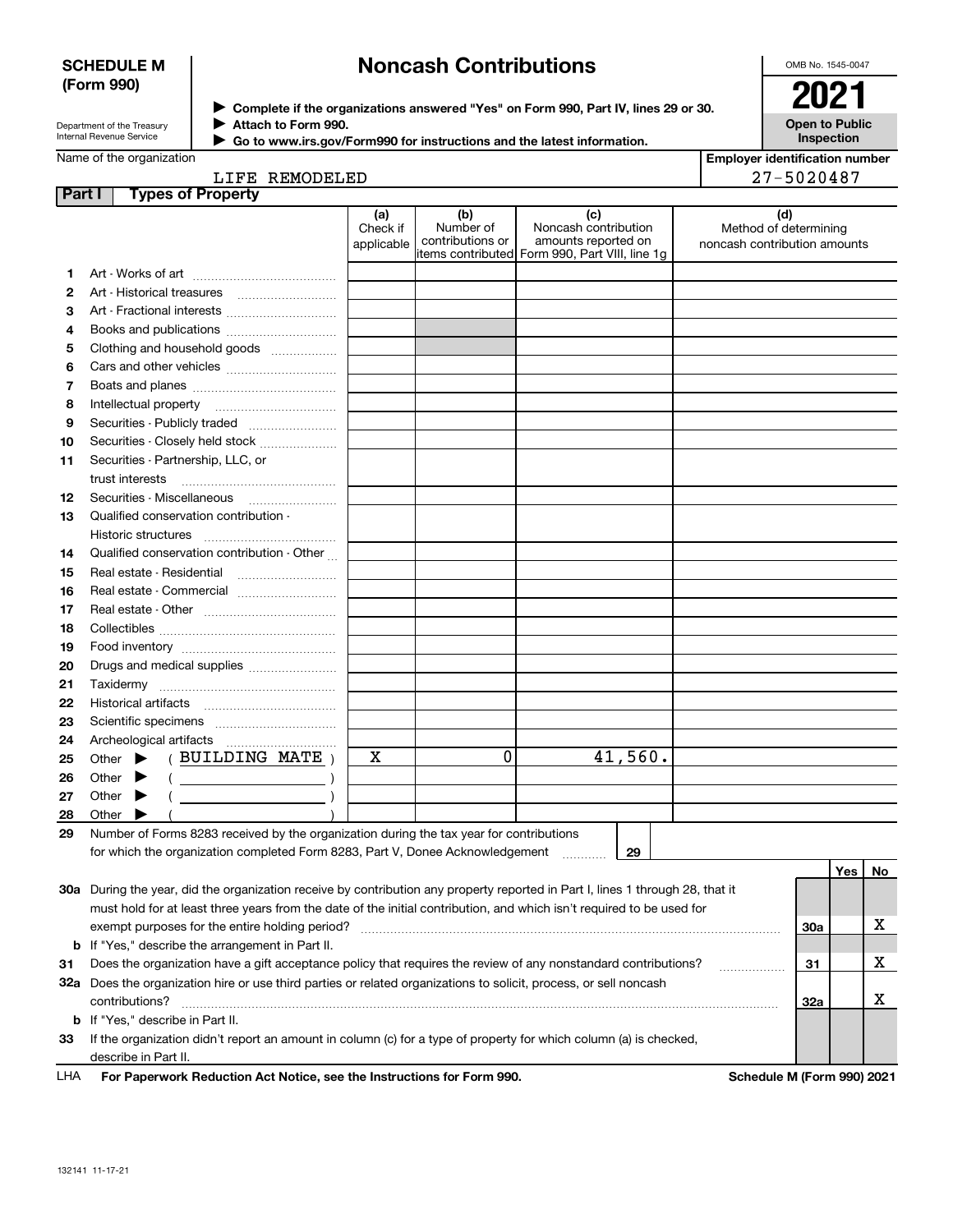Part II | Supplemental Information. Provide the information required by Part I, lines 30b, 32b, and 33, and whether the organization is reporting in Part I, column (b), the number of contributions, the number of items received, or a combination of both. Also complete this part for any additional information.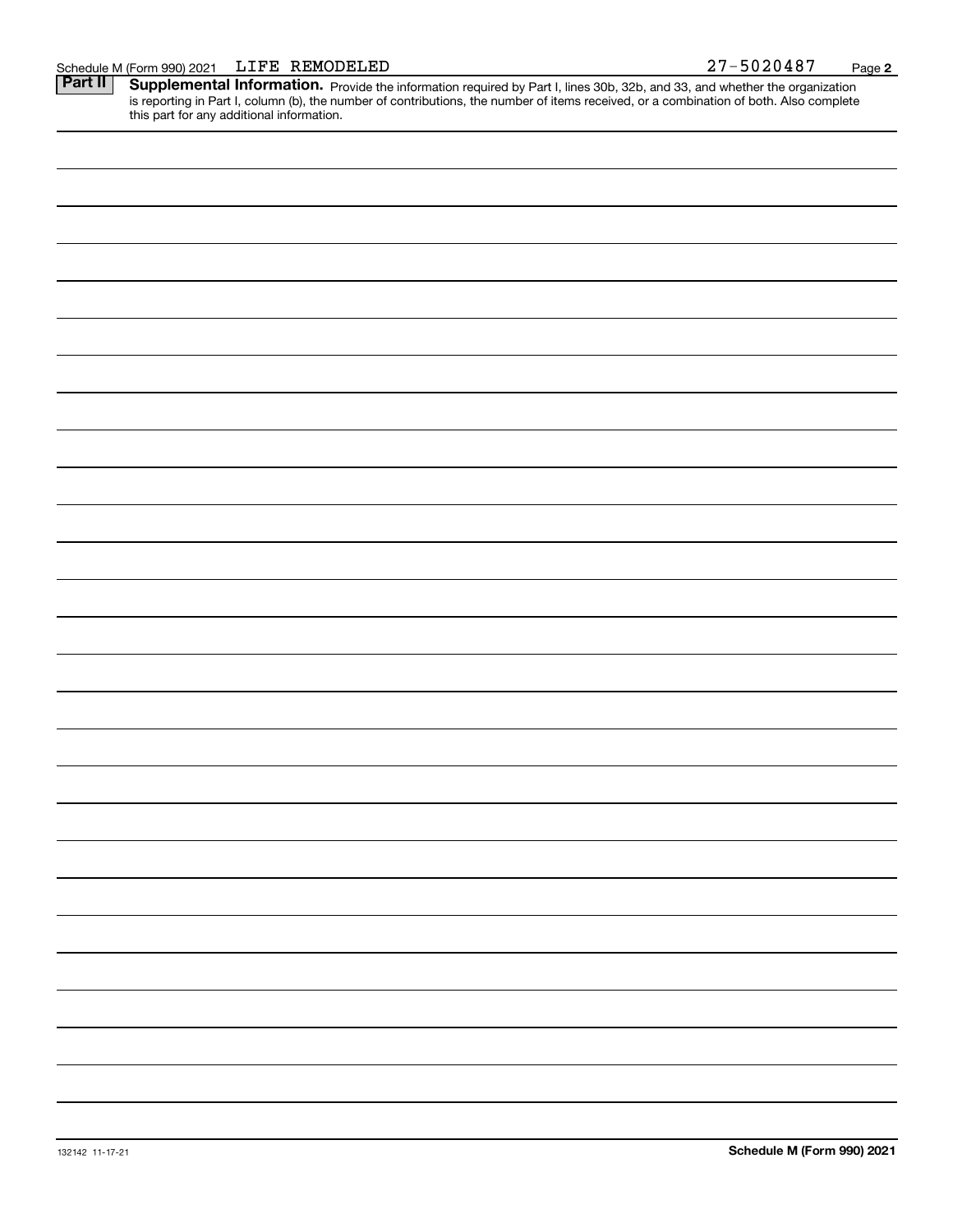**(Form 990)**

**Complete to provide information for responses to specific questions on Form 990 or 990-EZ or to provide any additional information. | Attach to Form 990 or Form 990-EZ. | Go to www.irs.gov/Form990 for the latest information. SCHEDULE O Supplemental Information to Form 990 or 990-EZ**



## FORM 990, PART I, LINE 1, DESCRIPTION OF ORGANIZATION MISSION:

FAMILIES TO THRIVE.

FORM 990, PART III, LINE 4C, PROGRAM SERVICE ACCOMPLISHMENTS:

FOCUSED ENVIRONMENT. WE ALSO HOSTED MORE THAN 1,400 YOUTH AND FAMILIES

DURING OUR MONTHLY LIT FRIDAYS AND OTHER YOUTH EVENTS SUCH AS AN EASTER

EGG HUNT, THANKSGIVING DINNER, SUMMER BBQ, CHRISTMAS GIVEAWAY, KARAOKE

PARTY, ETC.

FINALLY, LIFE REMODELED WAS ABLE TO CONTINUE TO ENGAGE WITH OUR LIFE

REMODELED LIFE REMODELED YOUTH ALLIANCE WHO CONTINUE TO GROW IN THEIR

LEADERSHIP ABILITIES AND ADVISORY CAPACITY.

FORM 990, PART III, LINE 4D, OTHER PROGRAM SERVICES:

THE REMAINING PROGRAMS INCLUDE HOME REPAIRS AND COMMUNITY ENGAGEMENT.

LIFE REMODELED PROVIDES ONE OF THREE QUALITY-OF-LIFE AFFECTING REPAIRS

TO RESIDENTS IN OWNER-OCCUPIED HOMES: NEW WINDOWS, A NEW FURNACE OR A

NEW ROOF. LIFE REMODELED ALSO ENGAGES THE COMMUNITY IN ORDER TO ASSURE

WE ARE PUTTING THE COMMUNITY FIRST AND INFORMING OUR STRATEGY BASED ON

THEIR HOPES AND DREAMS.

EXPENSES \$ 42,408. INCLUDING GRANTS OF \$ 0. REVENUE \$ 0.

FORM 990, PART VI, SECTION B, LINE 11B:

THE FORM 990 IS PREPARED BY AN INDEPENDENT AUDIT FIRM AND REVIEWED BY

MANAGEMENT AND THE BOARD CHAIR PRIOR TO FILING.